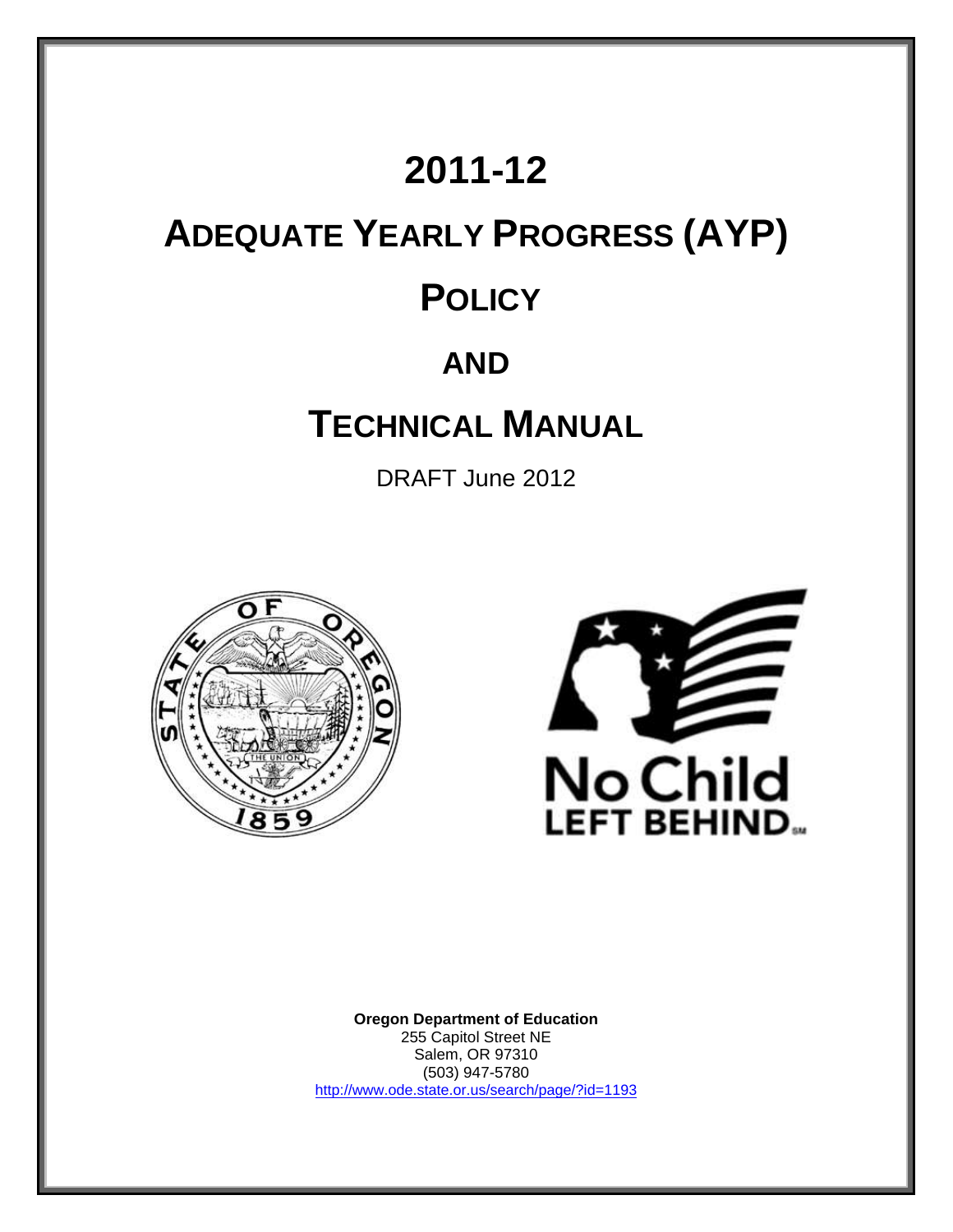# **REVISION HISTORY**

| Initial Release Version 1.0. |  |  |
|------------------------------|--|--|
|------------------------------|--|--|

## **Notable changes in the 2011-12 AYP Policy and Technical Manual**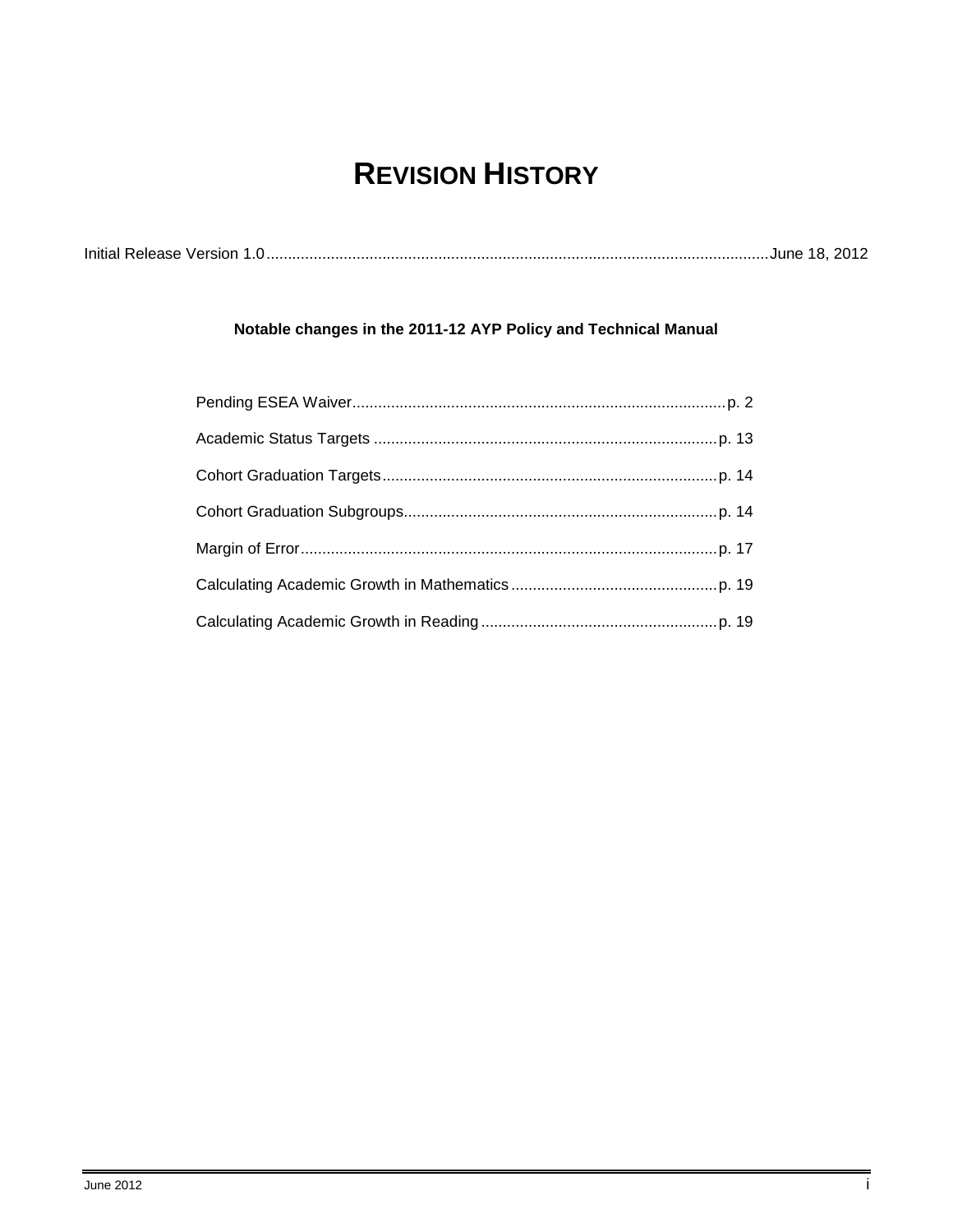# **AYP Policy and Technical Manual**

# **Table of Contents**

| Ι.   | <b>INTRODUCTION</b>                                                                                                                                                                                                                                                                                                                                                                                                                                                                                                                                              | 1                                                                                |
|------|------------------------------------------------------------------------------------------------------------------------------------------------------------------------------------------------------------------------------------------------------------------------------------------------------------------------------------------------------------------------------------------------------------------------------------------------------------------------------------------------------------------------------------------------------------------|----------------------------------------------------------------------------------|
|      | What is Adequate Yearly Progress?<br>Is AYP Something New?<br>What does it mean to say a school or district does not meet AYP this year?<br>What happens if schools or districts do not meet AYP?<br>Are there any changes in determining AYP?                                                                                                                                                                                                                                                                                                                   | 1<br>$\overline{\mathbf{c}}$<br>$\overline{c}$                                   |
| Ш.   | <b>GUIDING PRINCIPLES</b>                                                                                                                                                                                                                                                                                                                                                                                                                                                                                                                                        | 4                                                                                |
| III. | <b>DATA SOURCES</b>                                                                                                                                                                                                                                                                                                                                                                                                                                                                                                                                              | 5                                                                                |
|      | Academic Indicators: Academic Achievement and Participation<br>Other Academic Indicators: Attendance and Graduation Rates                                                                                                                                                                                                                                                                                                                                                                                                                                        | 5<br>5                                                                           |
| IV.  | <b>DATA DEFINITIONS: AYP INDICATORS</b>                                                                                                                                                                                                                                                                                                                                                                                                                                                                                                                          | 6                                                                                |
|      | Participation in Statewide Assessments<br><b>Academic Achievement Status</b><br>Attendance: Elementary and Middle Schools, and Schools without Grade 12<br>Graduation: High Schools and Schools with Grade 12                                                                                                                                                                                                                                                                                                                                                    | 6<br>7<br>7<br>8                                                                 |
| V.   | <b>DATA DEFINITIONS: DEMOGRAPHIC SUBGROUPS</b>                                                                                                                                                                                                                                                                                                                                                                                                                                                                                                                   | 9                                                                                |
|      | <b>Identified Subgroups</b><br>Group and Subgroup Membership Definitions<br>Data Sources for Subgroup Membership<br><b>Full Academic Year</b><br><b>District Special Education Programs</b><br>Minimum Cell Size for Accountability Purposes                                                                                                                                                                                                                                                                                                                     | 9<br>9<br>10<br>11<br>12<br>12                                                   |
| VI.  | AYP CALCULATIONS AND DETERMINATIONS                                                                                                                                                                                                                                                                                                                                                                                                                                                                                                                              | 13                                                                               |
|      | Statewide Targets for All Schools and Districts<br>Participation<br><b>Academic Status Indicators</b><br>Statewide Academic Status Targets for All Schools<br>Academic Growth: Safe Harbor<br>Other Academic Indicators: Attendance and Graduation<br>How AYP is Determined for Schools, Districts, or the State<br><b>Participation Requirement</b><br><b>Valid Test Scores</b><br>Margin of Error<br>Academic Status Requirement<br>Academic Growth: Safe Harbor<br>Other Academic Indicator Requirement: Attendance or Graduation<br><b>Calculation Rules</b> | 13<br>13<br>13<br>14<br>14<br>14<br>16<br>16<br>17<br>17<br>18<br>19<br>20<br>20 |
| VII. | PRELIMINARY AYP DESIGNATIONS AND ADDITIONAL DATA                                                                                                                                                                                                                                                                                                                                                                                                                                                                                                                 | 20                                                                               |
|      | <b>Preliminary AYP Preview</b><br><b>Title I Targeted Assistance Programs</b><br>Schools with Insufficient Data<br>Compliance with the 1% Cap on Alternative Assessments<br>Reviewing Demographic Information                                                                                                                                                                                                                                                                                                                                                    | 20<br>21<br>21<br>21<br>21                                                       |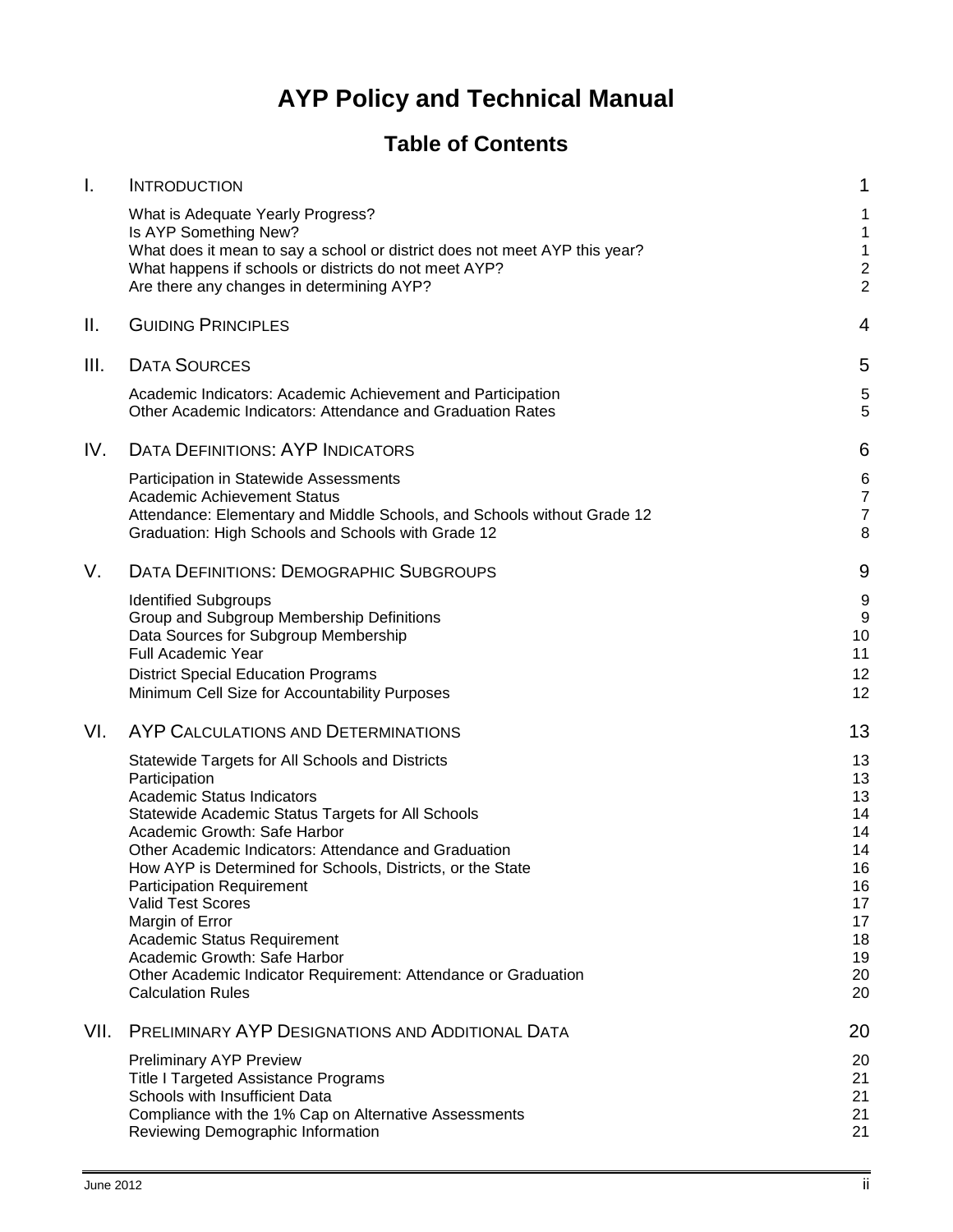|      |                                                                                            | <b>VIII. FINAL AYP DESIGNATION</b>                                                                                                                                                              | 21                         |
|------|--------------------------------------------------------------------------------------------|-------------------------------------------------------------------------------------------------------------------------------------------------------------------------------------------------|----------------------------|
|      |                                                                                            | AYP and Report Card Preview<br>Release of the Report Card with AYP Designations                                                                                                                 | 22<br>22                   |
| IX.  |                                                                                            | <b>RELATIONSHIP OF NCLB TO OREGON'S SCHOOL AND DISTRICT REPORT CARDS</b>                                                                                                                        | 22                         |
|      | <b>NCLB AYP Designations</b><br><b>Report Card Ratings</b><br><b>Comparison of Ratings</b> | Reporting of AYP and Non-AYP Data                                                                                                                                                               | 22<br>22<br>22<br>23       |
| X.   | <b>SPECIAL SITUATIONS</b>                                                                  |                                                                                                                                                                                                 | 23                         |
|      |                                                                                            | Accountability for All Student Results<br><b>AYP Reports for New Schools</b><br>Very Small Schools and Districts<br><b>Schools without Benchmark Grades</b><br><b>Other Substantive Reasons</b> | 23<br>23<br>24<br>24<br>25 |
| XI.  |                                                                                            | ACCOUNTABILITY FOR SCHOOLS AND DISTRICTS DESIGNATED AS NOT MEETING AYP                                                                                                                          | 26                         |
|      | <b>Accountability for Districts</b>                                                        | Accountability for Title I Schools<br>Accountability for Schools Not Receiving Title I Funds                                                                                                    | 26<br>29<br>29             |
| XII. |                                                                                            | <b>FOR FURTHER INFORMATION</b>                                                                                                                                                                  | 32                         |
|      | APPENDIX A:                                                                                | OAR AYP SUBSTANTIVE APPEAL - 581-022-1065                                                                                                                                                       | 40                         |
|      | APPENDIX B:                                                                                | 1% CAP ON ALTERNATIVE ASSESSMENTS NOTICE TO DISTRICTS                                                                                                                                           | 42                         |
|      | <b>APPENDIX C:</b>                                                                         | AYP "PENDING" DESIGNATION NOTICE TO DISTRICTS                                                                                                                                                   | 43                         |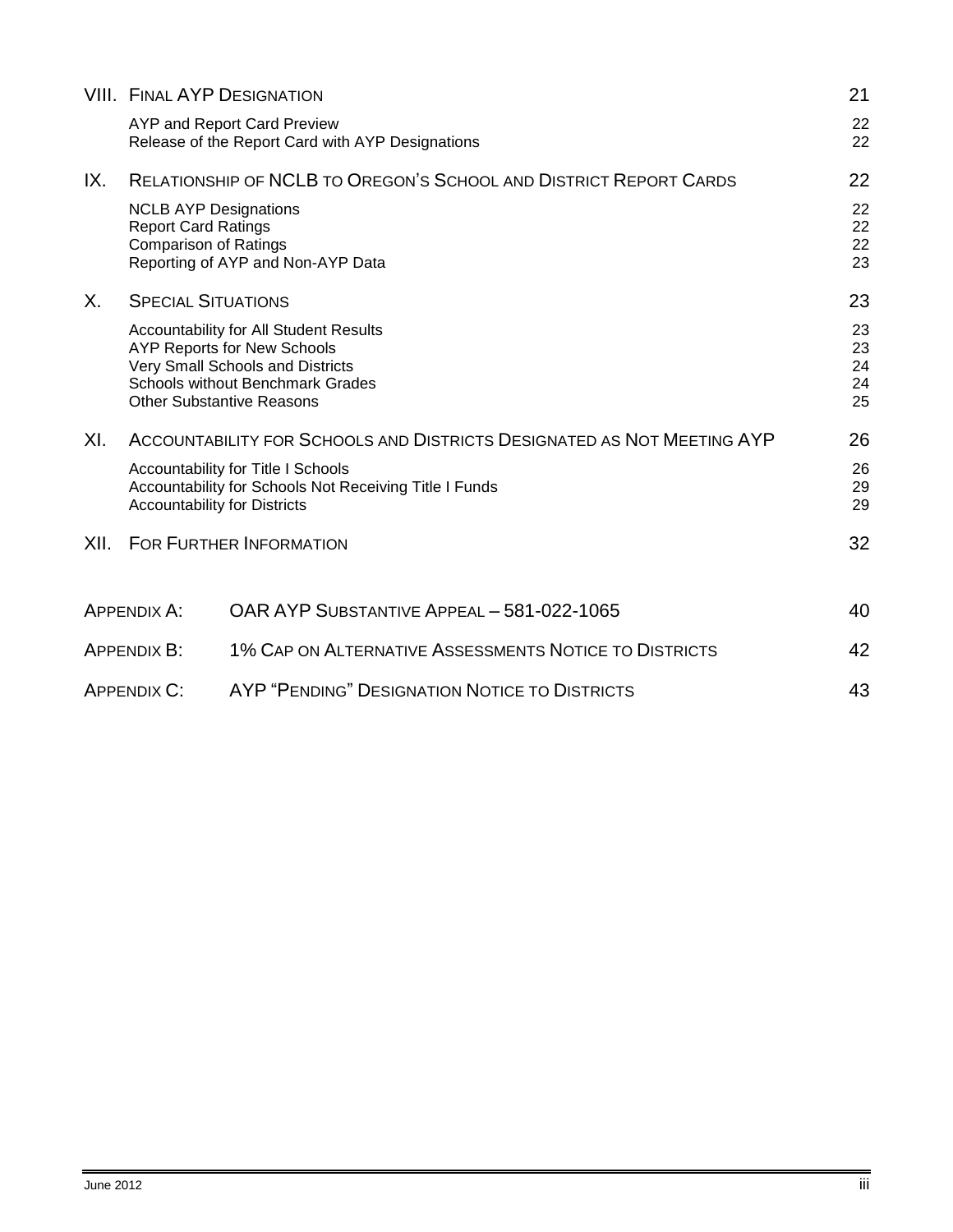# **Tables**

| TABLE 1 ACADEMIC INDICATORS: ACADEMIC ACHIEVEMENT AND PARTICIPATION 5<br>TABLE 2 OTHER ACADEMIC INDICATORS: ATTENDANCE AND GRADUATION RATES 5 |  |
|-----------------------------------------------------------------------------------------------------------------------------------------------|--|
|                                                                                                                                               |  |
| TABLE 4 MINIMUM CELL SIZES FOR INCLUSION IN ACCOUNTABILITY DETERMINATIONS  12                                                                 |  |
|                                                                                                                                               |  |
|                                                                                                                                               |  |
| TABLE 7 NON-PARTICIPANTS IDENTIFIED BY TEST ADMINISTRATION CODES 17                                                                           |  |
|                                                                                                                                               |  |
|                                                                                                                                               |  |
|                                                                                                                                               |  |
| TABLE 11 COMPARISON OF AYP AND REPORT CARD DATA SOURCES AND DEFINITIONS33                                                                     |  |
| TABLE 12 NCLB SANCTIONS FOR TITLE I SCHOOLS CONTINUALLY DESIGNATED AS NOT                                                                     |  |
|                                                                                                                                               |  |
|                                                                                                                                               |  |
|                                                                                                                                               |  |
|                                                                                                                                               |  |
|                                                                                                                                               |  |

# **Figures**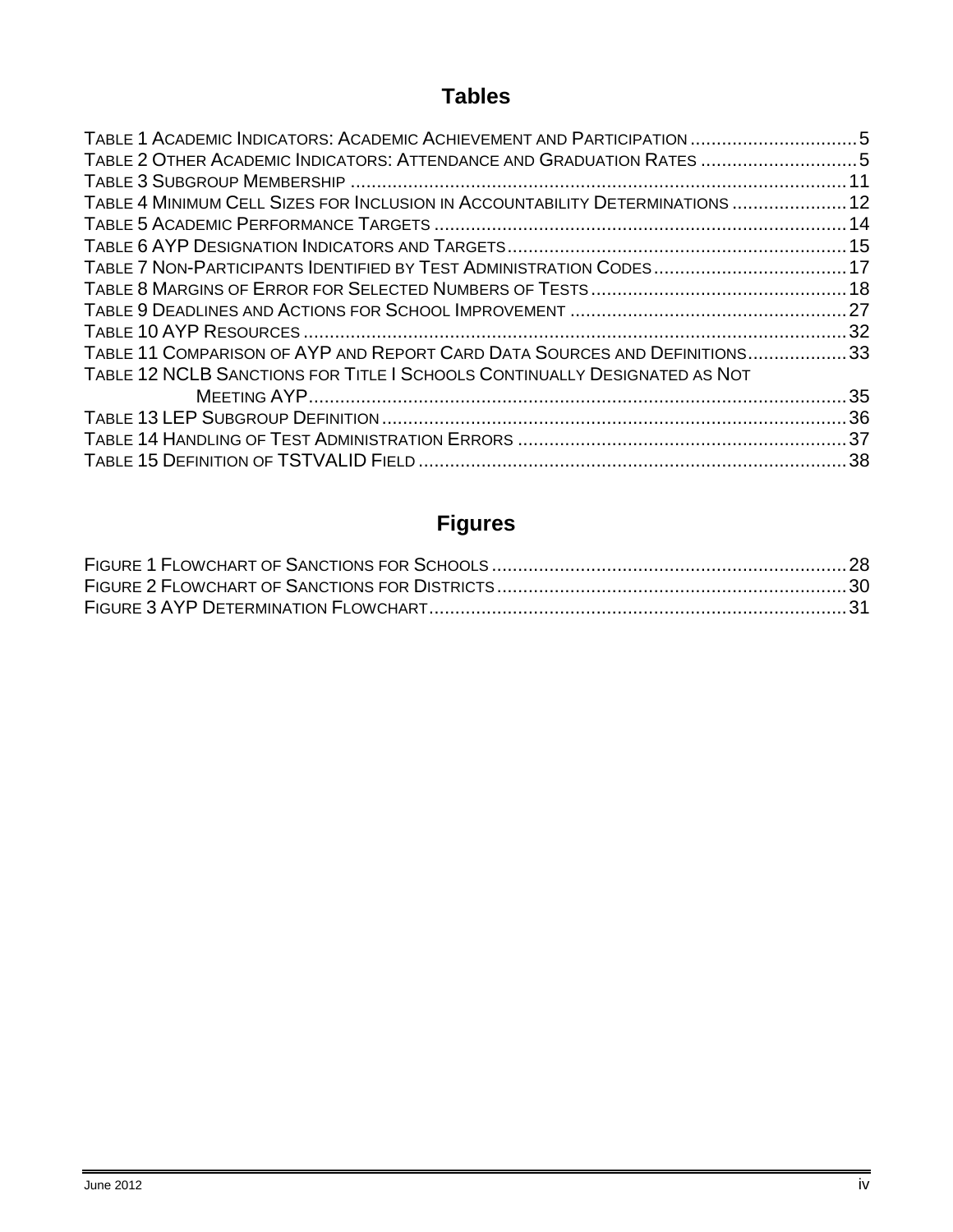## <span id="page-5-0"></span>**I. Introduction**

## <span id="page-5-1"></span>**What is Adequate Yearly Progress?**

The No Child Left Behind Act of 2001 (NCLB, Public Law 107–110) requires the state of Oregon to annually determine whether schools, districts, and the state have made adequate yearly progress (AYP) toward the goal of having all students meet rigorous state academic standards by the 2013-2014 school year. Each year, the performance of all students in the school, district, and state as well as demographic subgroups of students, is measured using the Oregon Assessment of Knowledge and Skills (OAKS) and the results are compared against annual performance targets.

At the school level, if the school as a whole and all demographic subgroups meet the statewide participation and academic achievement targets in English/Language Arts and Mathematics, and the school meets the statewide target for either attendance (in elementary and middle schools) or graduation rates (for schools with grade 12), the school is designated as meeting AYP. The same requirements apply to each district and to the state.

If any subgroup of students or the student body as a whole in a school does not meet the targets, or does not make sufficient progress toward the targets, the school is designated as not meeting AYP. The same requirements apply to each district and to the state.

A requirement of the federal law is that all schools and districts whether they receive Title I funding or not, must now receive AYP determinations. In addition, prescribed sanctions are applied to schools and districts that do not meet AYP if they are receiving Title I funds. Non-Title I schools are accountable for meeting AYP, although they are not subject to the sanctions outlined in NCLB.

#### <span id="page-5-2"></span>**Is AYP Something New?**

AYP is not a new concept. NCLB has simply changed some of the requirements. Since 1994, with the reauthorization of the Elementary and Secondary Education Act (ESEA), districts have been required to determine the adequate yearly progress of their Title I schools through the use of a prescribed formula. When the first Oregon School and District Report Cards were issued in January 2000, a transition was made, and the overall rating on the report card was used to determine AYP for Title I schools. Schools receiving ratings of Satisfactory, Strong, or Exceptional overall on the school report cards were designated as having met adequate yearly progress. The report cards distributed in January 2000, 2001, and 2002 were used to measure AYP for Title I schools.

With the passage of NCLB and the prescription of common principles for determining AYP in schools throughout the nation, the Oregon School and District Report Cards can no longer be used to determine AYP. The last AYP rating that was based on the Oregon School and District Report Cards was issued in January 2002. The report card ratings issued to districts and schools since January 2003 have no bearing on AYP. Schools have "held" their 2002 rating since January 2002, and the new AYP designation, distributed in November 2003, continues the AYP cycle for schools and districts.

## <span id="page-5-3"></span>**What does it mean to say a school or district does not meet AYP this year?**

A school or district that does not meet AYP should not be labeled as failing. The designation of not meeting AYP signals that, based on a number of indicators, the school or district is not on track for all students meeting the state standards for student achievement by the target year of 2014. The school or district as a whole may have strong academic performance, but the designation may be based on a single factor or a single subgroup.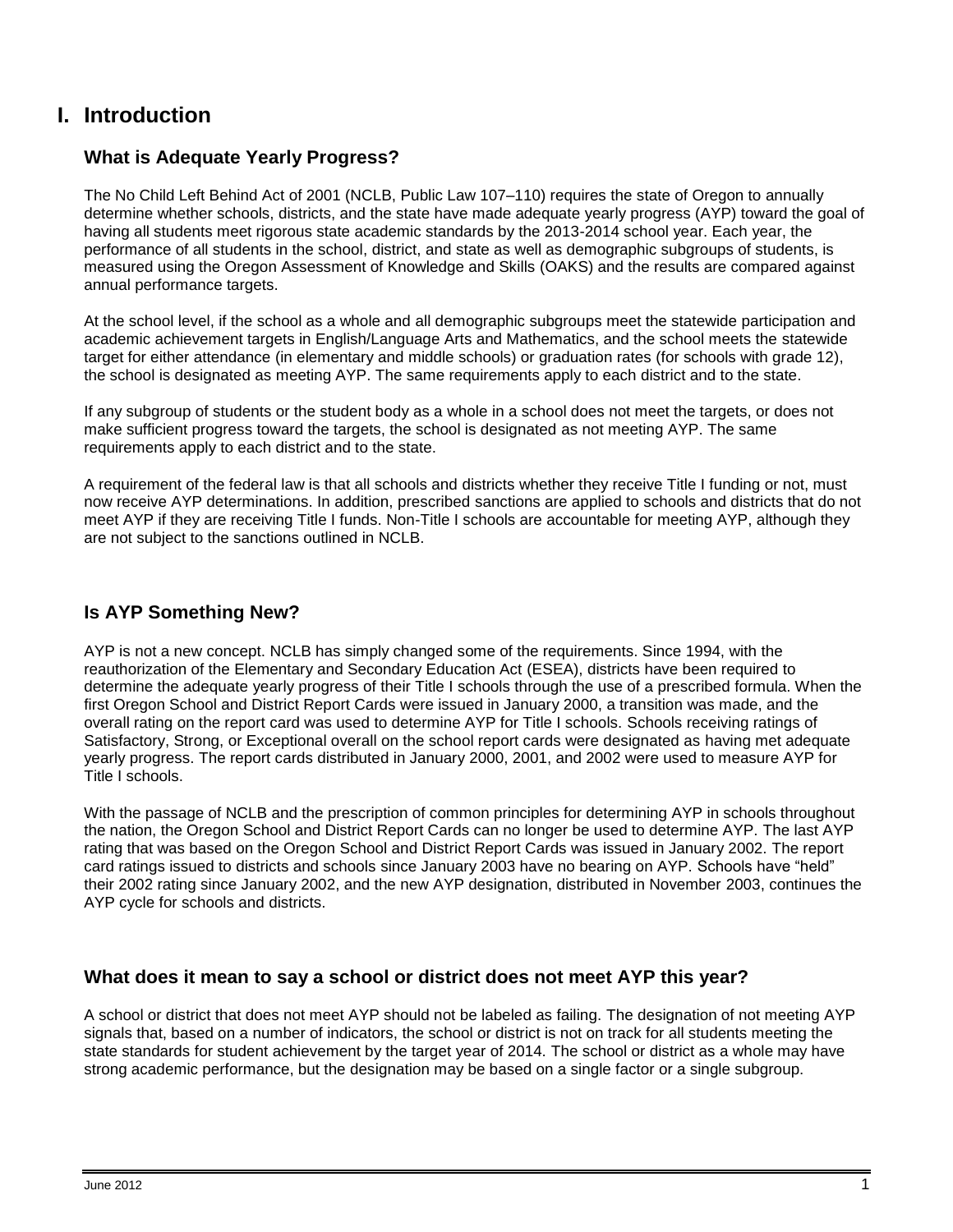## <span id="page-6-0"></span>**What happens if schools or districts do not meet AYP?**

Under NCLB, schools designated as not meeting AYP or districts not meeting AYP designations across all three grade spans (elementary, middle and high school) in the first year face no sanctions. Sanctions begin at the end of the second year for Title I schools that are designated as not meeting AYP for the second consecutive year in the same area (i.e. English/language arts, mathematics, or other indicator). Title I districts are also sanctioned at the end of the second year if the same area is not met across all three grade spans for the second consecutive year. Consequences depend on NCLB progress with each year's designation of not meeting AYP and range from offering school choice to restructuring of the school or district. Section XI (page 26) provides a description of sanctions for Title I schools and districts.

If a Title I school or district identified for sanctions meets AYP in a subsequent year in the area that caused the identification, that school or district stays at the previous year's sanctions level. If that same school or district meets AYP for a second consecutive year in the area that caused the school or district to be identified for improvement, that school or district is no longer identified for improvement.

Even though mandatory consequences contained in the No Child Left Behind Act do not apply to schools not receiving Title I funds, all schools are expected to help all students reach state standards. The Oregon Department of Education is developing policy and processes for assisting schools not receiving federal Title I funds and not meeting Adequate Yearly Progress. These policies and processes will include assistance in revising their school and district improvement plans to address targets identified in the AYP analysis.

## **Pending ESEA Flexibility Waiver**

ODE has submitted a [waiver application](http://www.ode.state.or.us/search/page/?id=3475) to the U.S. Department of Education (USED) for relief from certain requirements of NCLB. (See [http://www.ode.state.or.us/search/page/?id=3475.](http://www.ode.state.or.us/search/page/?id=3475)) If and when this waiver is approved, this manual will be revised accordingly. However, until the waiver has been approved, the existing federal requirements are still in force, and the documentation provided here is designed to be consistent with fulfilling those requirements.

## <span id="page-6-1"></span>**Are there any changes in determining AYP?**

There are eight changes implemented for the 2011-12 AYP reports.

#### **Academic Status Targets**

The single target for all schools and districts and student subgroups increases to 80% of test scores meeting or exceeding standards in reading and the same percentage in mathematics. Last year, the targets were 70% for both reading and math.

#### **Cohort Graduation Targets**

The cohort graduation rate targets for all schools and districts and student subgroups are increasing to 67% for the four-year rate and 72% for the five-year rate. Last year, the targets were 65% and 70%, respectively.

#### **Cohort Graduation Subgroups**

Previously, AYP graduation subgroups were only required to meet the graduation target when the academic designation (after adjusting for "safe harbor" provided by academic growth) was Not Met. Beginning in 2011-12, AYP graduation subgroups contribute to the overall graduation indicator as well. This means that a single subgroup not meeting the graduation target will result in a graduation designation of Not Met.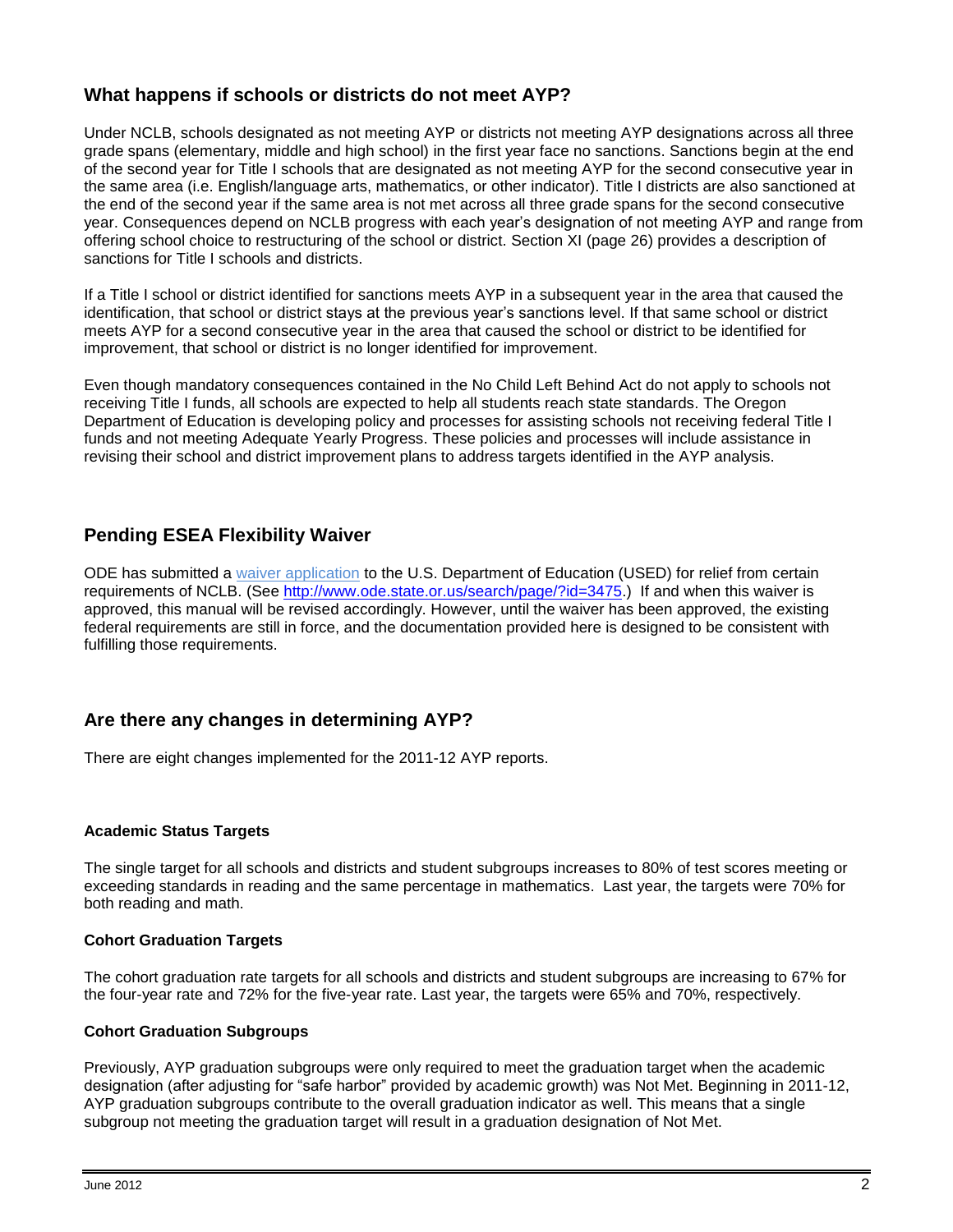#### **Margin of Error**

The margin of error used for adjusting for validity and reliability is reduced in 2011-12 as a result of the academic status targets going up to 80% for both reading and math. (See Section VI. AYP Calculations and Determinations.)

#### **Math Achievement Standards Implemented in Assessments**

Current year 2011-12 and prior year 2010-11 assessments are calculated on the same achievement standards that were implemented in 2010-11. This method of calculation is the typical method used when achievement standards have not changed. (See [http://www.ode.state.or.us/search/page/?id=3182\)](http://www.ode.state.or.us/search/page/?id=3182)

#### **Calculating Academic Growth in Mathematics**

Growth between current 2011-12 and prior 2010-11 assessments are calculated using the current effective achievement standards that were implemented in 2010-11. This method of calculation, used last year, based growth on the prior year's effective achievement standards.

#### **Reading Achievement Standards Implemented in Assessments**

New reading achievement standards (cut scores) were adopted by the Oregon State Board of Education, which were implemented beginning in the 2011-12 school year. Cut scores for passing the 2011-12 achievement standards for grades 3 to 8 increased, while the high school cut scores remained the same. (See [http://www.ode.state.or.us/search/page/?id=3296\)](http://www.ode.state.or.us/search/page/?id=3296) AYP report also uses the proficiency counts for the prior year assessments of 2010-11, which will be based on achievement standards effective for 2010-11.

#### **Calculating Academic Growth in Reading**

The calculation of academic growth in reading from 2010-11 to 2011-12 will be based on the growth in the percentage of students who met the achievement standards in effect for 2010-11.

| <b>Date</b>            | Event                                                                                                                                                                                                                                                                      |
|------------------------|----------------------------------------------------------------------------------------------------------------------------------------------------------------------------------------------------------------------------------------------------------------------------|
| June 7                 | Pre-Preliminary AYP report first preview available on the ODE secure district website followed<br>by 3 updates (between June 19 and July 17 reflecting modifications and completion of<br>collections)                                                                     |
| July 26                | Preliminary school and district AYP designations (public version) available for preview on ODE<br>secure district website                                                                                                                                                  |
| August 1               | Preliminary AYP report for schools and districts released and posted on ODE public website<br>and preliminary list of schools identified for school improvement available for parents to<br>determine school choice options and/or Supplemental Educational Services (SES) |
| August 1-16            | Requests submitted by districts for AYP data reviews prior to final designation of AYP                                                                                                                                                                                     |
| August 20              | Last date for changes to assessment test records and data collections if approved by ODE.<br>Changes made after this date to these data elements will not be reflected in Final AYP<br>determinations, Report Card or Assessment Group report results.                     |
| August 28              | Final AYP report available for preview on ODE secure district website and final list of schools<br>and districts identified for improvement posted to public website                                                                                                       |
| August 30              | Final AYP report available to public on ODE public website                                                                                                                                                                                                                 |
| September 13<br>and 27 | District preview of 2011-12 school and district report cards, including final AYP designations<br>and supporting detail sheets, on ODE secure district website                                                                                                             |
| October 4              | The 2011-12 school and district report cards, including final AYP designations and supporting<br>detail sheets, available to public on ODE public website                                                                                                                  |

## **Significant Events in AYP Determination Process (may change due to ESEA waiver)**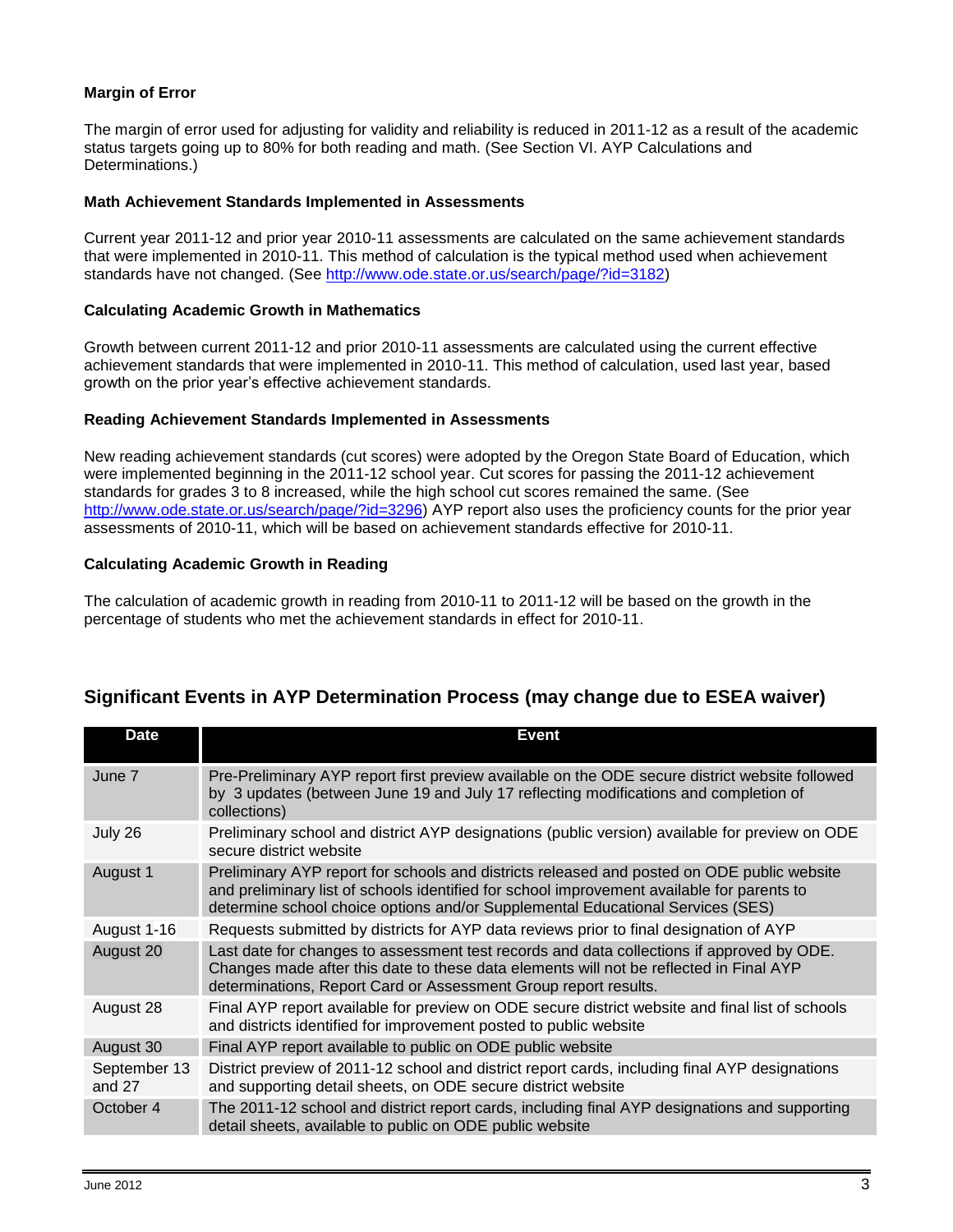# <span id="page-8-0"></span>**II. Guiding Principles**

The federal government established principles to be used in guiding the individual states in the development of their accountability systems. The guiding principles include the methods and means for determining AYP. These principles are summarized below.

- 1. **The accountability system includes all schools and districts in the state**, and holds them to the same criteria. All schools and districts receive timely information on AYP reports, and the system includes rewards and sanctions based on school or district performance.
- 2. **The accountability system includes all students**. All students are expected to participate in the statewide assessment system, and schools and districts are accountable for students who have been served for the majority of the school year.
- 3. **All students including subgroups are expected to make continuous and substantial growth so that all students are proficient on the state's academic standards by 2013-2014.** Schools, districts, and the state are accountable for having students meet the annual targets, including the students who are English language learners, students in poverty, and students with disabilities.
- 4. **Accountability is based primarily on academic assessments in reading and mathematics, and accountability also identifies additional measures, all of which are to be assessed annually.** In the accountability system, assessments measure student achievement of state content standards in reading and math. Additional factors of attendance or graduation rates will be included in the determination of AYP.
- 5. **The accountability system is valid and reliable** and produces reliable and valid decisions about whether a group of students, a school, or a district meets AYP. These decisions include provisions for allowing for changes in a school's population and also protection of student confidentiality.

These principles are among the 10 used by the U.S. Department of Education in developing the Consolidated State Application Accountability Workbook used by each of the states in applying for federal approval of accountability plans. The 10 are embedded in the workbook and can be found in Oregon's submission at: [http://www.ode.state.or.us/search/page/?id=218.](http://www.ode.state.or.us/search/page/?id=218)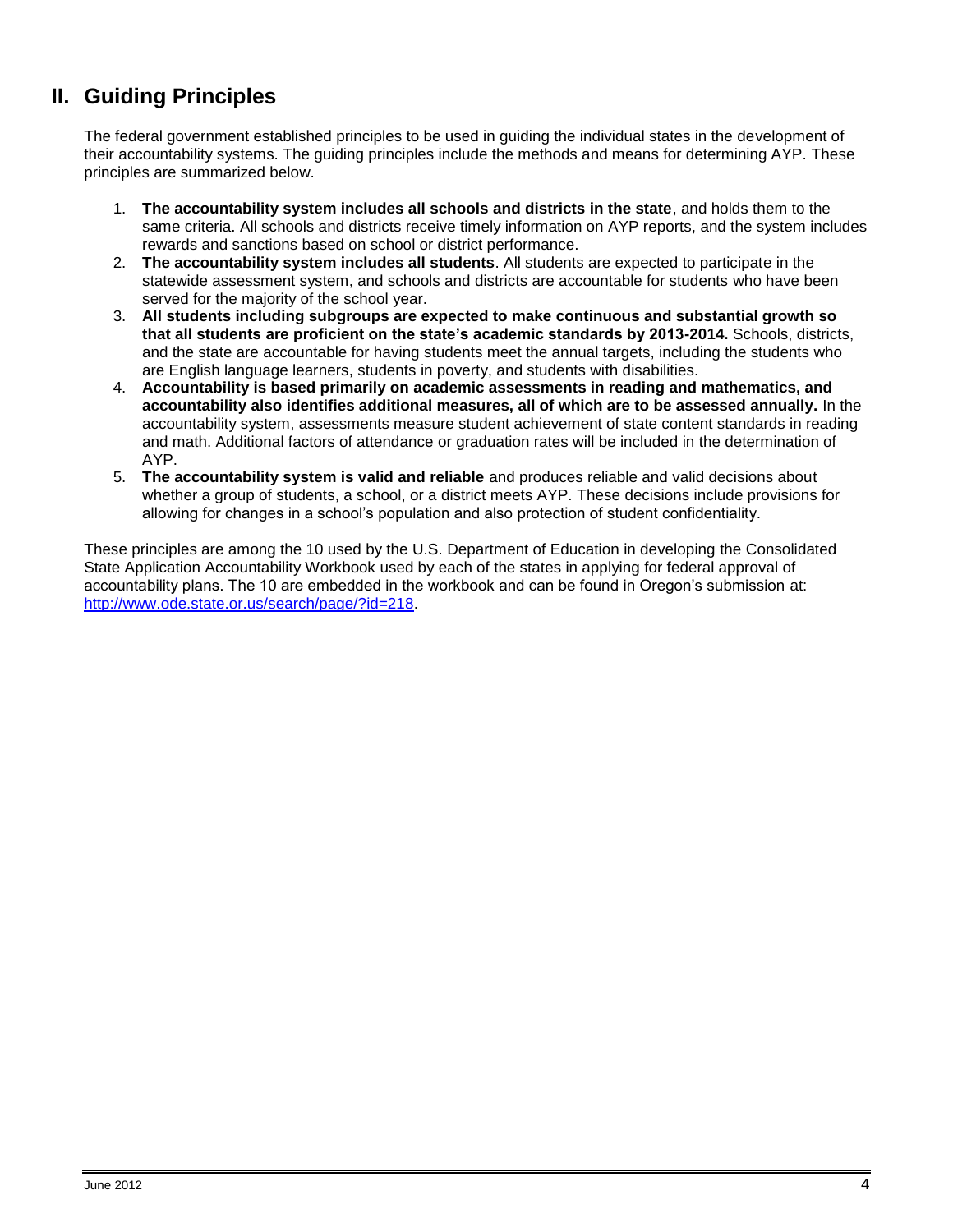## <span id="page-9-0"></span>**III. Data Sources**

## <span id="page-9-1"></span>**Academic Indicators: Academic Achievement and Participation**

NCLB requires that states establish academic achievement targets. The determination of AYP for all schools and districts in the state is required by law to be based on assessments in English/language arts (reading) and mathematics. The statewide assessments listed in Table **1** are used in determining school, district, and state performance relative to the academic targets and school participation requirements of No Child Left Behind.

**Table 1 Academic Indicators: Academic Achievement and Participation**

<span id="page-9-3"></span>

| Assessment                   | Assessed Grade Levels<br>By School Year |              |                        | For Small Schools and Districts<br>If Additional Data is Necessary |
|------------------------------|-----------------------------------------|--------------|------------------------|--------------------------------------------------------------------|
|                              | $2011 - 2012$                           | 2010-2011    | 2009-2010 <sup>2</sup> | 2008-2009 <sup>2</sup>                                             |
| Reading Knowledge and Skills | $3 - 8 & 11$                            | $3 - 8 & 11$ | $3 - 8 & 10$           | $3 - 8 & 10$                                                       |
| Math Knowledge and Skills    | $3 - 8 & 11$                            | $3 - 8 & 11$ | $3 - 8 & 10$           | $3 - 8 & 10$                                                       |

1 The scores of students enrolled in grade 11 who took and passed the High School level test in a prior school year or targeted up and passed the test as an 8th grade student and did not test again in grade 11 are included.

2 The scores of students enrolled in grade 10 who took and passed the High School level test in a prior school year or targeted up and passed the test as an 8th grade student and did not test again in grade 10 are included.

## <span id="page-9-2"></span>**Other Academic Indicators: Attendance and Graduation Rates**

Under NCLB, the other required academic indicator for determining AYP for districts and schools with grade 12 is the graduation rate (provided that the school meets the minimum cell size required for a valid AYP determination). For all other schools and districts, Oregon selected attendance as the other indicator. Table **2** Other Academic Indicators: Attendance and Graduation Rates identify the data sources. States are required to establish annual targets for the other academic indicators used to determine whether a school or district has met adequate yearly progress. Under NCLB, states are not required to increase the targets for attendance over time. However, federal regulations now require that cohort graduation rate targets increase over time.

#### **Table 2 Other Academic Indicators: Attendance and Graduation Rates**

<span id="page-9-4"></span>

| Indicator                                                    | Data Source                                                                                                                                                                                                                                                                                 | Contact                                                        |
|--------------------------------------------------------------|---------------------------------------------------------------------------------------------------------------------------------------------------------------------------------------------------------------------------------------------------------------------------------------------|----------------------------------------------------------------|
| Attendance in elementary and<br>middle schools               | Third Period Cumulative ADM collection                                                                                                                                                                                                                                                      | Joy Blackwell<br>503-947-5767<br>joy.blackwell@ode.state.or.us |
| Graduation rate in high schools<br>and schools with grade 12 | Longitudinal Cohort Tracking and<br>Reporting System (from multiple data<br>collections submitted by districts from<br>2006-2007 through 2010-11 and surveys<br>to districts including Early Leavers, High<br>School Completers, Fall Membership,<br>and Cumulative Annual ADM collections. | Cynthia Yee<br>503-947-5780<br>cynthia.yee@ode.state.or.us     |

Please note that graduation rate indicators are based on two years of reported cohort graduation rates for school years 2009-10 and 2010-11. Graduation data for 2011-12 are not available until January 2013.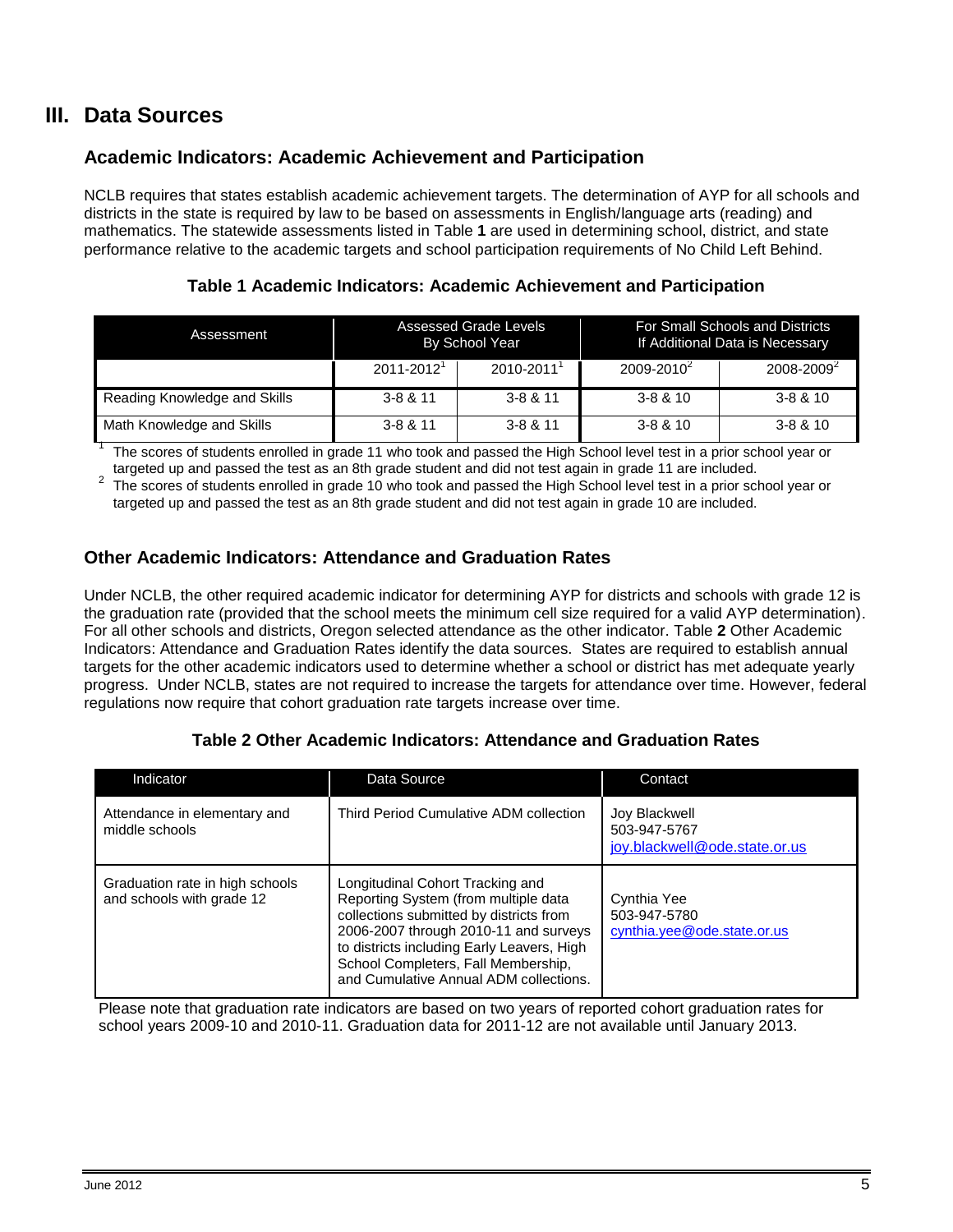# <span id="page-10-0"></span>**IV. Data Definitions: AYP Indicators**

#### <span id="page-10-1"></span>**Participation in Statewide Assessments**

Student participation on statewide assessments is calculated as the number of valid test scores from all students enrolled in the school on the first school day in May for whom public funds are expended divided by the expected number of tests from students enrolled on the first school day in May minus the number of students without test scores that were not enrolled or had a medical emergency during the testing window(s) for the assessment minus the number of records from students Home Schooled or Foreign Exchange students.

The participation indicator for schools subtracts from the denominator records for students participating in "districtlevel" special education programs, while the district participation indicator includes these students.

For English Language Arts (ELA) reported in AYP, the Limited English Proficient (LEP) students in their first year of their LEP program are not required to participate in the Reading test if they have taken the English Language Proficiency Assessment provided (ELPA) by the State. These students will have their ELPA test credit toward the participation of Reading test. First year LEP students without an ELPA test will be considered a non-participant if no other Reading test exists. (See ELA participation example below.)

#### **MATH Participation Calculation Example**

For example, a school has 74 valid scores for third grade students enrolled on the first school day in May and all of whom are supported by public funds. They reported 84 total students enrolled on the first school day in May. Of those 84 students, 3 were not enrolled during the testing window and one had a medical emergency during the testing window. Two additional students are enrolled in the school as third graders but are served by the district's special education program.

This would result in a 94.9% participation rate after rounding through the following calculation:

74 valid scores

 $=94.9%$ 

84 students - 3 new students - 1 medical emergency - 2 students in district special education

#### **ELA Participation Calculation Example**

For example, a school has 74 valid scores for third grade students enrolled on the first school day in May and all of whom are supported by public funds. They reported 84 total students enrolled on the first school day in May. Of those 84 students, 4 were beginning first-year LEP students without a reading test but 3 had taken the ELPA. Another 3 of the 84 students were not enrolled during the testing window and one had a medical emergency during the testing window. Two additional students are enrolled in the school as third graders but are served by the district's special education program.

This would result in a 98.7% participation rate through the following calculation:

74 valid scores

+3 Beginning LEP students each with ELPA test and without Reading test

 $=98.7%$ 

84 students (including 4 Beginning LEP students )

- 3 new students -1medical emergency - 2 students in district special education

Students who do not answer enough questions to arrive at a valid score will be counted as non-participants. Statistical analysis and expert evaluation indicates that valid scores can be assigned for all online OAKS tests with 5 or more responses. Students submitting tests meeting the minimum response counts will be included as participants. Those with fewer answers will be counted as non-participants.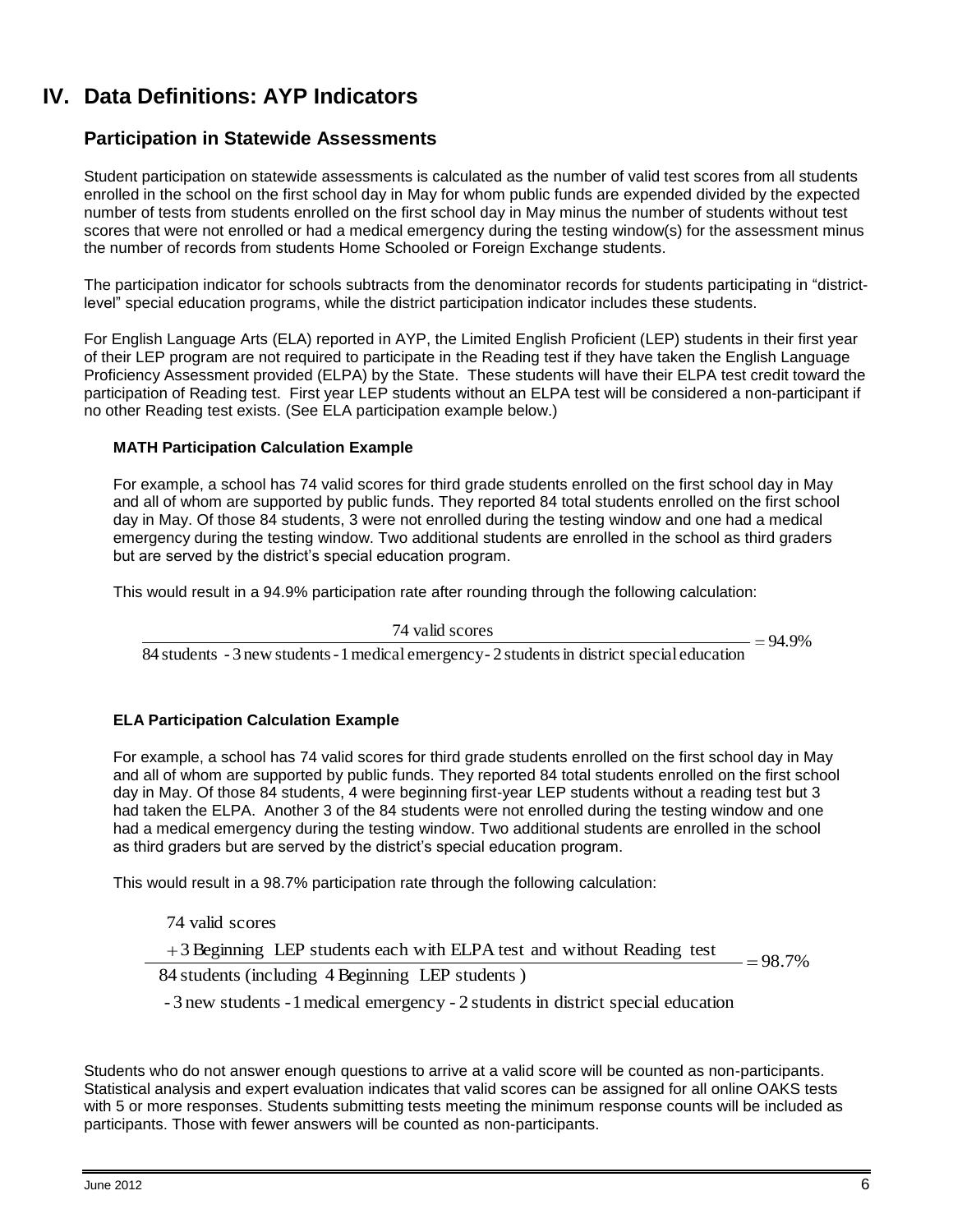Students who take an assessment at a higher grade level than their enrolled grade (target-up) will count as participants for the purposes of AYP calculations (and therefore Report Cards). In the case of students enrolled in .<br>8<sup>th</sup> grade, however, the student must take the 8<sup>th</sup> grade test which would be included in accountability reports for the current year to be counted as a participant. Students in 8<sup>th</sup> grade may also take the High School level test and if they meet the standard, the score will be "banked" and will be included in accountability reports when the student is enrolled in grade 11. In all cases, only the achievement levels associated with the grade level of the test will be used to determine whether students have met standard.

## <span id="page-11-0"></span>**Academic Achievement Status**

Academic achievement status for schools and districts is calculated as the number of valid test scores meeting standard from students enrolled for a full academic year<sup>1</sup> in the school or district on the first school day in May divided by the number of valid test scores from students enrolled for a full academic year in the school or district on the first school day in May.

Achievement standards for state tests can be found at:<http://www.ode.state.or.us/search/results/?id=223>

- Scores from targeted up assessments are counted as Meeting the standard if the student's score meets  $\bullet$ or exceeds the grade level standard for the assessment.
- Up to 1% of total test scores in the district used to determine AYP may be from extended assessments if  $\bullet$ the scores meet or exceed the alternate achievement standards adopted by the state.
- Beginning first year LEP students are excluded from the calculation of Academic Status.

## <span id="page-11-1"></span>**Attendance: Elementary and Middle Schools, and Schools without Grade 12**

The attendance for a school or district is the weighted average of enrollment multiplied by the attendance rate for each year. The attendance rate represents the percentage of students attending in grades 1-12 and is calculated as the total number of days students are present divided by total number of days students are present plus the total number of days students are absent.

The attendance periods for 2010-11 and 2011-12 are from the first session day of the academic year through the first school day in May as submitted by districts in the Third Period Cumulative ADM data collection. All students enrolled any time, regardless of when the student may have left during the academic year, up to and including the first school day of May are included for attendance. Attendance data for prior years were submitted by districts via the Annual ADM collection, which included school session days through the end of the academic year.

Enrollment is the number of students in membership on the first school day in May. District special education students are included in the calculation of district, but not school, attendance rate.

For example, a school reported 431 students enrolled in one year with an attendance rate of 89%. For a second year, the school reported 481 students enrolled with an attendance rate of 93%. This would result in an attendance figure of 91.1% through the following calculation. Because of the higher enrollment the second year, the weighted average is higher than the average of the two attendance rates.

> 91.1%  $431 + 481$  $(431*.89) + (481*.93)$

l

<sup>1</sup> See definition of "full academic year" on page 11.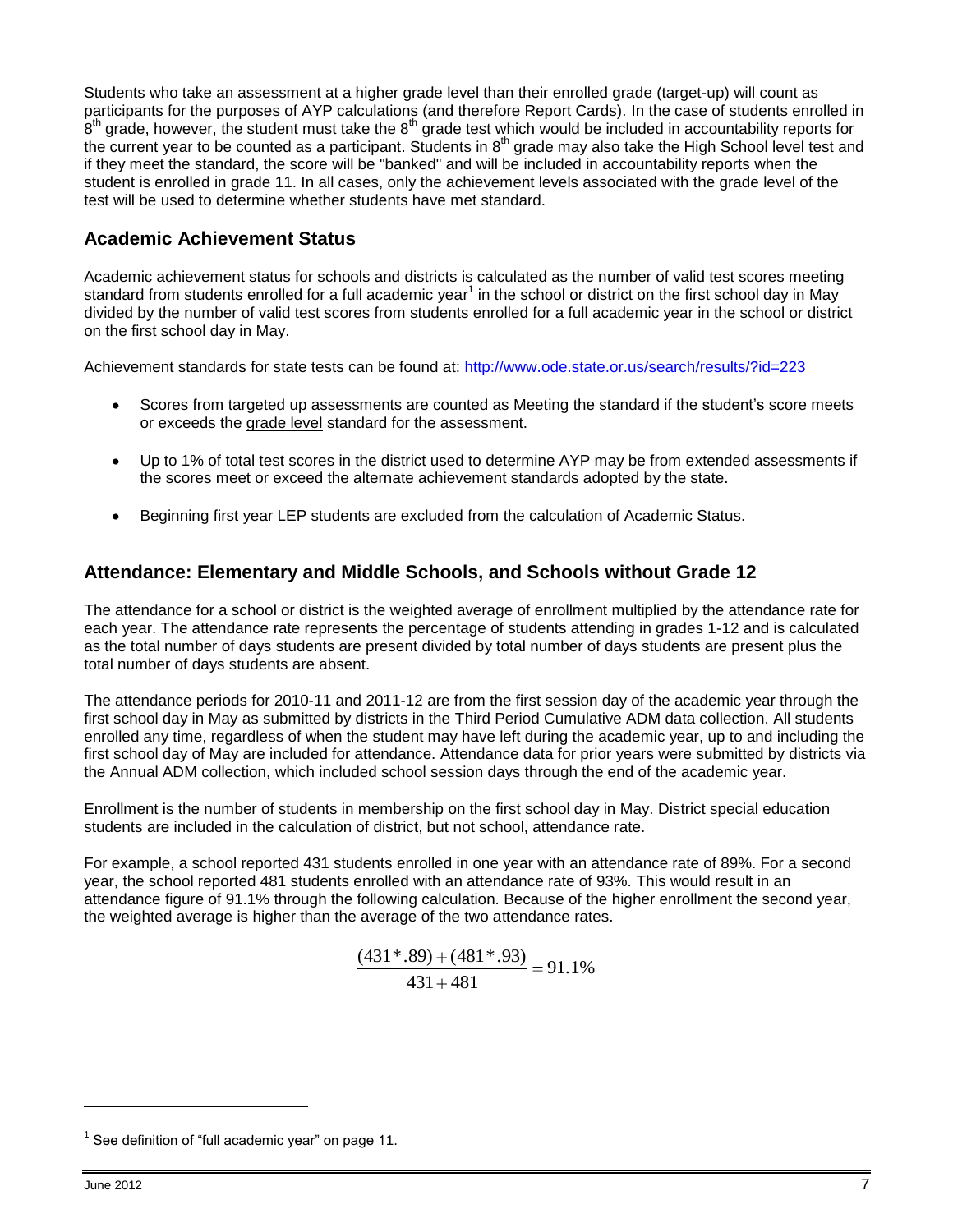## <span id="page-12-0"></span>**Graduation: High Schools and Schools with Grade 12**

If the sum of the denominators of the four-year adjusted cohorts is equal to or greater than the minimum of 40 students, then the graduation rate is used as the other academic indicator for schools serving 12<sup>th</sup> grade. The four-year adjusted cohort is the set of all ninth grade students who entered high school for the first time in a given year, and the adjusted cohort reflects students who transfer in or out of the school over the course of four years. The four-year cohort graduation rate is the number of students in the adjusted cohort who earned a regular diploma by August 31 following the fourth school year of the student's cohort year divided by the size of the adjusted cohort.

As an example, a school has 215 first-time ninth graders in 2007-08. Fifty-two students who were first-time ninth graders in 2007-08 transfer into the school, and 41 students who were first-time ninth graders in 2007-08 transfer out of the school over the four years. The adjusted cohort is  $215 + 52 - 41 = 226$  students. Of these 226 students, 178 earned a regular diploma by August 31, 2011. The four-year cohort graduation rate for the school is 178/226  $= 78.8\%$ .

A five-year cohort graduation reflecting the percentage of students who earn a regular high school diploma within five years is calculated in a similar fashion.

District special education students are included in the calculation of both school and district cohort graduation rates.

#### **Who are graduates**

Students are counted as graduates if they receive a regular high school diploma consistent with district and state policies. The minimum state requirements for a high school diploma are described at: [http://www.ode.state.or.us/search/results/?id=368.](http://www.ode.state.or.us/search/results/?id=368)

#### **Who are not graduates**

Non-graduates are students who do not receive a regular diploma consistent with district and state policies. Students who are not counted as graduates are:

- Students who receive modified diplomas, extended diplomas, or alternative certificates.
- Students who earn an Adult High School Diploma
- Students who finish their senior year without receiving any credentials whether or not the student returns  $\bullet$ for another year of school.
- Students who pass a Test of General Educational Development to earn a General Education Development (GED) certificate.
- Students who drop out of school.

Student data from High School Completers, Early Leavers, and Cumulative ADM Collections are used to determine a final outcome for each student in the cohort. For details on final outcome determinations, see the Cohort Graduation Rate Policy and Technical Manual posted at [http://www.ode.state.or.us/search/page/?id=2644.](http://www.ode.state.or.us/search/page/?id=2644)

Oregon's definition of graduates meets the requirements of the U.S. Department of Education for calculating graduation rates.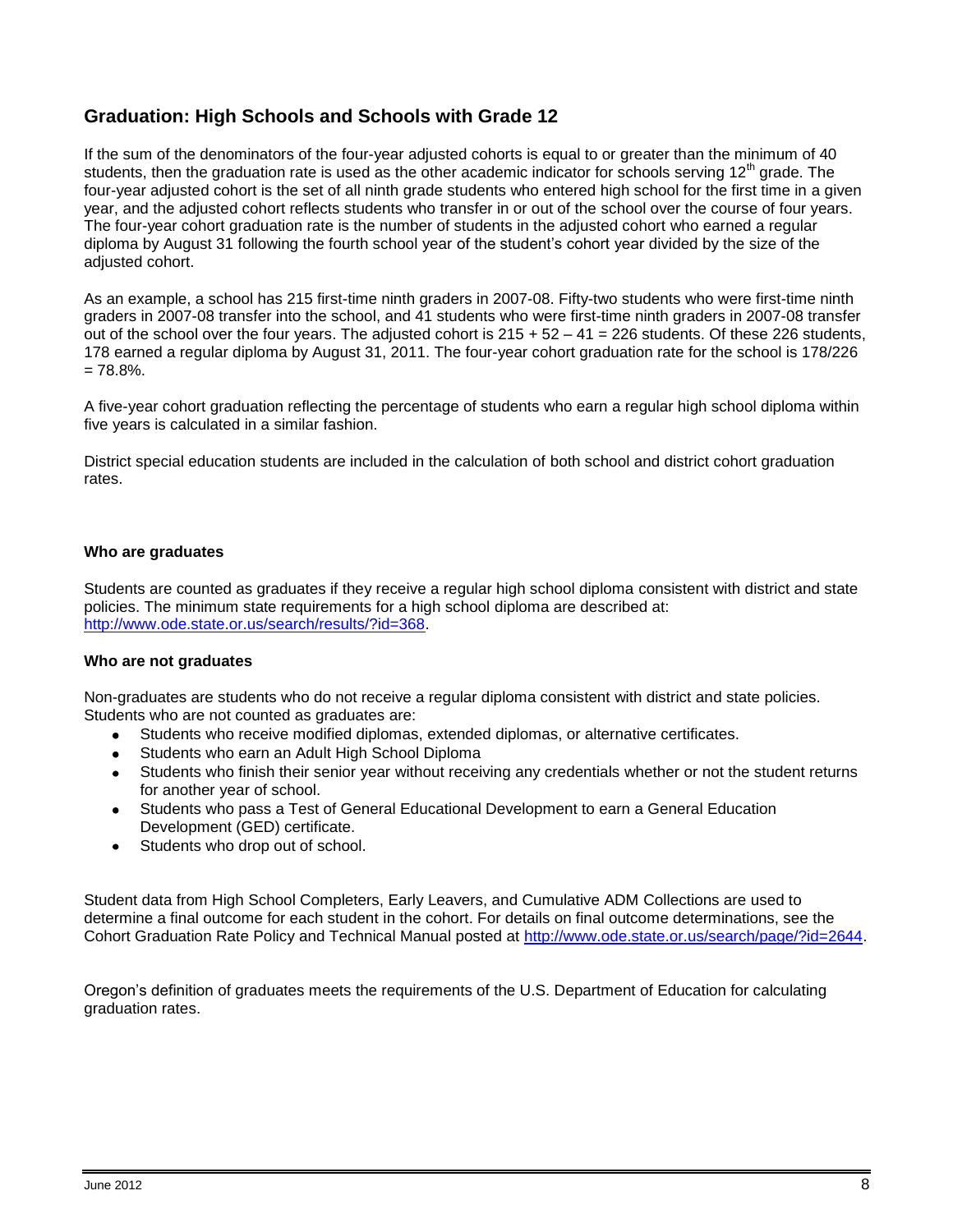# <span id="page-13-0"></span>**V. Data Definitions: Demographic Subgroups**

## <span id="page-13-1"></span>**Identified Subgroups**

Under NCLB, students are included in non-exclusive subgroups for determining AYP. The subgroups are: (1) students with disabilities, (2) students determined to be Limited English Proficient, (3) students from economically disadvantaged families, and (4) the student membership in major racial/ethnic groups in the state (i.e. White, Black, Hispanic, Asian, Native Hawaiian/Pacific Islander, American Indian/Alaskan Native, and Multi-Racial).

## <span id="page-13-2"></span>**Group and Subgroup Membership Definitions**

#### **All Students**

The All Students group includes all students enrolled in the school or district on the first school day in May except the following:

- home schooled, tuitioned, or foreign exchange students,
- students enrolled in private alternative programs who are not receiving instruction in core academic  $\bullet$ content areas assessed by the state assessments,
- students identified by the school or district as transferring in without a test score after the testing window  $\bullet$ has closed, or
- (for schools) students enrolled in district special education programs.  $\bullet$

#### **Students with Disabilities**

The students with disabilities group includes all students served at any time during the school year by special education programs in which students are instructed and monitored based on decisions defined by Individualized Education Programs (IEP).

#### **Limited English Proficient**

Included in the Limited English Proficient group (see **[Table 13](#page-40-0)** for LEP Subgroup Definitions) is any student who is identified by the district in the NCLB Limited English Proficiency collection as either:

- 1. Limited English Proficient (LEP), an individual who:
	- is aged 3 through 21;
	- is enrolled or preparing to enroll in an elementary school or secondary school;
	- was not born in the United States or whose native language is a language other than English;
	- is a Native American or Alaska Native, or a native resident of the outlying areas; and
	- comes from an environment where a language other than English has had a significant impact on the individual's level of English language proficiency; or
	- is migratory, whose native language is a language other than English, and
	- comes from an environment where a language other than English is dominant; and whose difficulties in speaking, reading, writing, or understanding the English language may be sufficient to deny the individual:
		- the ability to meet the State's proficient level of achievement on State assessments (described in section 1111(b)(3) of the No Child Left Behind Act);
		- the ability to successfully achieve in classrooms where the language of instruction is English; or  $\bullet$
		- the opportunity to participate fully in society.

**or**

2. Former LEP students (see Memorandum No. 010-2006-07) who are identified as exiting an LEP program in either of the two previous school years. Beginning with reporting for 2006-07, these students may be included in the LEP subgroup.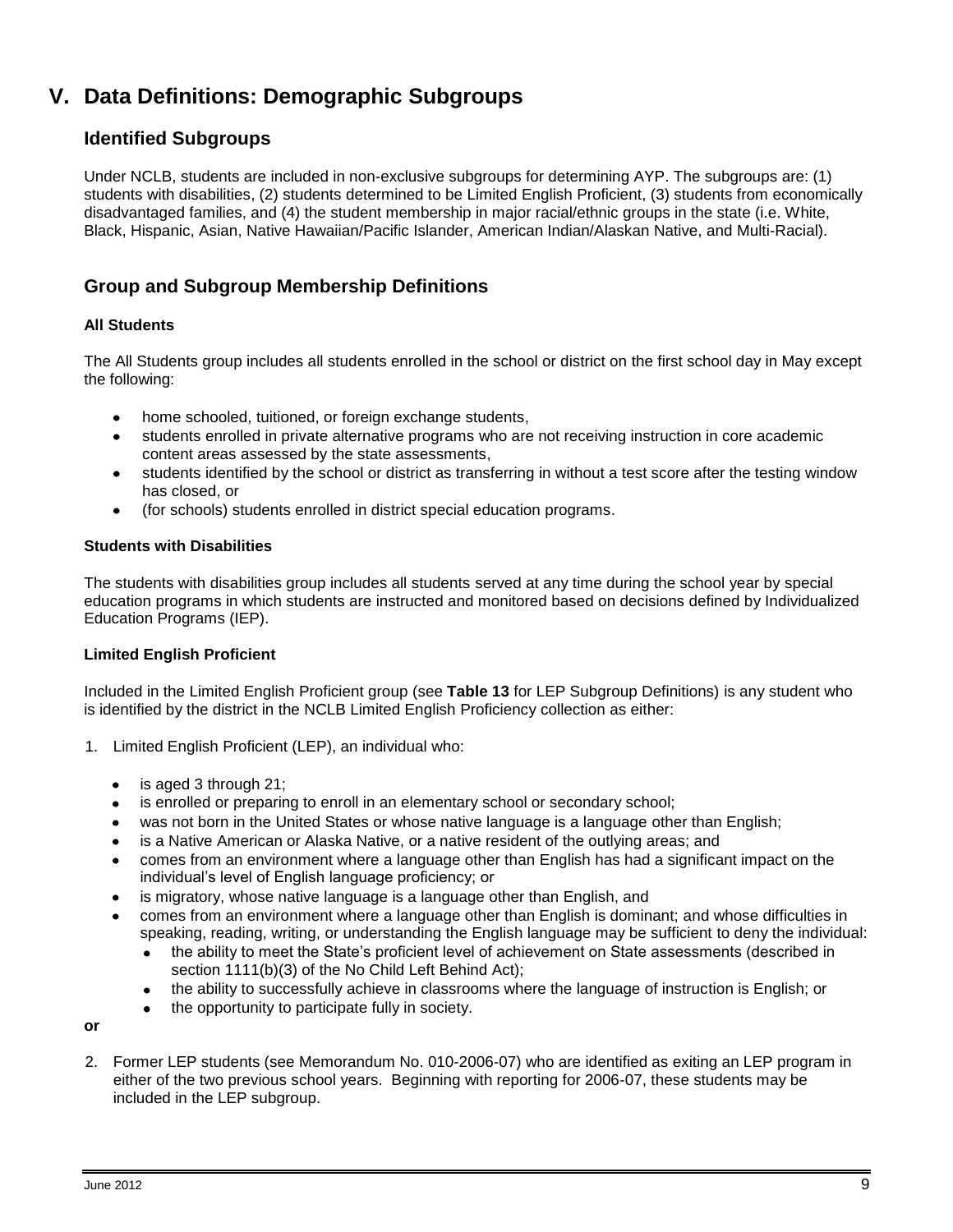#### **Economically Disadvantaged**

The eligibility application for free and reduced price meal programs will be used to determine membership in this subgroup. Students eligible for free and reduced price lunch are identified by the district in the Third Period Cumulative ADM Collection. Schools and districts that do not administer school lunch programs may identify economically disadvantaged students by other means. For further information about the use of free and reduced price meal data for this purpose, please see page 28 of the [Oregon Cumulative ADM Manual.](https://district.ode.state.or.us/apps/info/docs/2011-12_Cumulative_ADM_Manual_41612.pdf) (See [https://district.ode.state.or.us/apps/info/docs/2011-12\\_Cumulative\\_ADM\\_Manual\\_41612.pdf\)](https://district.ode.state.or.us/apps/info/docs/2011-12_Cumulative_ADM_Manual_41612.pdf)

#### **Race/Ethnicity**

Race/ethnicity classification changed in 2010-11. Students are classified into one of seven categories listed below. The data for Asians and Pacific Islanders as separate subgroups are available to schools and districts, but the AYP designations for these two subgroups are combined into a single subgroup to be consistent with past years for accountability.

#### Race/Ethnicity Categories

- American Indian/Alaskan native: A student having origins in any of the original peoples of North America and who is not Hispanic
- Asian: A student having origins in any of the original peoples of the Far East, Southeast Asia, or the Indian subcontinent, and who is not Hispanic
- Native Hawaiian/Pacific islander: A student having origins in any of the original peoples of Hawaii, Guam,  $\bullet$ Samoa, or other Pacific Islands and who is not Hispanic
- Black: A student having origins in any of the black racial groups of Africa and who is not Hispanic.
- Hispanic origin: A student of Mexican, Puerto Rican, Cuban, Central or South American, or other Spanish  $\bullet$ culture or origin, regardless of race
- White: A student having origins in any of the original peoples of Europe, North Africa, or the Middle East  $\bullet$ and who is not Hispanic
- Multi-racial: A student having origins in more than one race and who is not Hispanic

#### Please note:

- 1. Students whose ethnicity/race is not identified by the district are not included in any race/ethnicity student group calculations for the AYP determination for 2009-10 and earlier. Districts are federally required to report a race/ethnicity category for students starting in 2010-11.
- 2. Race/Ethnicity data reported in 2009-10 and earlier were reported under the 2009-10 race/ethnicity categories. The race/ethnicity category will not be recalculated using the 2010-11 classification rules.

## <span id="page-14-0"></span>**Data Sources for Subgroup Membership**

#### **Academic Achievement**

Demographic data for academic achievement are identified using the following sources:

- Students with disabilities are identified based on information in the Third Period Cumulative ADM Collection.
- Limited English Proficient students are identified in the NCLB English Language Proficiency Collection as:
	- $\circ$  served by an LEP program and have not scored proficient on a district assessment of English Language Proficiency; or
	- $\circ$  have reached proficiency in English and exited an ELL program within the previous two academic years (see *[Executive Numbered Memorandum 010-2006-07](http://www.ode.state.or.us/news/announcements/announcement.aspx?ID=2503&TypeID=4)*).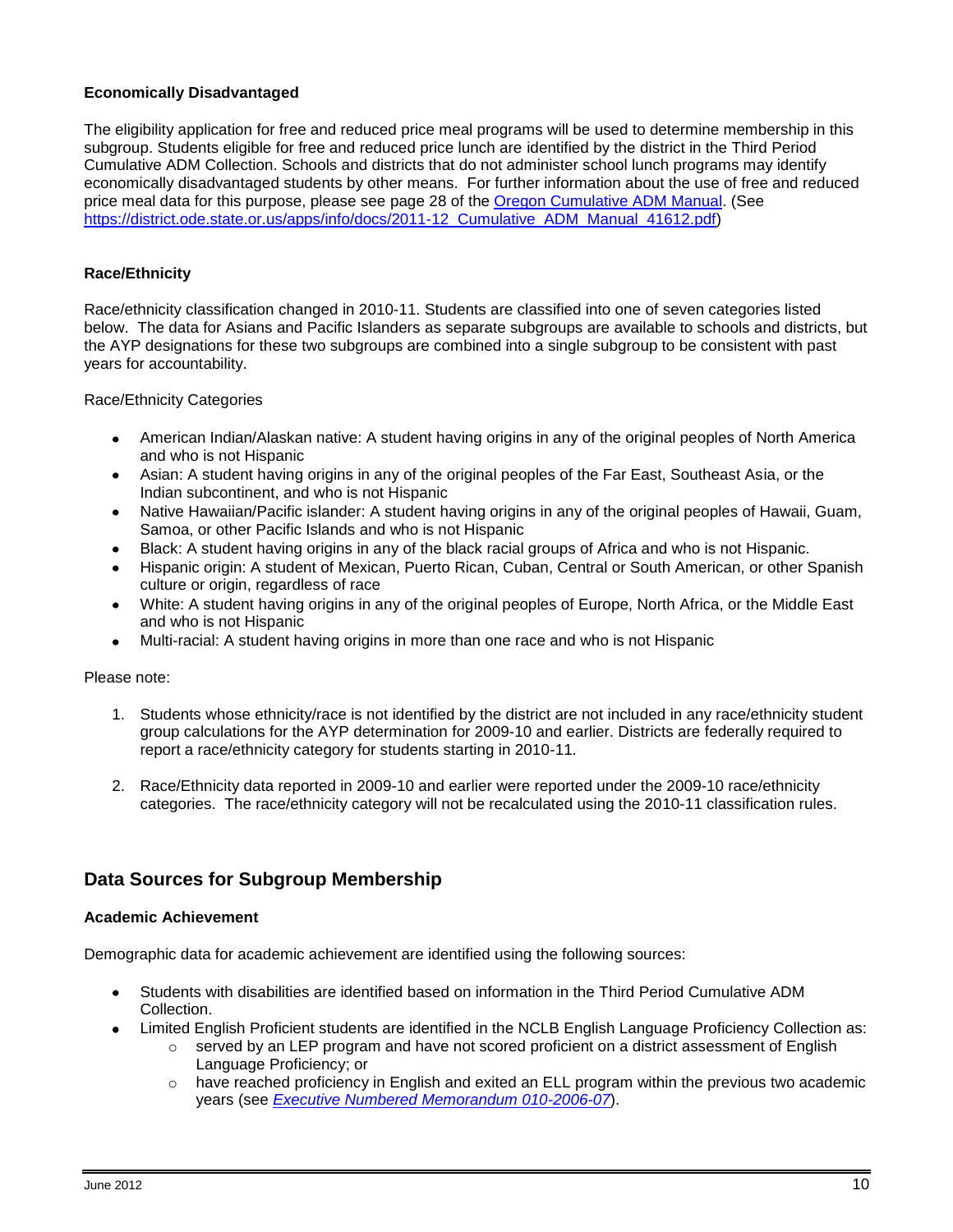- Economically disadvantaged students are students identified by the district as eligible for free or reduced price lunch in the Third Period Cumulative ADM Collection. In schools and districts that do not administer school lunch programs, students may be identified as economically disadvantaged by other means.
- Race/ethnicity is based on race and ethnicity information in the Third Period Cumulative ADM Collection.

#### **Attendance**

Attendance data by subgroup membership is collected from districts and schools through the Third Period Cumulative Average Daily Membership (ADM) Collection. Economically disadvantaged status, special education status, and race/ethnicity of students are identified using the Third Period Cumulative ADM Collection, and Limited English Proficient students are identified using the NCLB Title III Limited English Proficiency Collection.

#### **Graduation**

Subgroup membership for enrollment is collected from the Annual Cumulative ADM Collection in conjunction with the High School Completers, Fall Membership, Spring Membership, and Early Leavers collections for the entry year and subsequent years. [Table](#page-15-2) **3** outlines the rules and specific collections (if applicable) for determining membership in each student group.

<span id="page-15-2"></span>

| Subgroup                          | Subgroup membership definition:                                                                                                                                                                                           |
|-----------------------------------|---------------------------------------------------------------------------------------------------------------------------------------------------------------------------------------------------------------------------|
| All Students                      | Any student in the adjusted graduation cohort.                                                                                                                                                                            |
| Economically Disadvantaged        | If any Third Period Cumulative ADM Collection or Spring Membership collection<br>identified the student as economically disadvantaged during any school year in which<br>the student was enrolled in a high school grade. |
| <b>Limited English Proficient</b> | If any LEP Collection record identified the student as Limited English Proficient during<br>any school year in which the student was enrolled in a high school grade.                                                     |
| <b>Students with Disabilities</b> | If any Special Education Child Count record indicates a student was served by special<br>education programs during any school year in which the student was enrolled in a high<br>school grade.                           |
| Race/Ethnicity                    | The student collection record that determines the final outcome of the student, or in the<br>student's last enrollment record, whichever is later.                                                                        |

#### **Table 3 Graduation Subgroup Membership**

## <span id="page-15-0"></span>**Full Academic Year**

In Oregon, the term "full academic year" describes enrollment in a school or district for more than one-half of the instructional days in the school or district prior to the first school day in May. This definition does not require that enrollment be continuous nor do the enrolled days have to be consecutive. Enrollment may be part time or full time.

<span id="page-15-1"></span>The Full Academic Year (FAY) flags are calculated in the Third Period Cumulative ADM (Average Daily Membership) Collection and applied to assessment data. Students are identified as enrolled for a full academic year when their ADM within a resident district or school is greater than .5. If a student is resident at a district on the last day of Third Period (May 2 this year) and the total non-weighted ADM submitted for the student at the resident district exceeds .5, the student is designated as enrolled for a full academic year in the district. A similar calculation is performed to determine if a student is enrolled for a full academic year in the resident school of the student on the first school day in May.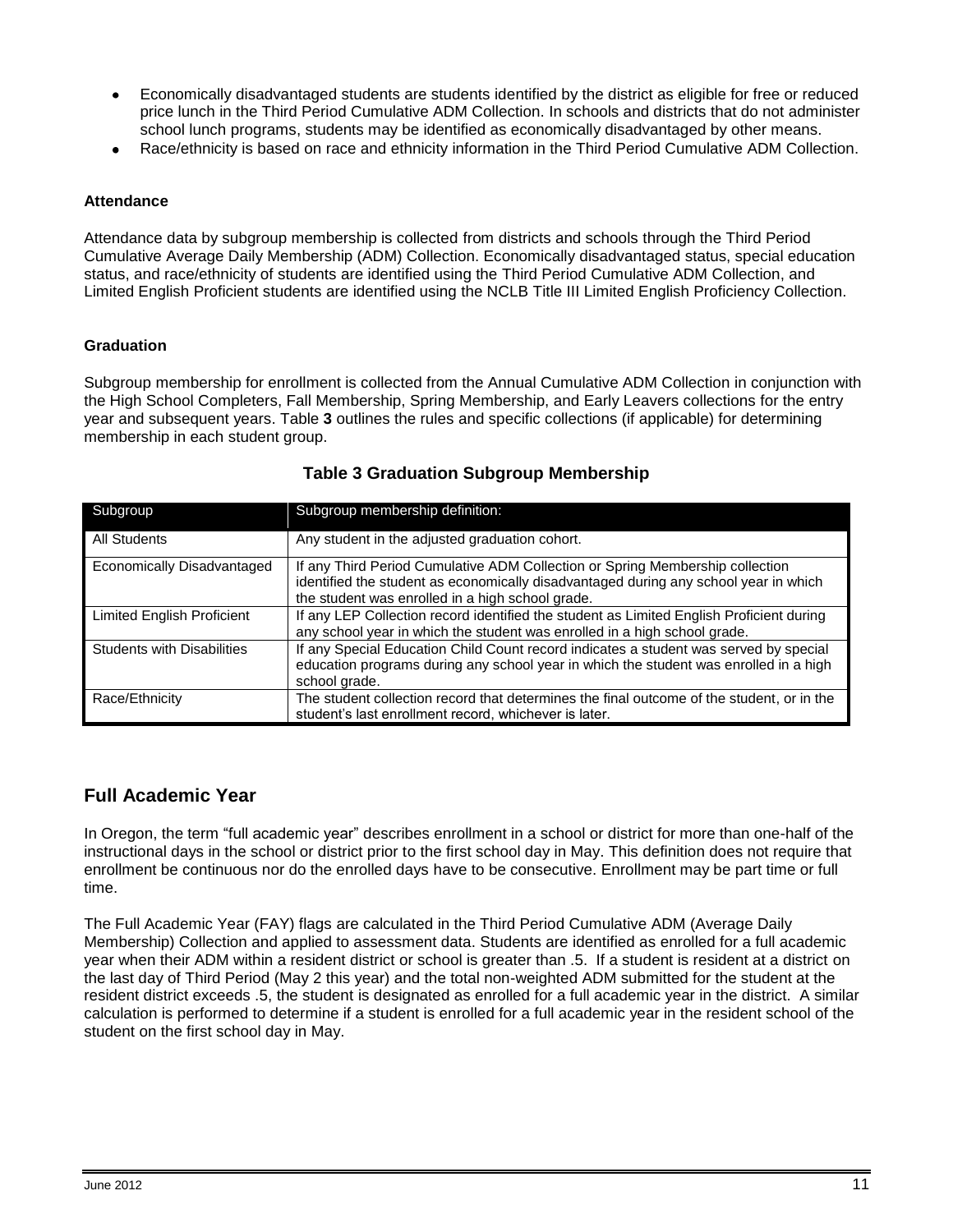## **District Special Education Programs**

In the Third Period Cumulative ADM Collection, districts identify students enrolled in schools but served in districtwide special education programs. The assessment results and attendance for students served by district special education programs are excluded from calculations determining a school's AYP status. The district remains accountable for the attendance and performance of these students and the scores are included in the district's AYP determination.

Students with disabilities who are instructed in a general education setting, regular classroom, and/or resource room, for 40% of their time or more are included in the school AYP reports with other students in the same grade, class, and school. These are students reported on the December Special Education Child Count (SECC) in the special education federal placement categories of:

- "instruction in regular classes" (including special education and related services instruction and support provided in a resource room for less than 21% of the student's instructional day) [Federal Placement Code = 30] or
- "instruction in regular class, with resource room support" (including special education and related services instruction and support provided in a resource room environment for 21-60% of the student's instructional day) [Federal Placement Code = 31].

Students with disabilities who are instructed in a general education classroom for less than 40% of their time will be included only in district level AYP reports where the district is the district of residence. These are students who are reported in one of the district special education placements (Federal Placement Code = 32 or higher). These include separate class placements in which students are served more than 60% of their school day away from the general education classroom environment, special schools including public and private residential and day placements, hospitals and institutions, and homebound (not home-schooled) placements.

## **Minimum Cell Size for Accountability Purposes**

In order to be certain that AYP determinations are valid and reliable, a minimum cell size (minimum n) has been established by the state. The minimum cell size for each indicator is listed in [Table](#page-16-1) **4**. To calculate a school or district cell size, use the data from the past two school years and combine results from all included tests in the school or district.

<span id="page-16-1"></span>

| <b>AYP Decision</b>                                            | Minimum Cell Size (Minimum n) Required                                                                                                                                                                                                            |
|----------------------------------------------------------------|---------------------------------------------------------------------------------------------------------------------------------------------------------------------------------------------------------------------------------------------------|
| Participation:<br>English language arts and mathematics        | 40 expected tests from benchmark grades = All required tests for all<br>benchmark grades combined for the two most recent years combined                                                                                                          |
| Academic Achievement:<br>English language arts and mathematics | 42 tests from benchmark grades $=$ All tests for all benchmark grades<br>combined for the two most recent years combined<br>Or<br>21 tests from benchmark grades $=$ All tests for all benchmark grades<br>combined for the most recent test data |
| Attendance                                                     | 84 students enrolled on the first school day in May in grades 1 – 12 during<br>the two most recent years combined                                                                                                                                 |
| Graduation                                                     | 40 students in the adjusted four-year cohort of first-time ninth graders in<br>2006-07 and 2007-08 combined.                                                                                                                                      |

## <span id="page-16-0"></span>**Table 4 Minimum Cell Sizes for Inclusion in Accountability Determinations**

For schools and districts that do not meet the minimum n of 42 tests in each content area in the two most current years, ODE will "look back" and include assessment results from the two years prior to the two most current years. After the release of preliminary AYP designations in August, the Department will work with very small schools and districts for which there are insufficient data to produce a final AYP designation. It will be necessary to identify additional assessment results from tests that are aligned with Oregon's academic standards in English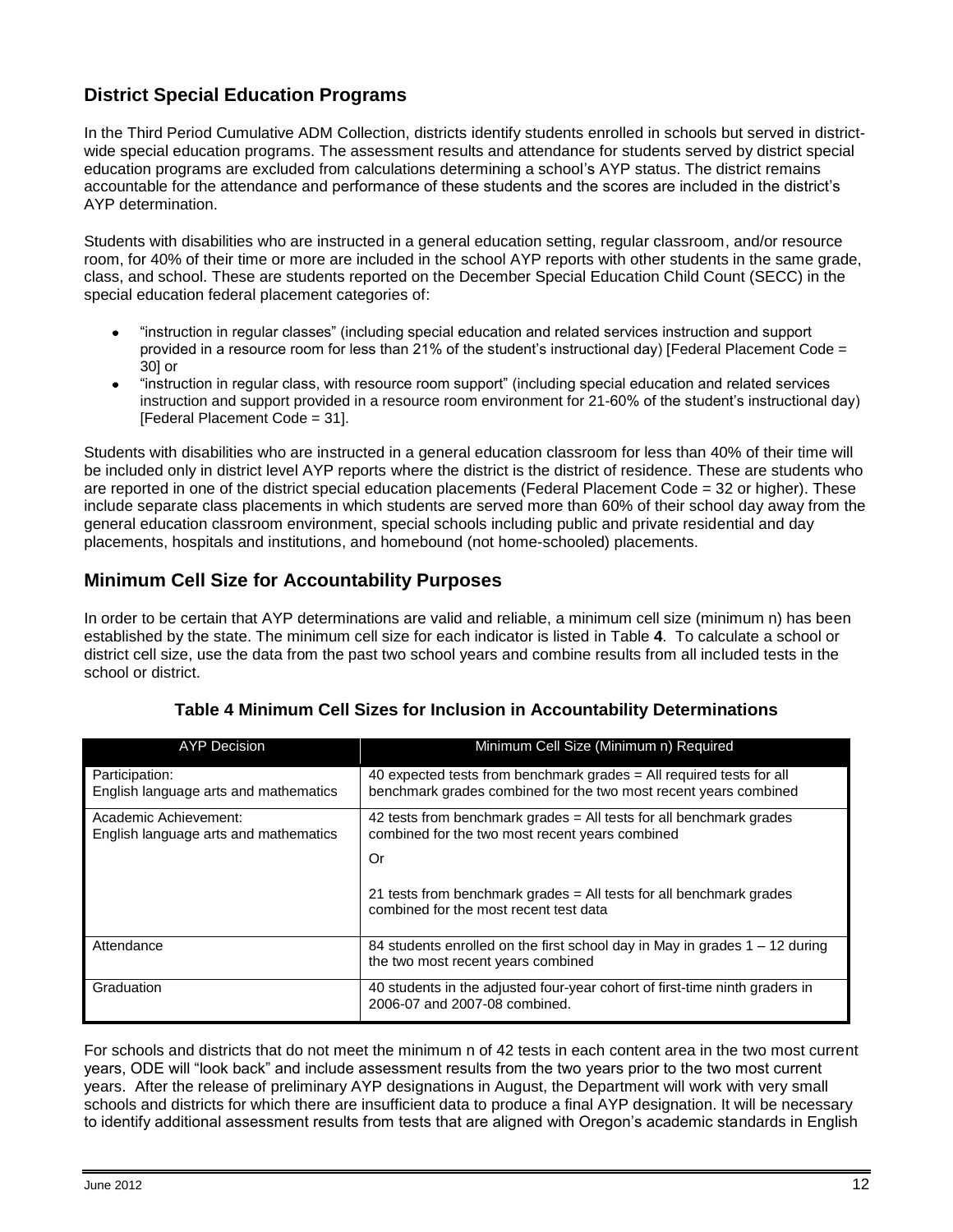language arts and mathematics, as well as other data, to calculate a valid AYP designation. Districts are required to also submit additional data for schools that do not enroll students at grades in which Oregon Assessments of Knowledge and Skills are administered.

High schools and districts with adjusted four-year cohorts of 40 students or more over two years combined will be rated on graduation, while high schools and districts with four-year cohorts of less than 20 students will be rated on attendance. Schools and districts with 20 to 39 students in the combined four-year cohorts may choose attendance or graduation as the other indicator.

To protect student confidentiality, accountability data with a denominator of less than 6 students is not displayed.

<span id="page-17-0"></span>Please see section [X. Special Situations](#page-27-1) for more information relating to small schools and districts.

## **VI. AYP Calculations and Determinations**

#### <span id="page-17-1"></span>**Statewide Targets for All Schools and Districts**

The school or district as a whole must meet each indicator target for the school or district to be designated as meeting AYP, except as noted. In each subject, a total of 42 test scores from the two most recent years combined is required to make the determination of AYP. Schools and districts with fewer than 42 test scores or fewer than a total of 84 students enrolled during the two most recent years combined require additional data in order to determine their AYP designations. [Table 6](#page-19-0) presents a summary of all of the indicators used to determine a school or district's AYP status.

## <span id="page-17-2"></span>**Participation**

For any school or subgroup within a school to be designated as meeting AYP, the school participation in statewide assessments must be 95% or greater. If the participation rate falls below the 95% level for the school as a whole or for any subgroup the school is designated as not meeting AYP. Districts, schools, and disaggregated groups may meet the participation target if the participation rate in either the most current year exceeds the state target or if the combined (current year and prior year) participation rate exceeds the state target. These same requirements apply when determining if a district or the state meet AYP.

## <span id="page-17-3"></span>**Academic Status Indicators**

To meet the requirements of the NCLB, Oregon set the statewide baseline for determining AYP as the percentage of students at the 20th percentile who were meeting or exceeding state standards. Data from the 2000-01 and 2001-02 statewide assessments were combined across grade levels and used to determine the baseline. For 2011-12 AYP determinations:

- The single English language arts target for all schools in the state and also all subgroups is 80% of test  $\bullet$ scores meeting or exceeding standards. The Oregon Assessment of Knowledge and Skills (OAKS) in Reading is used to measure the progress toward this goal.
- The single Mathematics target for all schools in the state and also all subgroups is 80% of test scores meeting or exceeding standards. The Oregon Assessment of Knowledge and Skills (OAKS) in Math is used to measure the progress toward this goal.

With the establishment of the goal that all students nationwide will meet or exceed academic standards in the 2013-14 academic year as measured by statewide assessments, each state was required by federal law to set annual targets for the percentage of students meeting or exceeding state academic performance standards. The targets are required to increase over time and at equal intervals, but not necessarily to increase annually. The annual academic targets for all Oregon schools are listed in [Table](#page-18-3) **5** by content area and school year.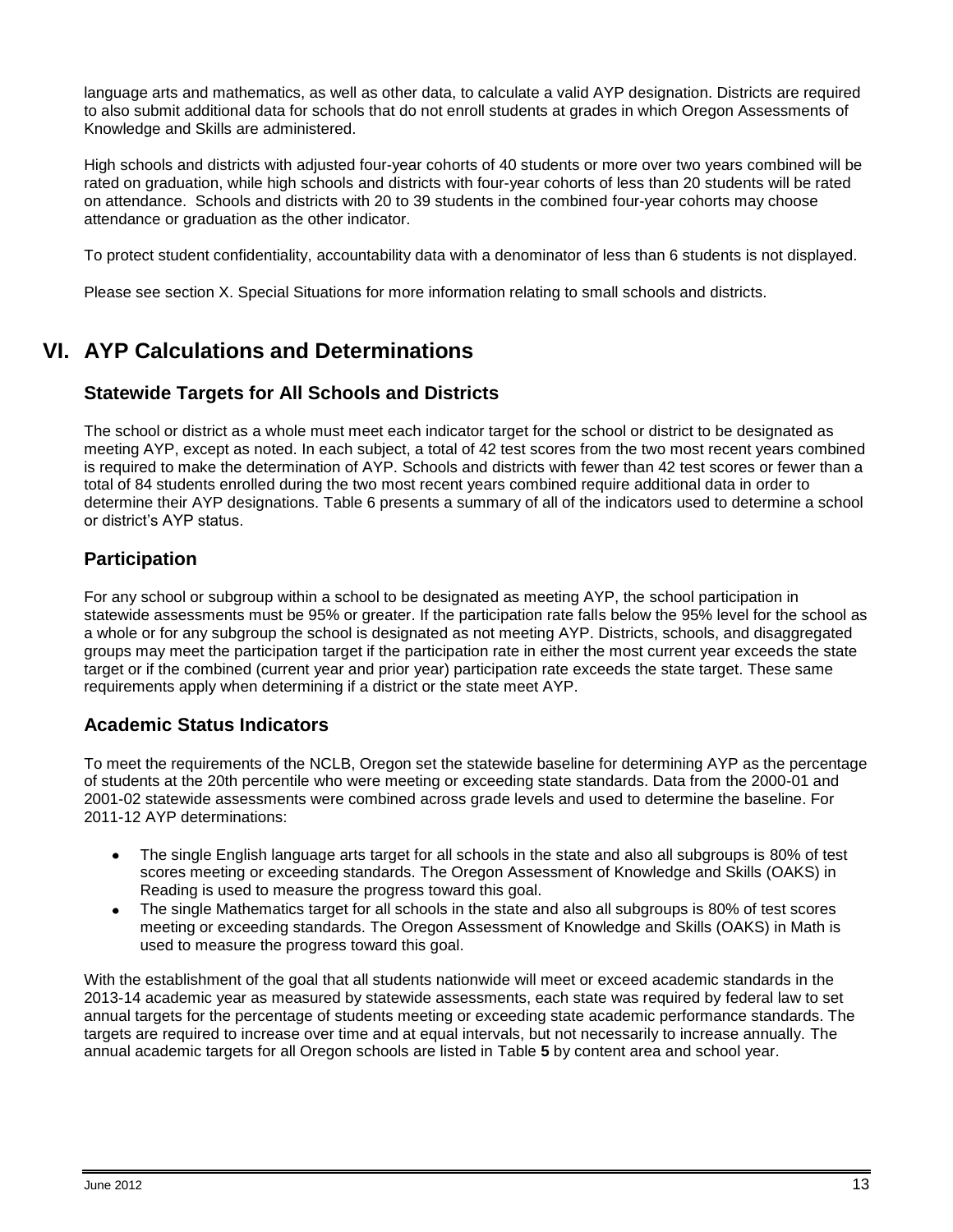| <b>Table 5 Academic Performance Targets</b> |  |  |
|---------------------------------------------|--|--|
|---------------------------------------------|--|--|

<span id="page-18-3"></span>

| <b>School Year</b> | English<br>Language Arts | <b>Mathematics</b> | <b>School Year</b> | English/<br>Language Arts | <b>Mathematics</b> |
|--------------------|--------------------------|--------------------|--------------------|---------------------------|--------------------|
| 2002-03            | 40%                      | 39%                | 2008-09            | 60%                       | 59%                |
| 2003-04            | 40%                      | 39%                | 2009-10            | 60%                       | 59%                |
| 2004-05            | 50%                      | 49%                | 2010-11            | 70%                       | 70%                |
| 2005-06            | 50%                      | 49%                | 2011-12            | 80%                       | 80%                |
| 2006-07            | 50%                      | 49%                | 2012-13            | 90%                       | 90%                |
| 2007-08            | 60%                      | 59%                | 2013-14            | 100%                      | 100%               |

## <span id="page-18-0"></span>**Statewide Academic Status Targets for All Schools**

The school or district and all subgroups must have the target percentage of students meeting or exceeding the standards to be designated as meeting AYP. The same requirements apply to the district and the state.

## <span id="page-18-1"></span>**Academic Growth: Safe Harbor**

Schools and districts that do not meet the academic status targets may qualify as meeting AYP under another provision of the NCLB law called safe harbor. Using safe harbor, a school or district or any subgroup that reduces its percentage of student test scores not meeting the standards by 10% or more, from the prior year to the current year, will be designated as meeting AYP, as long as the school, district, or subgroup also meets the target for the other academic indicator of graduation or attendance as well as the participation target.

## <span id="page-18-2"></span>**Other Academic Indicators: Attendance and Graduation**

States are required to establish targets for the other academic indicators used to determine whether a school has met adequate yearly progress. NCLB requires states to include graduation in determining AYP for high schools. This is also the other academic indicator used to determine district AYP. Oregon selected attendance as the other required indicator for elementary and middle schools. Under NCLB, states are not required to increase the targets for attendance over time. However, federal regulations now require that cohort graduation rate targets increase over time. The four-year cohort graduation rate target increased from 65% in 2010-11 to 67% in 2011-12. The target will be 69% for 2012-2013. The five-year cohort graduation rate target increased from 70% in 2010-11 to 72% in 2011-12 and will increase to 74% for 2012-2013.

- Attendance for elementary and middle schools: The attendance target is set at 92.0%.
- Schools with grade 12: The four-year cohort graduation rate target is set at 67% and the five-year cohort graduation rate target is 72%. The target of 67% can be met by the combined graduation rate across the four-year cohorts (the cohort entering high school in 2006-2007 and the cohort entering high school in 2007-2008) that were allowed four years to graduate with the regular diploma. The high school or district may also meet the target of 67% by using the graduation rate from only their latest four-year cohort (the cohort entering high school in 2007-08). If the 67% target is not met for the four-year cohort rate, schools and districts can meet the AYP graduation requirement by 1) the five-year cohort (entering high school in 2006-2007 and allowed five years to graduate) with a graduation rate of 72% or higher or 2) reducing the percentage of students not graduating in the four-year cohort by at least 10% from the prior year.

Note that graduation data are from 2009-10 and 2010-11. Data for 2011-12 are not available until January 2013.

Previously, AYP graduation subgroups were only required to meet the graduation target when used in conjunction with an Academic Growth (safe harbor) status of MET as a means of overcoming an Academic Status of NOT MET in the Reading or Math content area for the same subgroup. Beginning with 2011-12, AYP graduation subgroups contribute to the overall graduation indicator as well. This means that a single subgroup not meeting the graduation target will result in a graduation designation of NOT MET.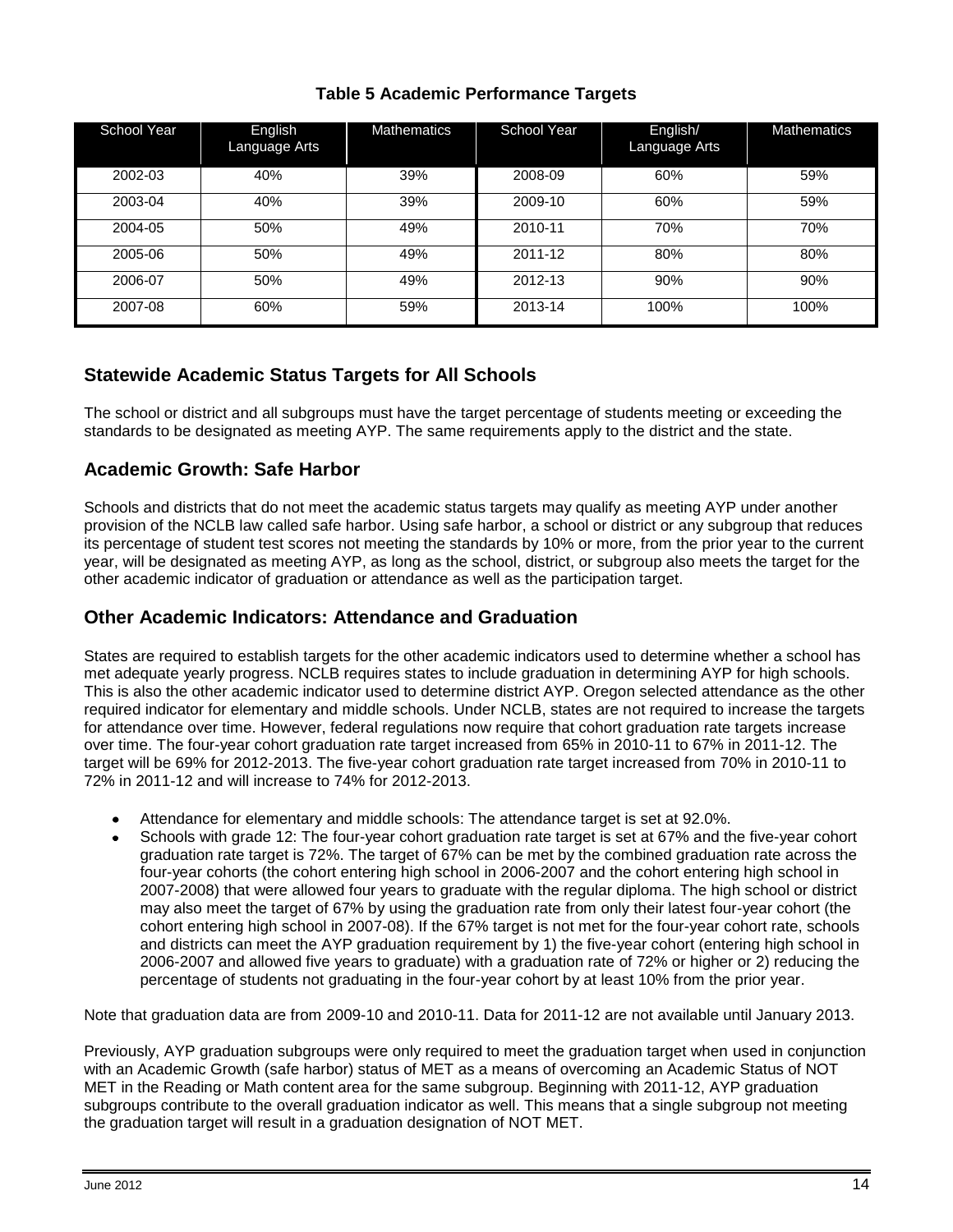<span id="page-19-0"></span>

| Indicator                                                                                                                                                            | <b>NCLB</b><br>Requirement                                                                                     | Oregon Target and Definition                                                                                                                                                                                                                                                                                                                                                                                                                                                                                                                                                                                                                                                                                                                                     | Data Source                                                                                                                                                                                                                                                                                       |
|----------------------------------------------------------------------------------------------------------------------------------------------------------------------|----------------------------------------------------------------------------------------------------------------|------------------------------------------------------------------------------------------------------------------------------------------------------------------------------------------------------------------------------------------------------------------------------------------------------------------------------------------------------------------------------------------------------------------------------------------------------------------------------------------------------------------------------------------------------------------------------------------------------------------------------------------------------------------------------------------------------------------------------------------------------------------|---------------------------------------------------------------------------------------------------------------------------------------------------------------------------------------------------------------------------------------------------------------------------------------------------|
| Participation in<br>statewide<br>assessments                                                                                                                         | 95%                                                                                                            | 95% of all students in school or district or<br>state<br>Number of valid test scores from all students<br>enrolled in the school on the first school day in May<br>divided by (The expected number of tests from<br>students enrolled on the first school day in May - the<br>number of students without test scores that were not<br>enrolled during the testing window(s) for the<br>assessment – the number of records from students<br>identified as Home Schooled/Foreign Exchange<br>students – the number of students experiencing a<br>health emergency throughout the testing window))                                                                                                                                                                  | <b>Third Period Cumulative Annual</b><br>Daily Membership (ADM)<br>Collection for 2011-12 and<br>Oregon Assessment of<br>Knowledge and Skills (OAKS)<br>results for 2011-12 and 2010-11                                                                                                           |
| Academic<br><b>Status</b>                                                                                                                                            | Baseline:<br>$2000 - 2001 +$<br>2001-2002<br>performance of<br>students at the<br>20th percentile<br>statewide | English Language Arts (ELA) 80% =<br>Reading OAKS<br><b>Math 80% = Math OAKS</b><br>Number of test scores that meet or exceed state<br>standards divided by number of test scores from<br>students enrolled for a full academic year on the first<br>school day in May                                                                                                                                                                                                                                                                                                                                                                                                                                                                                           | <b>Third Period Cumulative Annual</b><br>Daily Membership (ADM)<br>Collection for 2011-12 and<br>Oregon Assessment of<br>Knowledge and Skills (OAKS)<br>results for 2011-12 and 2010-11<br>from students enrolled for a full<br>academic year                                                     |
| Academic<br>Growth<br>(Required only if<br>Academic Status<br>target is not met.)                                                                                    | Safe Harbor                                                                                                    | From prior year to current year, reduce<br>by 10% the number of test scores not<br>meeting standards.<br>The percentage of 2011-12 test scores meeting<br>standards compared to the percentage of 2010-11<br>test scores meeting standards                                                                                                                                                                                                                                                                                                                                                                                                                                                                                                                       | Third Period Cumulative Annual<br>Daily Membership (ADM)<br>Collection for 2011-12 and<br>Oregon Assessment of<br>Knowledge and Skills (OAKS)<br>results for 2011-12 and 2010-11<br>from students enrolled for a full<br>academic year                                                            |
| Attendance for<br>elementary and<br>middle schools.<br>(Required for<br>subgroups only if<br><b>Academic Status</b><br>target is not met.)                           | Other Academic<br>Indicator                                                                                    | 92.0% Equivalent to Satisfactory student<br>behavior rating on Oregon School and<br><b>District Report Cards.</b><br>Total days students in grades 1- 12 are present<br>divided by (total days present + total days absent)                                                                                                                                                                                                                                                                                                                                                                                                                                                                                                                                      | Third Period Cumulative ADM<br>Collections for 2011-12 and<br>2010-11                                                                                                                                                                                                                             |
| <b>Graduation Rate</b><br>for schools with<br>grade 12 and for<br>districts.*<br>(Required for<br>subgroups only if<br><b>Academic Status</b><br>target is not met.) | Other Academic<br>Indicator                                                                                    | 67.0% for the four-year cohort graduation<br>rate for the combined two years of data<br>(cohort for students first entering high<br>school in 2007-08 and cohort for students<br>first entering high school in 2006-07).<br>Number of students graduating with a regular<br>diploma within 4 years divided by the students<br>entering high school in the cohorts for the first time.<br>Or<br>67.0% for the four-year cohort graduation<br>rate for the most recent four-year cohort<br>0r<br>72.0% for the five-year cohort graduation<br>rate for students first entering high school<br>in 2006-07.<br>Number of students graduating with a regular<br>diploma within 5 years divided by the students<br>entering high school in 2006-07 for the first time. | Longitudinal Cohort Tracking and<br>Reporting System (from multiple<br>data collections submitted by<br>districts from 2004-2005 through<br>2010-11 and surveys to districts<br>including Early Leavers, High<br>School Completers, Fall<br>Membership, and Cumulative<br>Annual ADM collections. |

## **Table 6 AYP Designation Indicators and Targets**

\* Data for 2011-12 are not available for determining AYP for this indicator.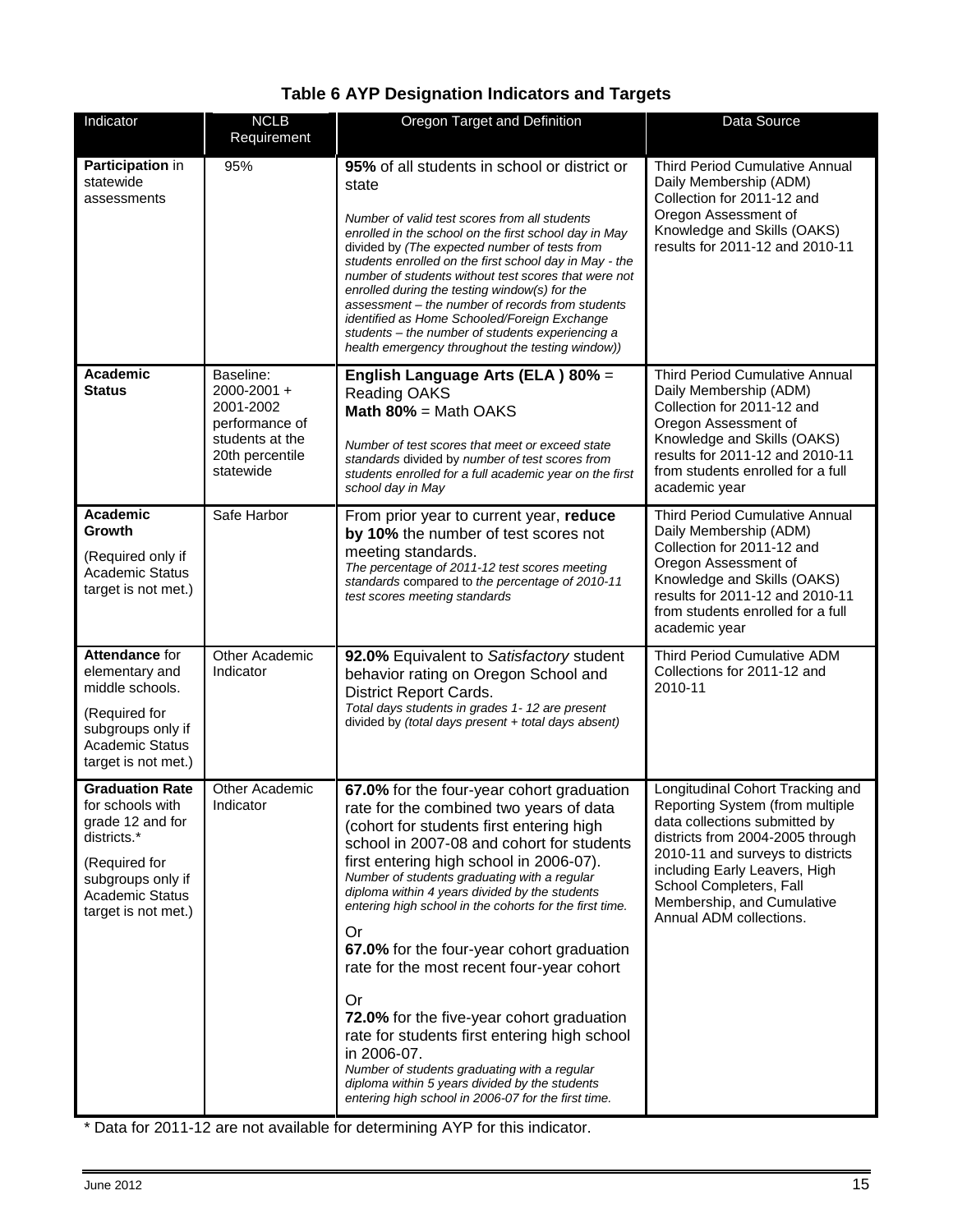## <span id="page-20-0"></span>**How AYP is Determined for Schools, Districts, or the State**

If the school as a whole (the group "all students") meets

- the participation requirement,
- the yearly academic achievement targets in English/language arts and mathematics, and
- the target for the other academic indicator of attendance (for schools without grade 12) or graduation rate (for schools with grade 12)

#### **AND**

All subgroups of students meeting the minimum cell sizes meet the participation and yearly academic achievement targets in English/language arts and mathematics, the school is designated as meeting AYP.

If the school as a whole, or any subgroup of students, does not meet any one of the targets for any one indicator, the school is designated as not meeting AYP, unless the school or subgroup makes "safe harbor" as described below. These same requirements apply when determining if a district or the state met AYP.

#### <span id="page-20-1"></span>**Participation Requirement**

A student is expected to participate in all required state tests that assess the content areas in which the student received instruction paid for by public funds. This includes registered home schooled students, privately schooled students, tuitioned students, and any other students who are exempted from compulsory school attendance and who are attending public schools or programs part time including students receiving tutoring or small group instruction if the student's education is paid for by public funds and the student received instruction provided by the district in the state content standards during the 2011-12 school year.

For any school or subgroup within a school to be designated as meeting AYP, student participation in statewide assessments must be 95% or greater. If the participation rate falls below the 95% level for the school as a whole or for any subgroup, the school is designated as not meeting AYP. These same requirements apply when determining if a district or the state meet AYP.

The AYP participation denominator is based on students enrolled on the first school day in May as identified in the Third Period Cumulative ADM Collection. A participation record is generated for each required test at the grade at which the student is enrolled and filled with the highest test score for the student. Records with an administration code of 6 (home schooled/foreign exchange student) are removed from the participation denominator. Any record without a valid test score that the district identifies in Student Staging as from a student enrolled on the first school day in May who was not enrolled during the testing window(s) (administration code of 8) or had a medical emergency (administration code of 9) will also be removed from the participation denominator. The records for students identified in the Participation Collection as enrolled in district special education programs are removed from the school's participation denominator but retained for the district calculations.

Registered home schooled students, private school students, tuitioned students, and students attending public or private alternative programs who are not claimed by any district for ADM or did not receive instruction from the district in the state content standards during the 2011-12 school year are not required to be tested. Test scores or virtual records indicating non-participation from these students are excluded from district and school report card and AYP calculations by marking the student's answer sheet or test record in Student Staging with Administration Code 6. Any student may request to participate in state tests. The scores of registered home schooled, private school students, or tuitioned students for whom any district does not claim or receive ADM are excluded from a district's assessment, AYP, or report card calculations or reports when the student's answer sheet or test record in Student Staging is marked with Administration Code 6. (See **[Table 7](#page-21-2)** below for a list of Test Administration codes indicating non-participation.)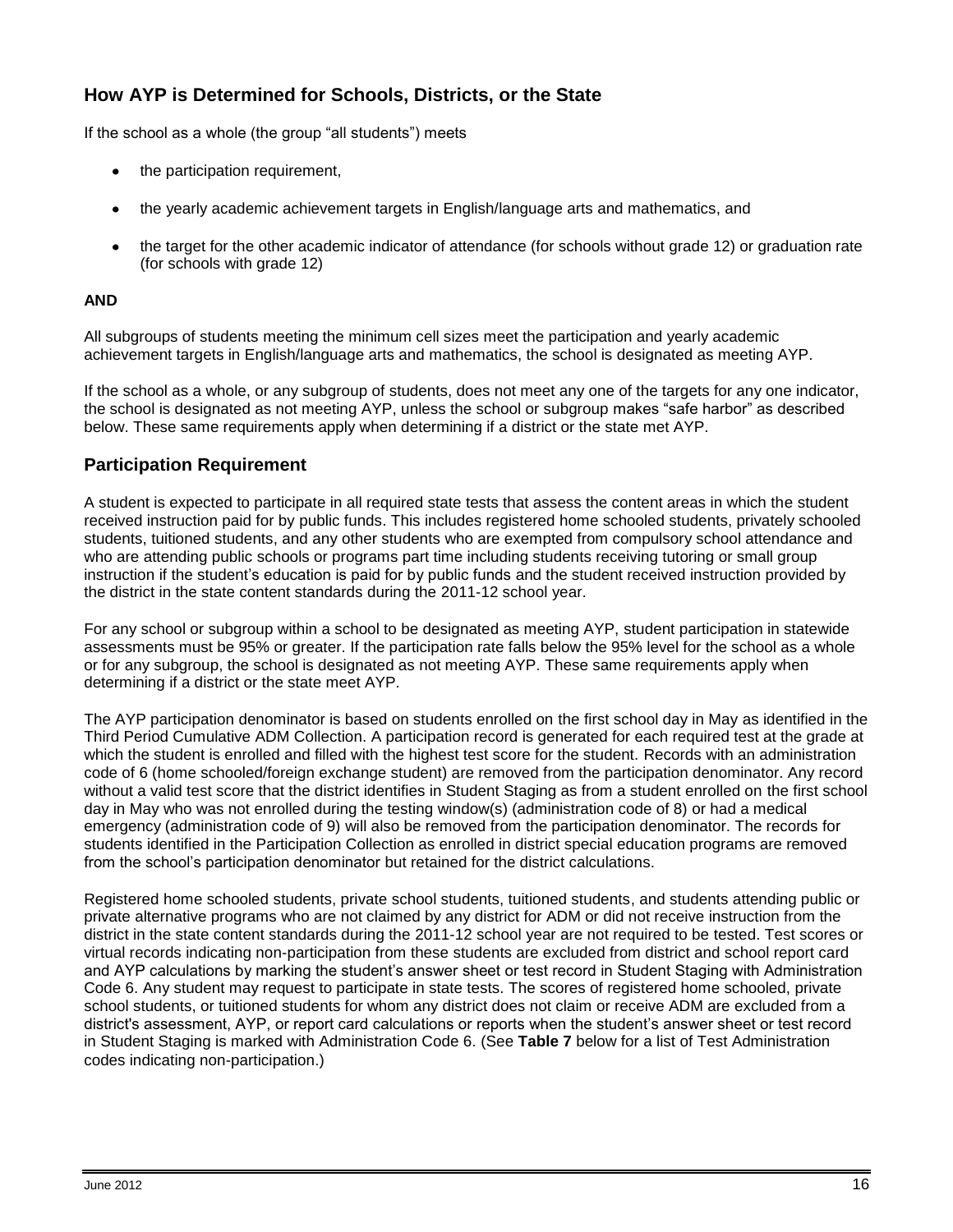<span id="page-21-2"></span>

| <b>Administration Code</b> | <b>Definition</b>                                                                                                                                                                   | Participation<br>Indicator | Academic<br>Achievement<br>Indicator |
|----------------------------|-------------------------------------------------------------------------------------------------------------------------------------------------------------------------------------|----------------------------|--------------------------------------|
|                            | Absent (for an extended period of time) or Student Refusal $= A$<br>student who is absent during the entire testing window and<br>make-up testing period.                           | Non-participant            | Not used                             |
| 3                          | Modified $-$ Language = A student who is non-literate in the<br>language of the test and participates in the assessment under<br>modified conditions.                               | Non-participant            | Not used                             |
| 5                          | Modified $-$ Disability $=$ A student with a disability who<br>participates in the assessment under modified conditions.                                                            | Non-participant            | Not used                             |
| 6                          | Home Schooled Student/Foreign Exchange Student/Out-of-State                                                                                                                         | Not used                   | Not used                             |
| 7                          | Parent Request $=$ A student whose parents request that the<br>student not participate in testing for religious or disability related<br>reasons.                                   | Non-participant            | Not used                             |
| 8                          | Not Enrolled During Test Window = A student without a valid test<br>score that was enrolled on the first school day in May but not<br>during the school's testing window.           | Not used                   | Not used                             |
| 9                          | Medical Emergency = A student who cannot take the State<br>assessment during the entire testing window, including the<br>make-up dates, because of a significant medical emergency. | Not used                   | Not used                             |

## <span id="page-21-0"></span>**Valid Test Scores**

Students who attempt but do not complete enough test items to yield a valid score (as described in *Assessment Inclusion Rules for Accountability Reports 2011-2012*) will not be counted as participating. Among those not included as participants are those who initiate a test but complete fewer than 5 questions on an OAKS Online examination or fewer than 10 questions on a paper and pencil examination. Students with incomplete extended assessments are also counted as non-participants. Students in any of these three conditions are not included in performance calculations. See **[Table 15](#page-42-0)** for technical business rules of how to determine valid tests.

LEP students during their first year of enrollment in U.S. schools may, but are not required to, participate in the state's language arts assessments. These students are required to participate in the state's mathematics and science assessments. Those LEP students in their first year of enrollment in U.S. schools (enrolling after the first school day in May 2010) who take an English Language Proficiency Assessment will be counted as participating in the reading and writing assessments. **[Table 13](#page-40-0)** contains additional technical details related to identifying LEP students who are in their first year of enrollment.

## <span id="page-21-1"></span>**Margin of Error**

In applying the principle that decisions designating AYP are valid and reliable, Oregon is among a number of states that include margin of error in determining whether a school met the annual targets. Other states have chosen not to use margin of error in their AYP calculations, instead increasing the minimum cell size necessary to make decisions about AYP. While either approach is statistically acceptable, the many small schools in Oregon make increasing the minimum cell size difficult as it would eliminate small subgroups of students in schools from AYP calculations and thereby eliminate these subgroups from school and district accountability. Using margin of error ensures that the final decision about whether a school or subgroup of students did not meet the academic status targets is statistically accurate with 99% confidence.

Given that the school and each subgroup of students returning 42 or more tests over two years must meet the state targets in both English/language arts and mathematics, a school may have to reach as many as 20 or more academic targets in order to be designated as meeting AYP. It is critical that each of these decisions be as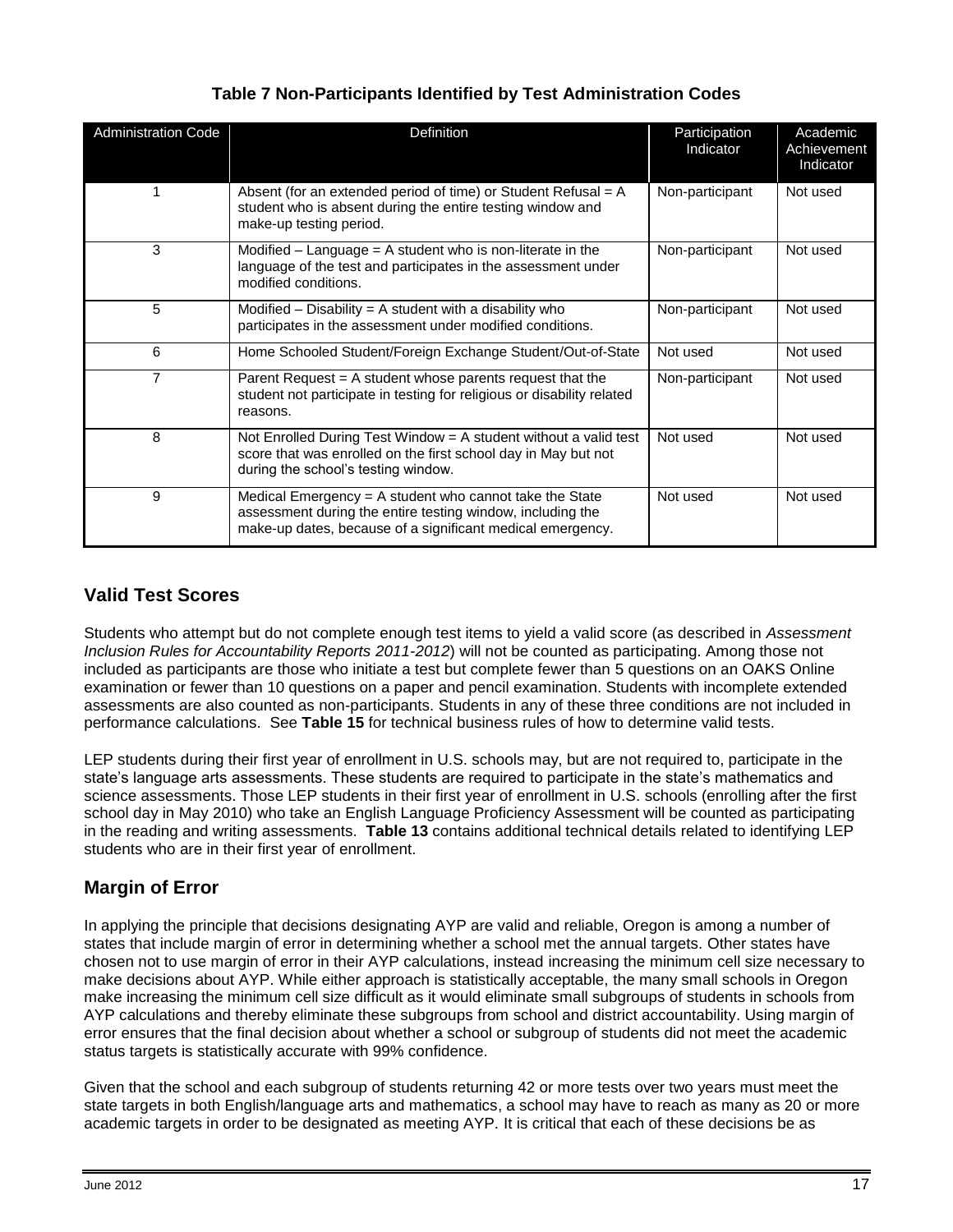reliable as possible. Only when the percentage of students in a school or student group does not score within the margin of error of the target for the given size of the group, is the school or group determined to not meet the achievement status target. For reporting purposes, the margin of error is added to the achievement status of the school or subgroup. If the "adjusted status" exceeds the state target, the school or subgroup is designated as meeting the achievement status target.

The margin of error is large for groups that barely surpass the minimum 42 tests required to determine AYP, and the margin of error is smaller as the number of tests increases. **Table 8** present examples of margins of error based on various numbers of tests returned.

| Number of Tests (n) | Margin of Error* | Number of Tests (n) | Margin of Error* |
|---------------------|------------------|---------------------|------------------|
| 42                  | 23.30            | 500                 | 6.75             |
| 100                 | 15.10            | 600                 | 6.16             |
| 200                 | 10.68            | 700                 | 5.71             |
| 300                 | 8.72             | 800                 | 5.34             |
| 400                 | 7.55             | 900                 | 5.03             |

## **Table 8 Margins of Error for Selected Numbers of Tests**

\* The margins of error used are calculated as 233  $\ast$   $\frac{|0.16|}{\sqrt{2}}$ 

 $233*\sqrt{\binom{0.16}{\binom{n}{2}}}$  for 80% targets and previously, was  $233*\sqrt{\binom{0.21}{\binom{n}{2}}}$ .

n

## **Academic Status Requirement**

For any school or subgroup within a school to be designated as meeting AYP, the percentage of assessments in each content area meeting state standards plus the margin of error must exceed the state's academic target. Schools and districts can meet AYP based on the current year alone or an average of two years. Specifically:

n

- ODE will calculate AYP for the overall school/district for each subgroup first based on an average of two years of data when there are a sufficient number of tests. If two years of data does not provide a sufficient number of tests for the overall school/district, ODE will use up to four years of data.
- In addition, if an overall school/district or subgroup is determined to have in the current year a minimum of 21 scores, and does not meet AYP via the 2 or 4 year average years, ODE will calculate AYP based on the most recent year of test data. However, in these circumstances, ODE will use the margin of error established for the two years of data to ensure that the rigor of AYP determinations is not reduced.

Only the scores from students enrolled for a full academic year<sup>2</sup> in the school or district on the first school day in May are included when calculating academic status. If the school as a whole or any subgroup does not meet the academic target in either area, the school is designated as not meeting AYP.

Students are offered multiple attempts at a single test in English/language arts and mathematics during the school year. For students enrolled in grades 3 - 8 with multiple scores for a single test during a school year, the highest score will be credited to the school and district where the student was enrolled on the first school day in May, even if the score was earned in another school and district.

For students enrolled at grade 11 with multiple scores for a test during the school year, with scores that meet the standard on a High School Level test administered during prior school years while enrolled in high school, or with scores that meet the standard on a High School Level test taken as an 8th grader, the highest score will be credited to the school and district where the student was enrolled on the first school day in May, even if the score was earned in another school and district.

 $\overline{a}$ 

 $2$  See definition of "full academic year" on page 11.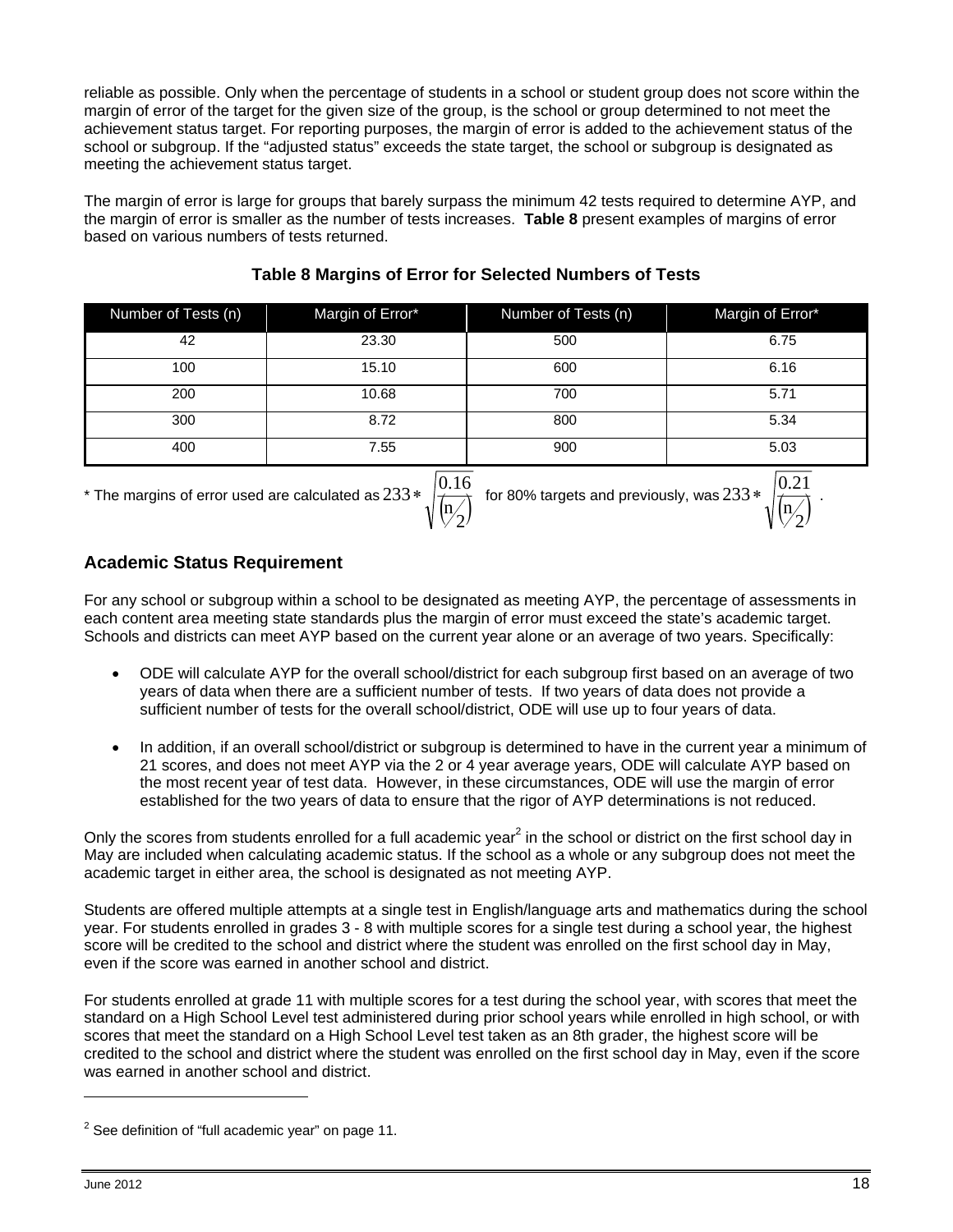Extended assessment results meeting the alternative achievement standards can account for no more than 1% of the tests meeting the standard at the district level under Title I final regulations section 200.13 as amended December 9, 2003. Any proficient scores above the 1% cap must be reclassified as non-proficient once the 1% cap is exceeded by a district. To accommodate small populations, reclassification of proficient test scores as nonproficient will occur only when the number of test scores in the district meeting the alternative assessment standards is greater than four.

Assessment results of LEP students during their first year of enrollment in U.S. schools (enrolling after May 1, 2011) are not included in calculating academic status of a school or district.

Assessments in a student's native language approved by the U.S. Department of Education are considered standard administration, and eligible student scores meeting the performance standard count as meeting standard in AYP calculations. Eligible students, as defined in NCLB Section 1111(b)(3)(C)(ix-x) are students who 1) have been educated in the United States for three or fewer consecutive years and 2) have not yet reached a sufficient level of English language proficiency such that being tested in English would produce a valid and reliable score. After three years, a district may determine on a case-by-case basis whether a student has reached a level of English language proficiency sufficient to yield valid and reliable information on what the student knows and can do on the English or English/native language side-by-side version of the assessment. If district staff determines that an English only or side-by-side test will not return valid results, the student may continue to respond in his/her native language for up to an additional two years. Beginning 2010-11, Reading in Spanish was offered as a native language assessment at grade 3 only and is included in AYP calculations if the student is an eligible student and the test score is the highest score of the student during the year.

<span id="page-23-0"></span>These same criteria apply when determining if a district or the state meet AYP.

#### **Academic Growth: Safe Harbor**

Schools and districts not meeting the academic status target may qualify as meeting AYP under another provision of the NCLB law called safe harbor. Using safe harbor, a school or district or any subgroup that reduces its percentage of tests not meeting the standards by 10% or more from the prior year to the current year will be designated as meeting AYP, as long as the school, district, or subgroup also meets the target for the other academic indicator of graduation or attendance.

To prepare students for the increased rigors of the Common Core State Standards and the Oregon Diploma, the Oregon State Board of Education voted in May 2011 to [increase reading achievement standards](http://www.ode.state.or.us/teachlearn/standards/contentperformance/achievementstds_1112.pdf) effective for the 2011-12 school year. To ensure that academic growth measures the improvement in performance of students over time, the calculation of academic growth in reading in 2011-12 AYP reports will be based on the growth in the percentage of students who met the achievement standards in effect in 2010-11.

Safe harbor requires the following improvement:

- In English/language arts and mathematics, from the previous year to the current year, the percentage of test scores not meeting state academic performance standards must decrease by 10% or more from the previous year AND
- For attendance or graduation rates, the percentage is at or above the target for the two most recent years combined OR for the most current year only. In addition, high schools and districts can meet the AYP graduation requirement by reducing the percentage of students not graduating in the four-year cohort by at least 10% from the prior year.

<span id="page-23-1"></span>These same requirements apply when determining if a district or the state met AYP.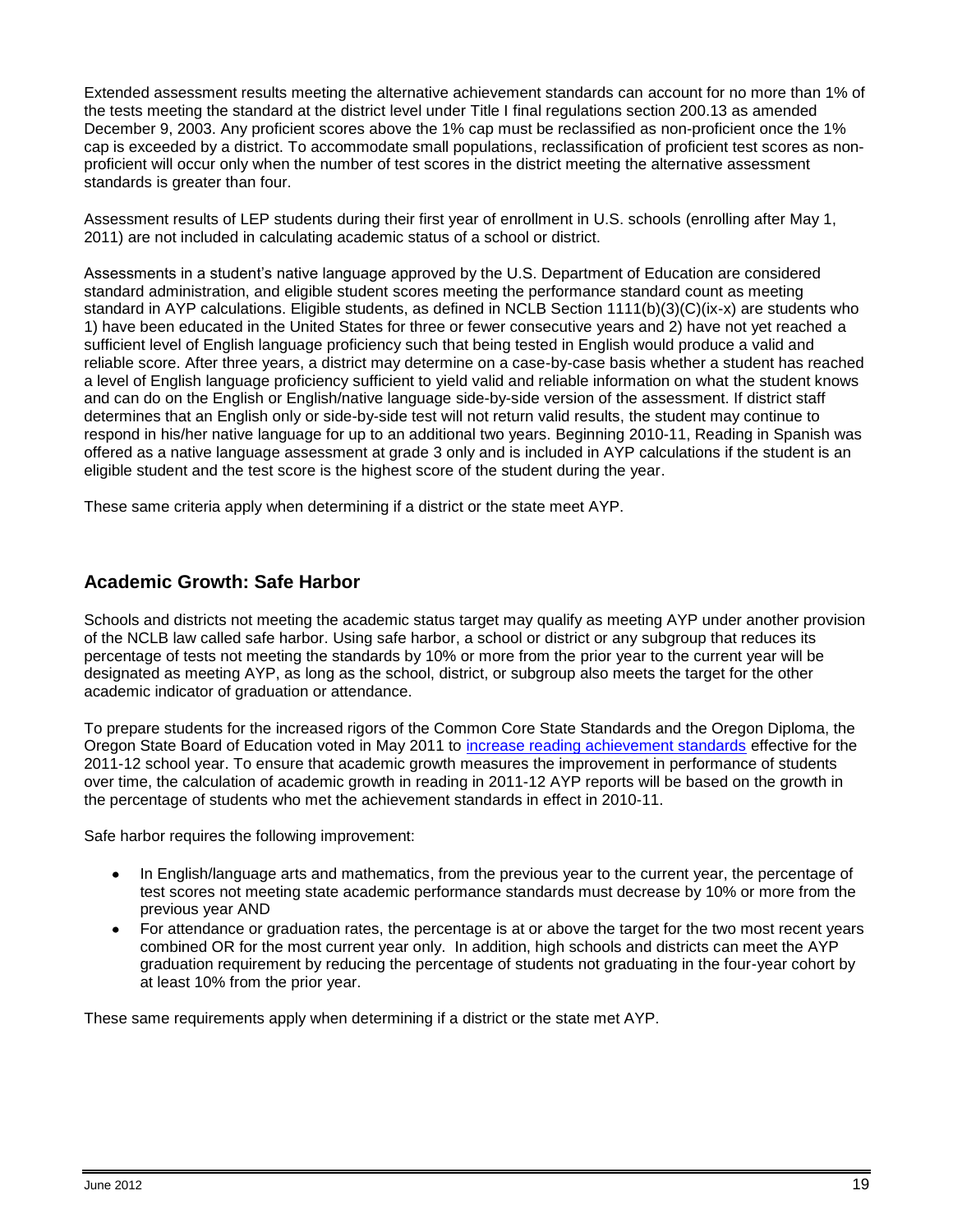## **Other Academic Indicator Requirement: Attendance or Graduation**

To meet the target requirement for the other indicator, the attendance or graduation rate for the school as a whole or the district as a whole must be at or above the target percentage as a two-year average or at or above the target percentage in the most current year.

- For elementary and middle schools, at or above 92% attendance
- For high schools and schools with grade 12, the four-year cohort graduation rate at or above 67% or a five-year cohort graduation rate at or above 72%

The attendance indicator and the cohort graduation rate may be met by the two-year weighted average or the rate for the most current year.

#### <span id="page-24-0"></span>**Calculation Rules**

The general rule for calculations and displays is to display calculated percentages one decimal place beyond the number of decimal places in the target. This provides for clear determination of whether a group met or did not meet a specific target.

#### **Assessment Data**

Percentages are calculated from whole numbers and are not rounded during subsequent calculations or prior to comparisons with targets. Participation rates are rounded and displayed to the nearest whole number. Final academic performance decimals and percentages are rounded and displayed to two decimal places in reports. Academic targets are expressed as whole numbers, except the growth target, which varies by school and subgroup, is expressed to two decimal places.

#### **Attendance and Graduation Data**

<span id="page-24-1"></span>The calculation of attendance rates and graduation rates (including combined rates) is rounded and displayed to one decimal place and compared to the respective targets, which are expressed to one decimal place.

## **VII. Preliminary AYP Designations and Additional Data**

In order to comply with NCLB requirements, the public release of preliminary designation of AYP for the 2011-12 school year is scheduled for August 1, 2012. Districts may request a review of the preliminary determination for the district or any of its schools by providing additional data as outlined in the law. For the AYP designation for the 2011-12 school year, schools and districts will provide this information during the review period August 2 - August 20, 2012.

#### <span id="page-24-2"></span>**Preliminary AYP Preview**

<span id="page-24-3"></span>Prior to the official release of Preliminary AYP data and designations, there will be a three-day period when schools and districts will be given a courtesy preview of their preliminary AYP data and designations. During this short preview period, corrections to data will only be made if there is an error on the part of the Oregon Department of Education. Requests to suppress public release of school or district AYP information will not be considered.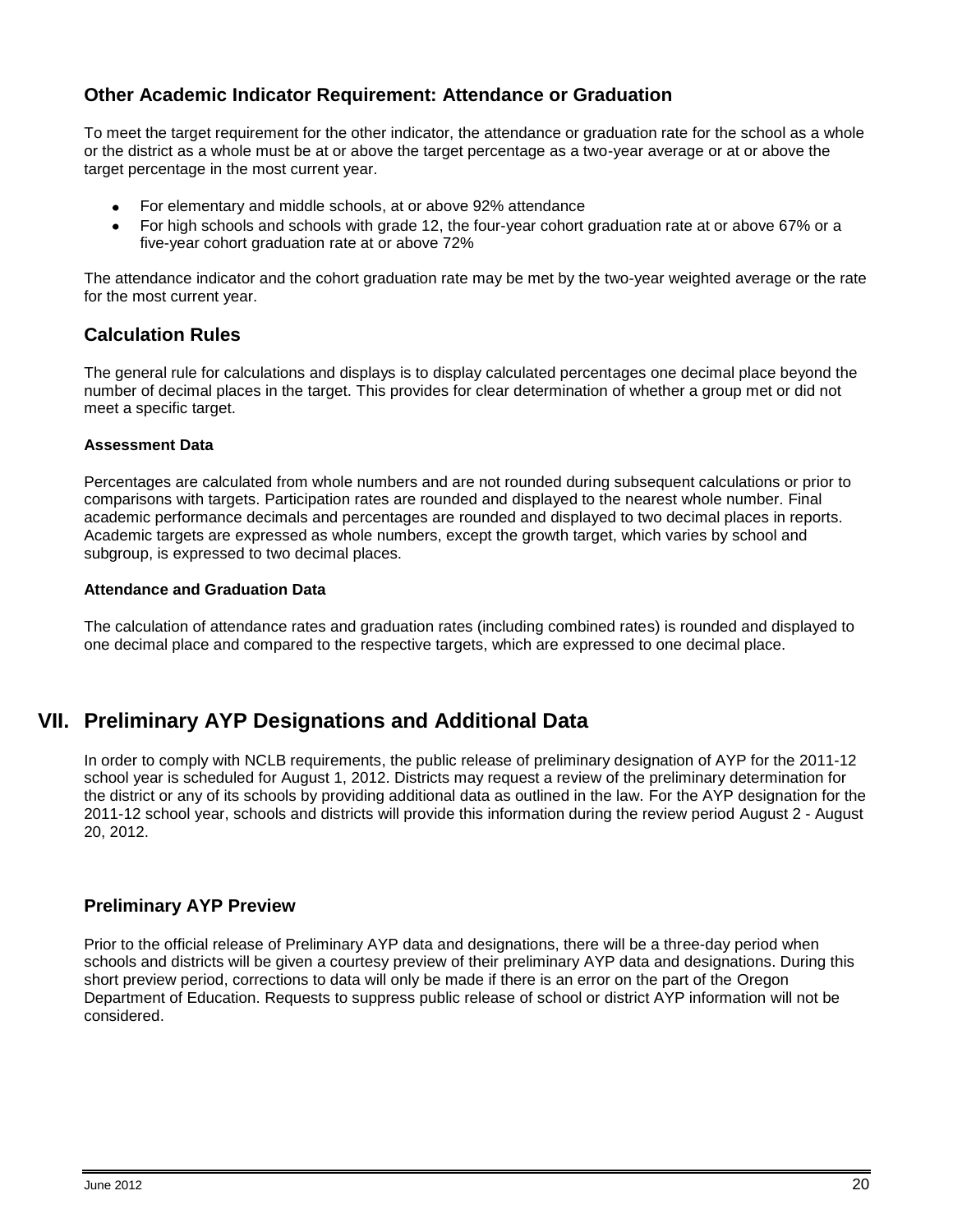## **Title I Targeted Assistance Programs**

Under NCLB, districts may choose to evaluate only the progress of students served in Title I-A Targeted Assistance programs to determine if a school met AYP. In the case of Title I schools operating Targeted Assistance programs, schools may elect to include only students served by those programs, unless such review determines that by applying the targeted assistance rule, the school or subgroup is removed from the statewide accountability system due to lack of minimum cell size or other exclusions.

During the review period after preliminary AYP designations, districts may request recalculation of AYP based on tests from students served by a targeted assistance program for any categories in which the school did not make AYP in the preliminary designation. Recalculations will only be made for a category in which the minimum cell size (minimum n) is maintained. Students served by Title I-A Targeted Assistance Programs are identified using the Title I flag in the Third Period Cumulative ADM Collection.

#### <span id="page-25-0"></span>**Schools with Insufficient Data**

The Department will contact the schools and districts for which there are insufficient data to produce a final AYP designation. Early previews (pre-preliminary) of the AYP report available only to districts on the secure ODE district validation web site will reflect a "Pending" designation status until additional data is provided.

Schools and districts with insufficient data (below the minimum as identified in [Table](#page-16-1) **4** Minimum Cell Sizes for Inclusion in AYP) will be asked to identify additional assessment results from tests that are aligned with Oregon's academic standards in English/language arts and mathematics, as well as other data, to calculate a valid AYP designation. Districts may also submit additional data for schools that do not enroll students at grades in which Oregon Statewide Assessments are administered. Schools and districts must respond to the Department's request by completing the "AYP Additional Data Template" at [http://www.ode.state.or.us/search/page/?id=677.](http://www.ode.state.or.us/search/page/?id=677)) prior to August 20, 2012 or receive a "Not Met" AYP overall designation on the Final AYP report. Please see section **[X. Special Situations](#page-27-1)** (Very Small Schools) for more information.

#### <span id="page-25-1"></span>**Compliance with the 1% Cap on Alternative Assessments**

Prior to August 20, the Department will work with districts to come into compliance with Title I regulations related to inclusion of assessments of the alternate achievement standards in the determination of AYP (34 CFR 200.13). According to these regulations, the state must count as non-proficient the number of scores that meet the state's alternate assessment standards in excess of 1.0% of all student tests used to determine AYP. Students may meet the alternate achievement standards on extended assessments.

#### <span id="page-25-2"></span>**Reviewing Demographic Information**

Prior to August 20, the Oregon Department of Education provides districts with the opportunity to correct student demographic data and supply missing demographic data or test administration codes. Through the Student Centered Staging application for assessment data and through the Third Period Cumulative ADM Collection, districts have the opportunity to review and make corrections affecting the 2011-12 assessment results. During the review period, districts will also have access to student level collections for corrections.

Districts will not have the opportunity to correct assessment, enrollment, graduation, and attendance data used in the 2010-11 AYP determinations. This data was reported and validated by schools and districts in prior years. A district must file a substantive appeal no later than August 16, 2012 with the Department of Education if it believes a preliminary AYP designation for a school or district in 2011-12 is inaccurate due to uncorrected errors.

## <span id="page-25-3"></span>**VIII. Final AYP Designation**

After processing requests for review, and, where appropriate, re-determining of the percentage of students meeting AYP indicators, the Oregon Department of Education will notify schools and districts of final AYP designations by August 30, 2012. Final AYP designations are also reported on school and district report cards issued on October 4, 2012.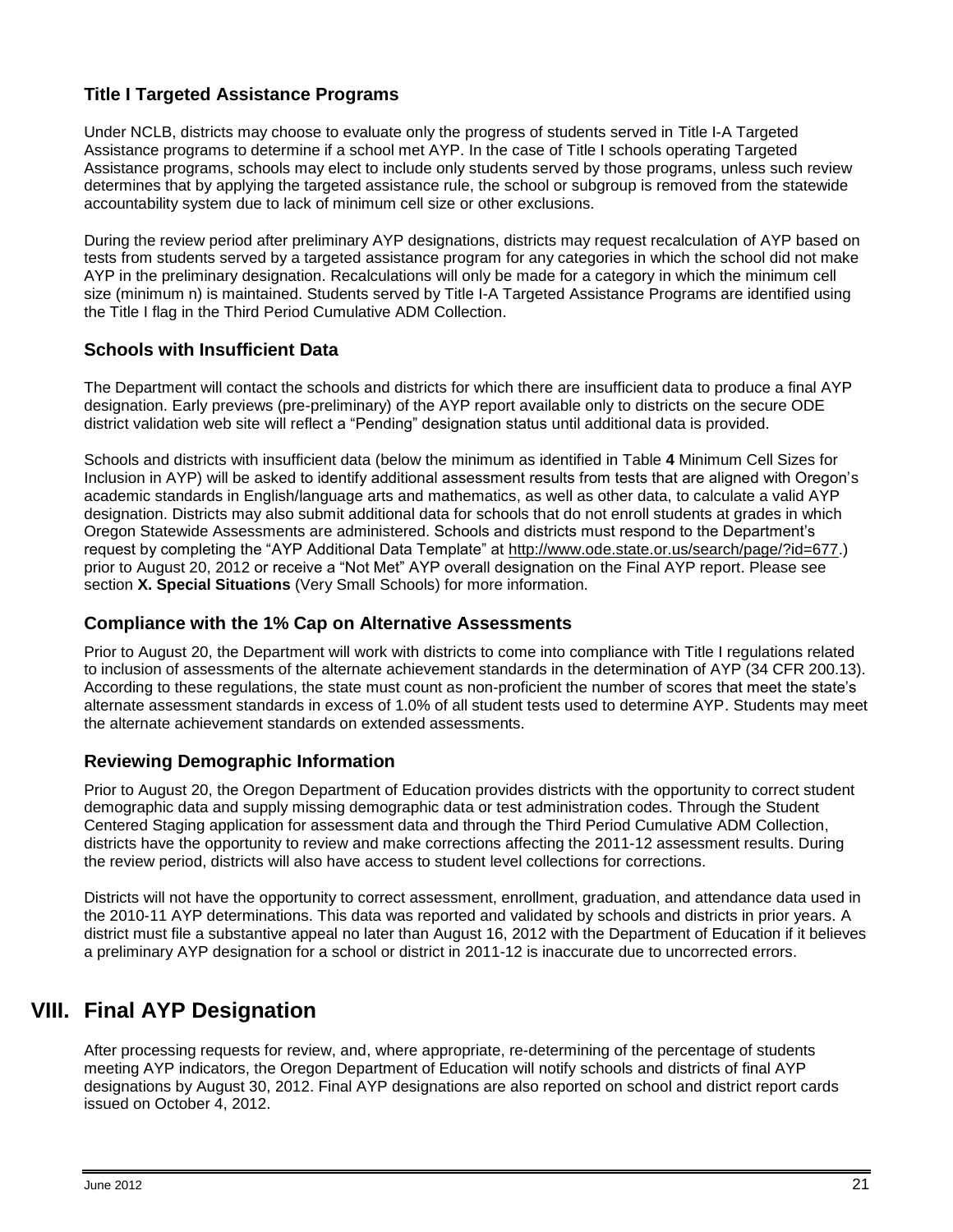## <span id="page-26-0"></span>**AYP and Report Card Preview**

Prior to the official release of the school and district report cards, there will be a three-day period when schools and districts will be given a courtesy preview of their final AYP data and Report Cards. During this short preview period, corrections to data will only be made if there is an error on the part of the Department. New requests for data reviews will not be accepted during the preview period.

## <span id="page-26-1"></span>**Release of the Report Card with AYP Designations**

School and District report cards with final AYP designations and data reflective of any changes during the review period will be released on October 4, 2012. It is the policy of the Oregon Department of Education that report cards will not be reissued following the official release day, unless the Department was in error. If a data error is discovered after the official release day, then data will be corrected only for inclusion on future report cards.

# <span id="page-26-2"></span>**IX. Relationship of NCLB to Oregon's School and District Report Cards**

The AYP designations and ratings on the annual school and district report cards are based on data similar to that of NCLB designations but are calculated in different ways. A comparison of the similarities and differences between AYP and Report Card can be valuable in explaining the two systems. An abbreviated description of the similarities and differences is presented in **[Table 11](#page-37-0)**.

## <span id="page-26-3"></span>**NCLB AYP Designations**

AYP designations indicate whether students in the school as a whole and subgroups of students met the annual academic achievement targets established by the state, with the goal of all students demonstrating proficiency on statewide assessments by the 2013-2014 school year. The AYP determination is based on two years of data, and the ratings categories are either met AYP or did not meet AYP, as required under the No Child Left Behind Act.

## <span id="page-26-4"></span>**Report Card Ratings**

Report Card ratings, on the other hand, reflect whether a school as a whole has achieved at a satisfactory level and has made significant improvement in student academic achievement during the past two years. Schools receive an overall rating based on student performance, improvement in student performance, attendance, graduation, and participation. Unlike the AYP designation which is based on the percentage of test scores meeting the state's academic standards, the report card ratings recognize the progress of schools in increasing the number of students exceeding state standards over time, as well as the number of students who are below standard, but making significant progress toward meeting standard. The school report card rating is based on a three-point scale ranging from Outstanding to Needs Improvement and meets the requirements of Oregon law.

## <span id="page-26-5"></span>**Comparison of Ratings**

AYP designations and report card ratings provide schools, parents, and communities with different views of schools and districts based on similar data. For schools, districts, and the state to meet AYP, all students as a whole and all demographic subgroups must meet performance targets in each content area, participation requirements, and targets for attendance or graduation. If any one group misses a single target in any one category, this results in a designation of not meeting AYP. In contrast, the report card operates under a compensatory system, with the overall rating based on an average (weighted by subgroups size) of the achievement of all students and of the demographic subgroups with an historic statewide achievement gap. That is, on the report card schools and districts receive ratings with high student performance in one subgroup compensating for lower performance in another. In addition, the report card overall rating includes the percent of students showing significant progress toward meeting standard. With AYP, student performance is based only on the percentage of students meeting standard.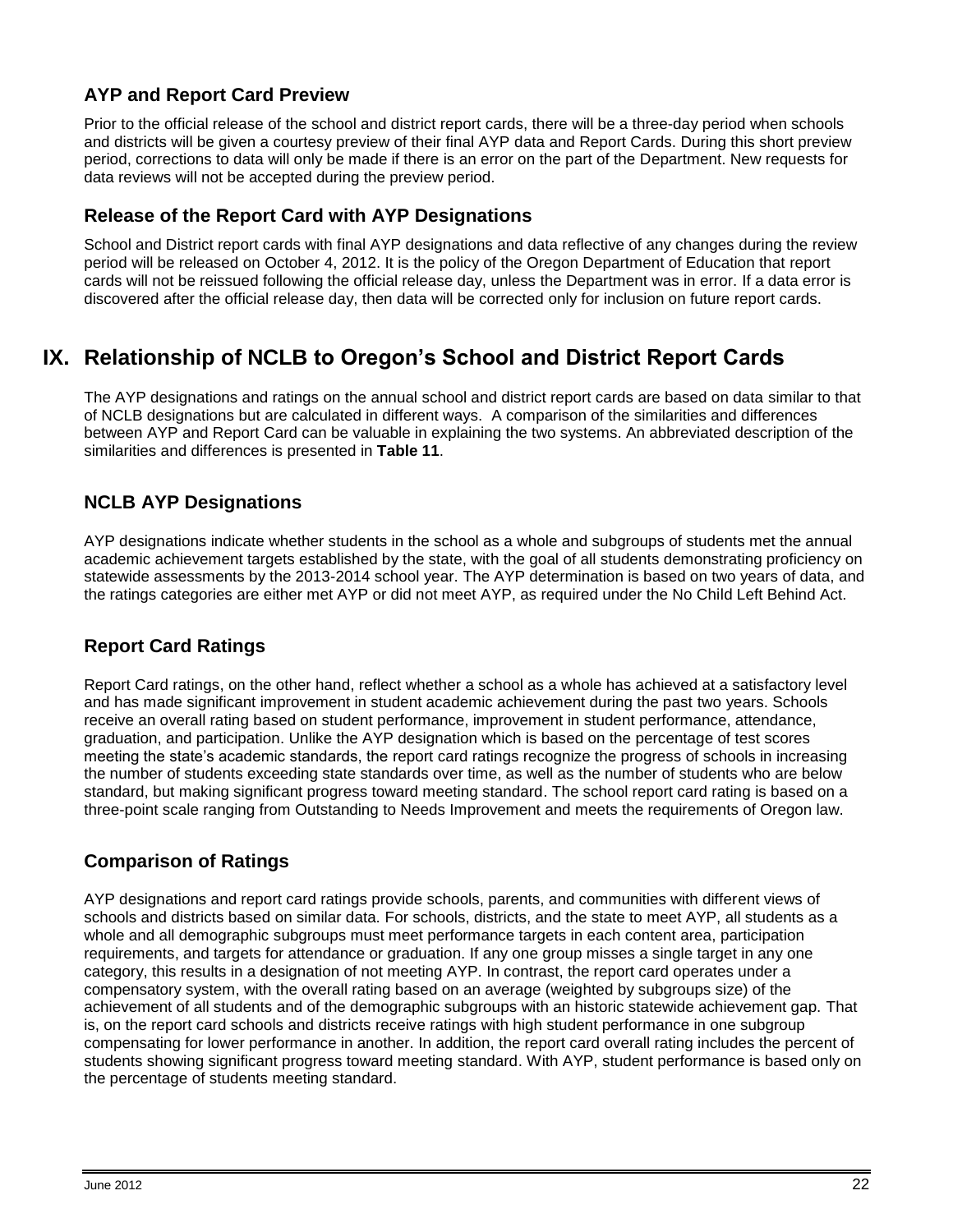## <span id="page-27-0"></span>**Reporting of AYP and Non-AYP Data**

NCLB requires states, districts, and schools to report a variety of data in report cards that are disseminated to parents and available to the general public. In addition to the data that are used to determine the AYP status of a school, district, or the state, additional information about the safety of schools, the quality of the staff, the availability of technology, and data on how well English Language Learners are acquiring proficiency in English is to be disseminated.

Because much of this data is already required by Oregon legislation for school report cards, or supplements data already reported on school and district report cards, the Department produces a consolidated report card meeting both state and federal timelines and requirements.

## <span id="page-27-1"></span>**X. Special Situations**

#### <span id="page-27-2"></span>**Accountability for All Student Results**

Districts in Oregon provide students with a wide variety of educational settings to address the unique learning needs of individual students. Consistent with the guiding principle that all students and schools are included in the state's accountability system, Oregon's accountability system includes measurement of the achievement of all students from these diverse settings, as well as through diverse assessment options.

All public schools that are open on the first school day in May, have resident students, and have operated for two or more years, including charter schools, alternative schools, state operated schools, and correction facilities in Oregon, receive AYP reports each year with AYP designations. An AYP report without an AYP designation will be issued to schools operating only in the current school year.

District-administered programs, as well as other public and private programs including Magnet/Special Programs, Special Education, and Career Technical Education Programs do not receive AYP reports based specifically on the students enrolled in their programs. Data generated by students enrolled in these programs is included in the resident school and/or district determination of AYP based on whether the school or the district initiated student placement in the program. The achievement of these students is also included in the determination of whether the state met AYP. The following link will provide more information about the definitions of schools and programs and how to distinguish between programs from schools: [http://www.ode.state.or.us/pubs/instID/institutions-definitions-](http://www.ode.state.or.us/pubs/instID/institutions-definitions-081506.pdf)[081506.pdf](http://www.ode.state.or.us/pubs/instID/institutions-definitions-081506.pdf)

Students enrolled in private schools, home schooled students, tuition students, first year foreign exchange students, and students in private alternative programs not receiving instruction in core academic areas assessed by the Oregon Statewide Assessments are not included in the determination of AYP.

## <span id="page-27-3"></span>**AYP Reports for New Schools**

New schools will receive AYP ratings when they have operated for two years. High schools may have two years of assessment data (from 2010-11 and 2011-12) but only one year of graduation data (from 2010-11, the most current data available). If the school has not administered state assessments in the first two years of operation, AYP determinations will be made based on feeder patterns (see **Schools without Benchmark Grades** below) or on the results of local assessments aligned to state standards. Districts must provide data for any school that does not administer benchmark assessments for which there is no clear feeder pattern. Preliminary AYP designations will be issued in each of these cases, and the Oregon Department of Education will work with districts to ensure that final AYP determinations for these schools are valid based on the data supplied by the district.

Students enrolled in new or reconfigured schools will be included in the district's AYP determination during the first year of the schools' operation, but the school will not receive an AYP rating. Oregon Department of Education policy states that if the enrollment of a school changes by more than 40% due to boundary changes, consolidation of schools, or changes in benchmark grades in a school, it is considered a new school. Districts must request new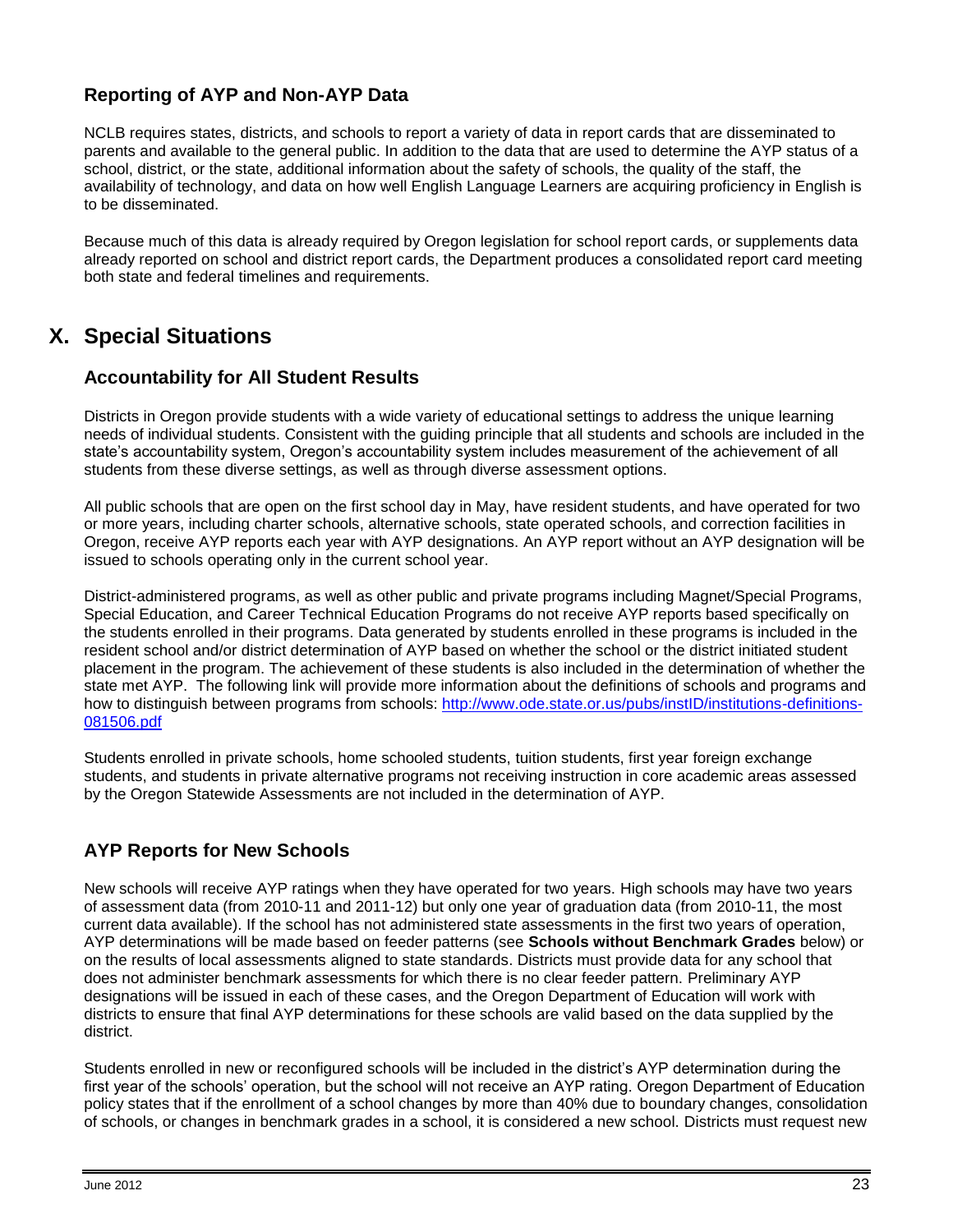school designations and provide supporting evidence for the designation prior to May 17, 2012. Directions for applying for a new school designation because of boundary changes can be found at: [http://www.ode.state.or.us/search/page/?id=677.](http://www.ode.state.or.us/search/page/?id=677)

## <span id="page-28-0"></span>**Very Small Schools and Districts**

A number of small schools and districts may not meet minimum cell size requirements for participation, assessments, and attendance or graduation, even after combining four years of data. The Department will contact small schools and districts to request additional data. Early previews (pre-preliminary) of the AYP report available on the secure ODE validation web site for districts will reflect a "Pending" designation status until additional data is provided.

Schools and districts with a "Pending" designation must submit the additional data form prior to August 20, 2012 or receive a "Not Met" AYP overall designation on the Final AYP report. (See Appendix C for a sample letter, and the "AYP Additional Data Template" for submitting additional data: [http://www.ode.state.or.us/search/page/?id=677.](http://www.ode.state.or.us/search/page/?id=677))

For additional assessment data, schools or districts can submit:

- Two additional years OAKS data or
- Local assessments that assess student achievement of state content standards and are reported on a  $\bullet$ scale aligned with the Oregon Assessment of Knowledge and Skills. The Oregon Department of Education will assist schools and districts in identifying local assessments that meet these criteria.

For additional graduation and attendance data, schools or districts can submit:

- two additional years of attendance or graduation data to reach the minimum cell size or
- data on other academic indicators approved by the Oregon Department of Education.

If a small school or district is still unable to meet the minimum cell size after applying one of the options above, then the school or district may waive the minimum required cell sizes and request an AYP determination with the additional data included as long as there is a minimum count of 15 or more assessments. In this circumstance, academic AYP targets will be based on the margin of error for 42 students.

In rare cases, extremely small schools might have difficulty providing enough tests to meet the minimum of 15 and would need to claim submission of additional data is a hardship and ask to accept available data as reported as long as their participation counts are 6 or more. The school would still need to submit the "AYP Additional Data Template" found at [http://www.ode.state.or.us/search/page/?id=677\)](http://www.ode.state.or.us/search/page/?id=677) by **August 20, 2012** or receive a "Not Met" AYP overall designation on the Final AYP report. The school can expect contact from the Department to review the claim.

Please note that AYP will be determined for any subgroups that meet the minimum cell size, after including additional assessments or years of data, by following the procedures described above. The additional assessment, attendance, or graduation data beyond the two most current years used to make an AYP determination for a school will not be used in determining the district's AYP designation unless needed to attain the minimum reliable cell size for the district.

## <span id="page-28-1"></span>**Schools without Benchmark Grades**

The preliminary designation for the sending school will be the same preliminary designation as the single receiving school into which the largest group of students was promoted, as identified by the district.

During the review period, a district may request review of the preliminary AYP designation for the sending school using one of the alternatives listed below.

The sending school's attendance plus the results of third grade assessments, of only the students sent to the receiving school by the sending school, may be used to determine AYP. The sending school may choose to limit the identified students to those who attended the sending school for a full academic year.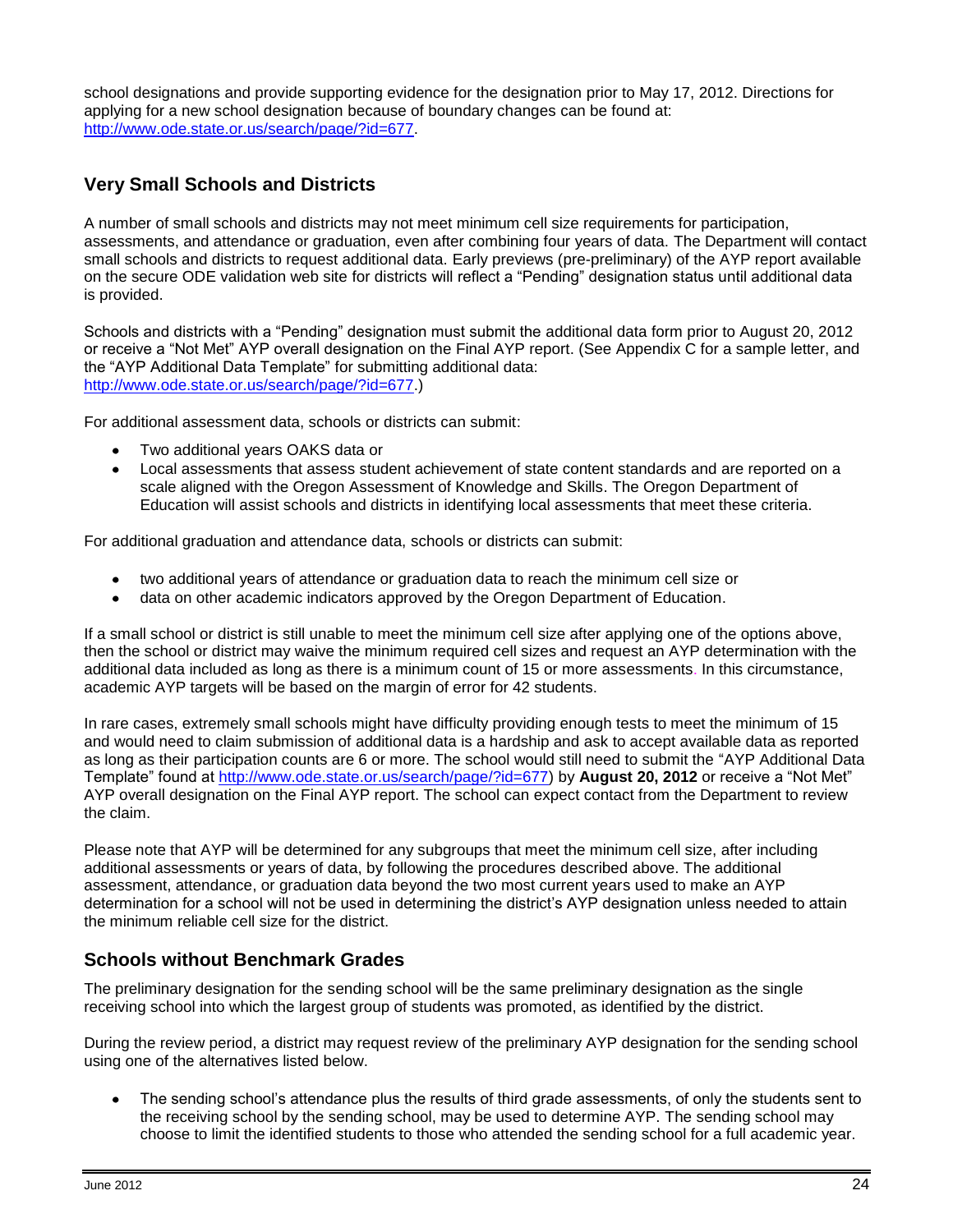K-2 Targeted Assistance Schools may also elect to look only at the third grade assessment results of students served by the sending school for any groups designated as not making AYP in the preliminary determination.

For Kindergarten-only schools: The results of assessments of foundation skills in reading and mathematics that are administered locally and are aligned with the Oregon Statewide Content Standards and have pre-determined, standard passing levels may be used to determine AYP. The Department of Education will provide assistance to districts in identifying and determining which Kindergarten assessments meet these criteria.

For schools without a feeder-receiver pattern described above, local assessments that assess student achievement of state content standards and are reported on a scale aligned with the Oregon Statewide Assessments must be submitted by the district. The Oregon Department of Education will assist schools and districts in identifying local assessments that meet these criteria.

## <span id="page-29-0"></span>**Other Substantive Reasons**

Per OAR 581-022-1065, substantive appeals for AYP designations will be considered when:

- the written request from the school district superintendent or the superintendent's designee is received at the Oregon Department of Education (ODE) within 18 calendar days of the public release of preliminary AYP reports;
- the school is determined to not meet AYP based on unique events that could not be predicted and/or controlled by the school or district; and
- the data issue contributing to the substantive appeal could not otherwise be remedied through district corrections of related data.

Substantive appeals will not be considered when based on:

- problems that could be have been avoided based on correcting student level data during the validation window available for each data collection;
- challenges to state policy and rules, federal law, regulations or non-regulatory guidance or provisions described in the State's Accountability Workbook; or
- lack of knowledge of policies outlined in the AYP/Report Card manuals or the Assessment Administration Manual or numbered memos.

The Superintendent of Public Instruction will appoint a committee of at least eight members of the educational community to serve annually to review district requests for substantive appeals of school AYP determinations. The committee will review appeals based on:

- the district's description of the issue;
- the district's history related to the issue; and
- availability of alternatives to mitigate instances of the issue.

School districts must provide in a secure format, a data file containing individual student level data identified by Oregon's Secure Student Identifier (SSID) and a designation of each subgroup required for reports of AYP.

**Appeals are due to ODE no later than Thursday, August 16, 2012, 11:59 PM. The committee's decision regarding appeals will be final.** ODE will publish annually the list of approved appeals by November 15 of the same year.

It should be acknowledged that an extraordinary school tragedy that occurs near or during a testing window (e.g., school fire, school shooting) could significantly impact the results of assessments, the participation rate, or the actual testing window. These extraordinary events will be evaluated by both the district and the Oregon Department of Education and considered on an individual basis.

Substantive appeals may be addressed to Cynthia Yee in the Office of Assessment and Information Services.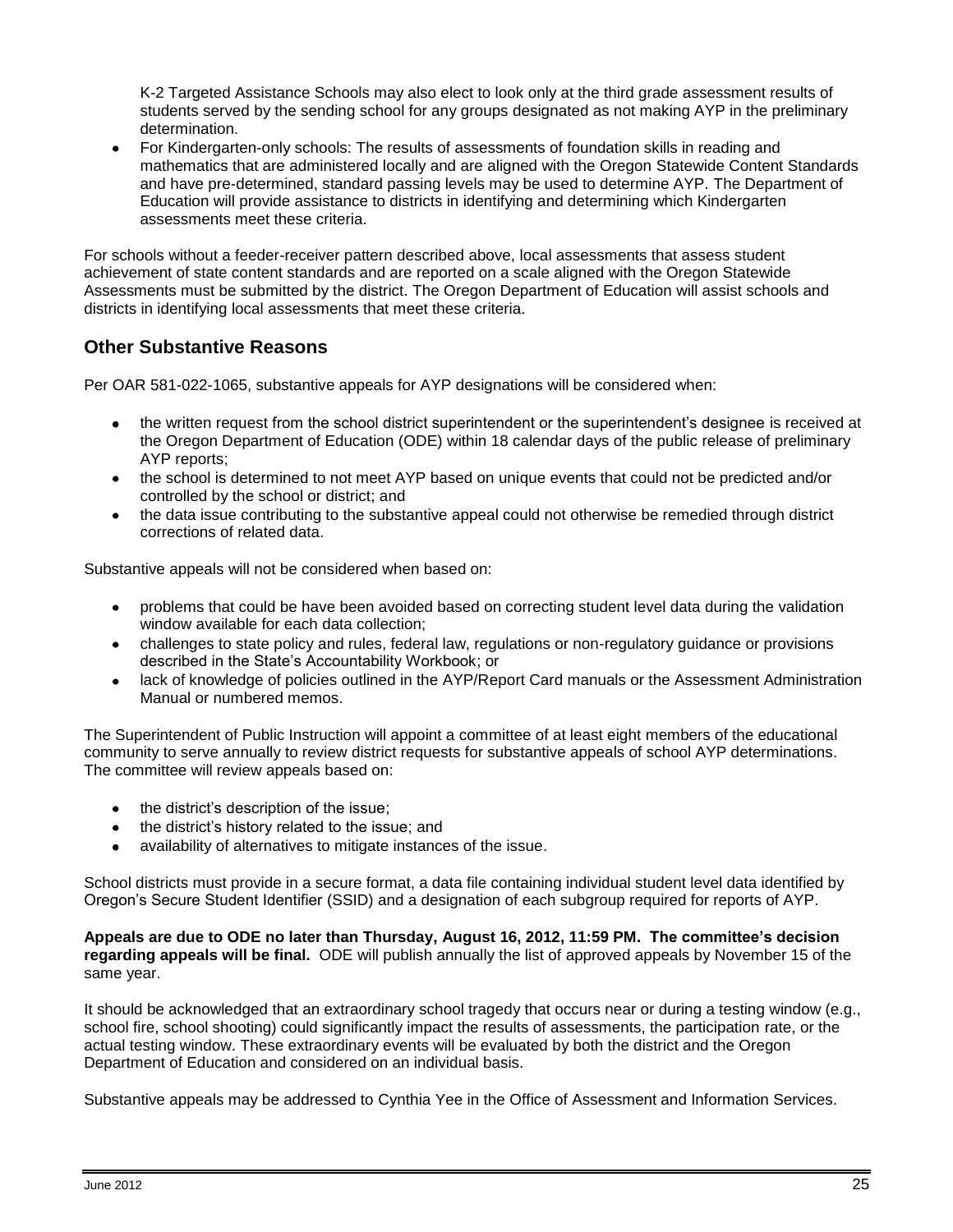# <span id="page-30-0"></span>**XI. Accountability for Schools and Districts Designated as Not Meeting AYP**

NCLB requires that a state must have a single accountability system and that the states hold schools and districts accountable for the academic achievement of their students. All schools, districts, and the state are accountable for meeting AYP each year. Mandatory consequences contained in the federal law apply only to schools that receive Title I funding. However, all schools and all districts not yet meeting Adequate Yearly Progress targets are expected to improve and school, district, and state plans will be revised to reflect the needs identified in the AYP analysis.

Title I of the No Child Left Behind Act provides funding on a per student basis based upon 2000 census percentages of low-income families in local districts. These funds must be targeted to schools with low-income students and are designed to provide supplemental services to students to assist them in meeting state academic standards. Schools receiving Title I funds and identified as not meeting Adequate Yearly Progress targets in all categories for the first time have one year to address the identified problems and to improve without intervention. The district may use its Title I and other federal funding sources to develop revised school and district improvement plans to address the targeted needs. In addition to Title I funds, districts receive federal funding under the No Child Left Behind Act for:

- professional development, enhancing teacher quality, and improving the use of technology (Title II), and
- improving services to students with limited English skills (Title III).

In addition, many districts receive additional No Child Left Behind Act funding through competitive grants for School Improvement, School-University partnerships, 21st Century Learning Community (after school) program, Math-Science partnership program, and others. Districts also receive other federal funding support in addition to No Child Left Behind in areas of Special Education and Career Technical Education. It is expected that local districts will use these funds to address the areas in need of improvement identified in the AYP analysis.

Under NCLB, schools and districts designated as not meeting AYP in the first year face no sanctions; however, sanctions begin at the end of the second year for Title I schools or districts that are designated as not meeting AYP for the second consecutive year in the same area. Schools that are identified for school improvement (that is, schools not meeting AYP in the same content area for two consecutive years) and their districts have an obligation to provide parents with information about AYP and improvement efforts. Note: ODE has submitted an amendment to the State's Accountability workbook to identify schools for improvement only on the basis of performance in the content areas of English/Language Arts and mathematics and not the other academic indicator of attendance or graduation. These required notifications include the following.

## <span id="page-30-1"></span>**Accountability for Title I Schools**

The State is responsible for producing and disseminating district AYP reports as well as any corrective actions taken by the State. The determination of AYP designations for schools and the production of AYP reports are district responsibilities under NCLB. The Oregon Department of Education calculates the AYP designations for schools as a service to districts. [Table](#page-31-0) **9** lists the deadlines and actions for school improvement.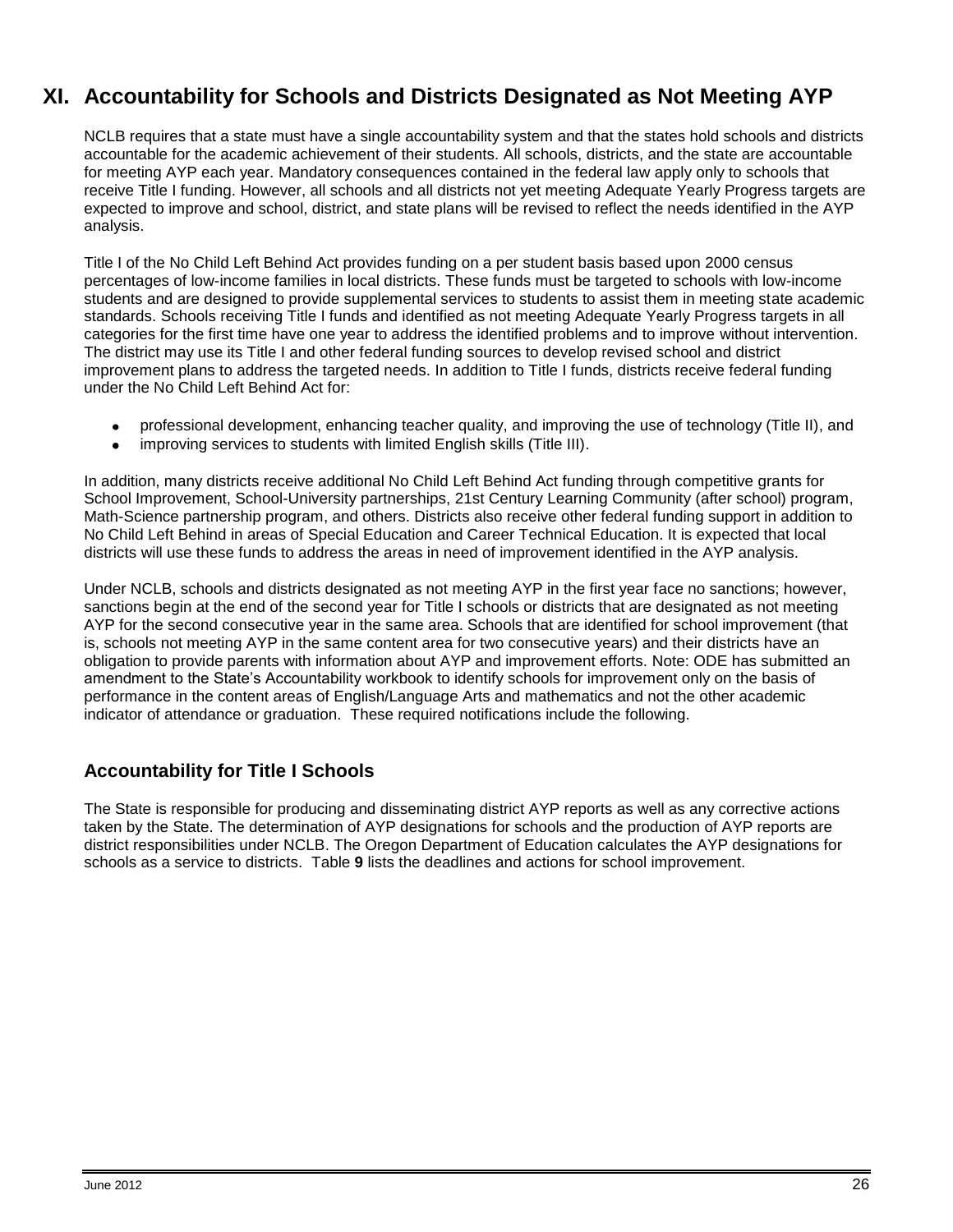## **Table 9 Deadlines and Actions for School Improvement**

<span id="page-31-0"></span>

| Deadline                                                            | Action                                                                                                                                                                                                                                                                                                                                                                                           |
|---------------------------------------------------------------------|--------------------------------------------------------------------------------------------------------------------------------------------------------------------------------------------------------------------------------------------------------------------------------------------------------------------------------------------------------------------------------------------------|
| "Promptly" after identification<br>for school improvement           | In a language the parents can understand, a district shall provide to parents of each student enrolled in a<br>school identified for school improvement, corrective action, or restructuring:                                                                                                                                                                                                    |
|                                                                     | • an explanation of what the identification means, and how the school compares in terms of academic<br>achievement to other elementary schools or secondary schools served by the district and the State,                                                                                                                                                                                        |
|                                                                     | • reasons for the identification,                                                                                                                                                                                                                                                                                                                                                                |
|                                                                     | • an explanation of what the school identified for school improvement is doing to address the problem<br>of low achievement,                                                                                                                                                                                                                                                                     |
|                                                                     | • an explanation of what the district or state education agency is doing to help the school address the<br>achievement problem,                                                                                                                                                                                                                                                                  |
|                                                                     | • an explanation of how the parents can become involved in addressing the academic issues that<br>caused the school to be identified for school improvement, and                                                                                                                                                                                                                                 |
|                                                                     | • an explanation of the parents' option to transfer their child to another public school or to obtain<br>supplemental educational services for their student.                                                                                                                                                                                                                                    |
| Before the first day of school                                      | The district must offer public school choice to every student enrolled in the identified school.                                                                                                                                                                                                                                                                                                 |
| After approval by the district<br>of the school improvement<br>plan | The district must publish and disseminate to the parents of each student in the identified school and to the<br>general public, information about any action taken by the school and the district to address the problems<br>that led to identifying the school for improvement. This plan must explain how the school or district will<br>address the problem of low achievement in the school. |

Title I schools not meeting AYP for one year are not required to implement mandatory sanctions; however, the district is required to provide assurance to the Oregon Department of Education that all federal requirements for implementation of the various provisions of the No Child Left Behind Act are in place. The district will be expected to revise its description of how it will use its federal funding to target the needs of the school or district identified in the AYP analysis. The revision of these plans is due in October. The Oregon Department of Education will monitor program compliance.

The Oregon Department of Education is required by the U.S. Department of Education to establish targets for expected rates of growth for every school in order to close the achievement gap. The Oregon Department of Education will provide technical assistance and support, along with other key partners such as Education Service Districts (ESDs), universities, community-based organizations, and professional organizations. Working in shared accountability partnerships among the Oregon Department of Education, districts, schools, and other partners, the education community will engage in a capacity building process that leads to better understanding of the nature of student achievement in the districts, identification of effective strategies, and development of plans that will lead to student success. The expected outcome is a deeper organizational understanding of how to improve student achievement.

Under NCLB, sanctions begin at the end of the second year for Title I schools or districts designated as not meeting AYP for the second consecutive year. The level of intervention of the required sanctions increases with each subsequent year remaining constant if a school receives an AYP designation of meets and ending when the school receiving two consecutive designations of meets. These sanctions are outlined in **[Figure 1](#page-32-0)**. Additional details about sanctions that apply to Title I schools that are designating as not meeting AYP may be found in **[Table 12](#page-39-0)**.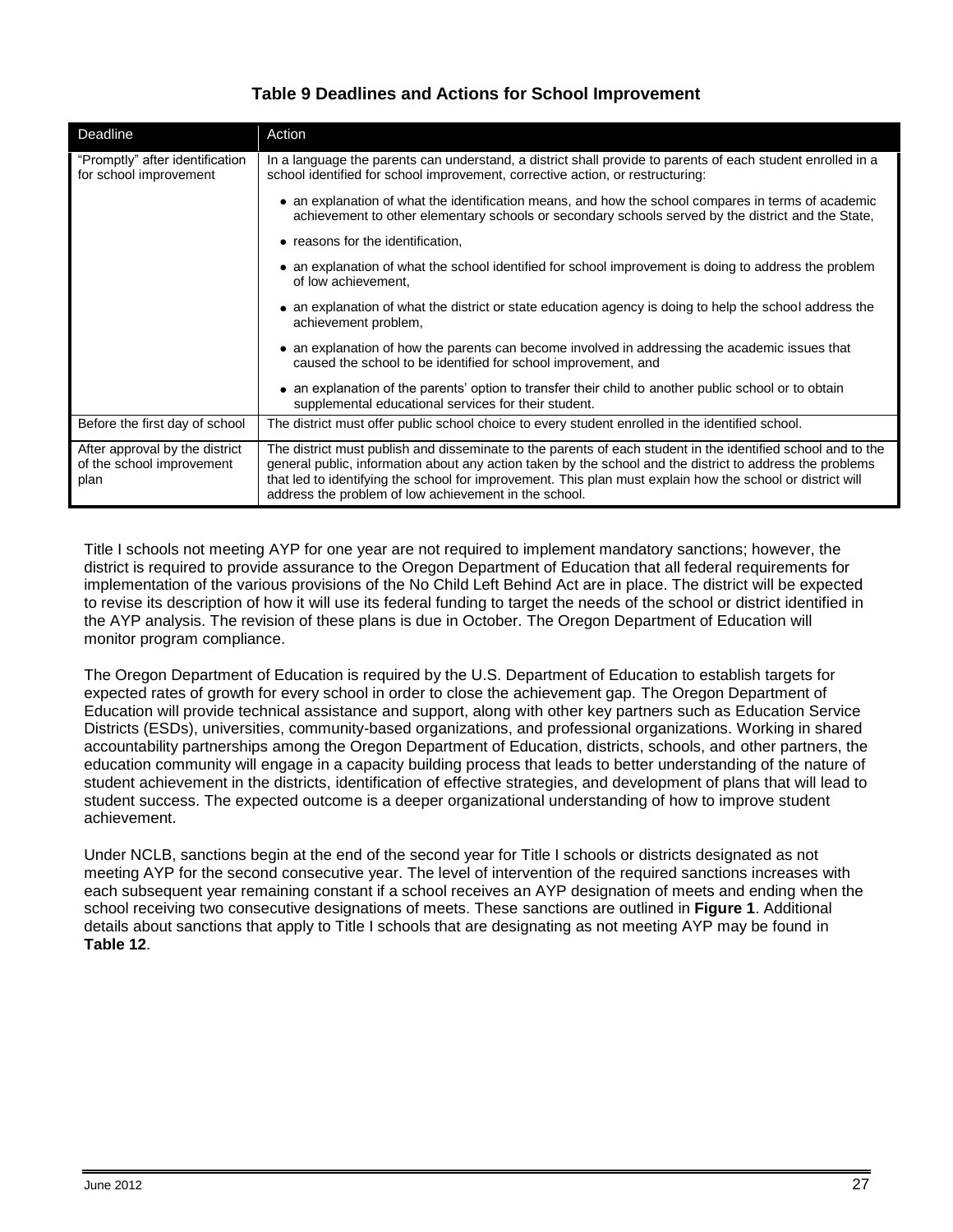## **Figure 1 Flowchart of Sanctions for Schools**

<span id="page-32-0"></span>

(Section 1116 of No Child Left Behind)

**Important note:** If a Title I school identified for sanctions meets AYP the following year in the area for which the school was identified, then the school stays at the previous year's sanctions level. After two years of meeting AYP in the areas initiating sanctions, the sanctions will be eliminated.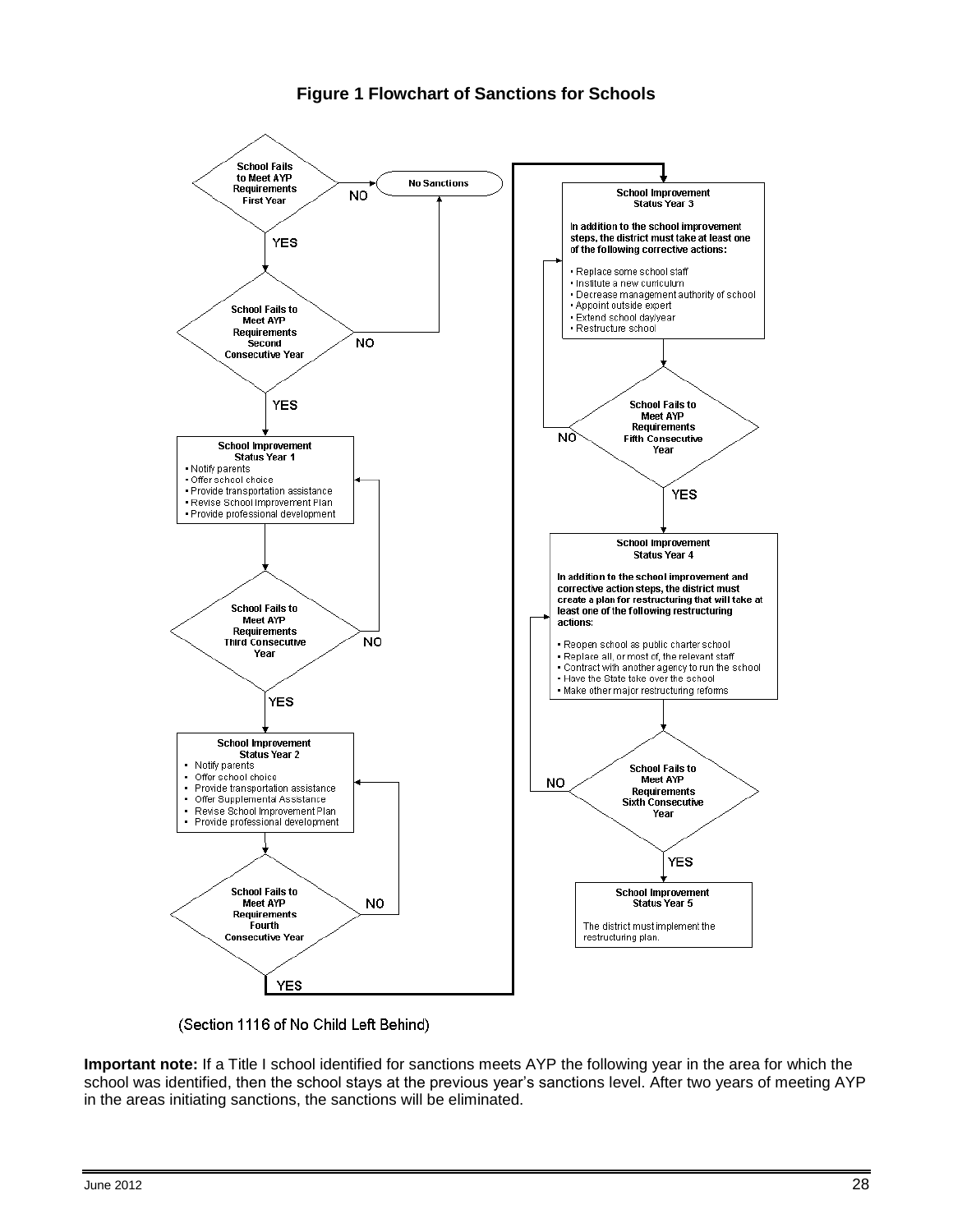## <span id="page-33-0"></span>**Accountability for Schools Not Receiving Title I Funds**

Even though mandatory sanctions required in the No Child Left Behind Act do not apply to schools not receiving Title I funds, all schools are expected to help all students reach state standards. The Oregon Department of Education is developing policy and processes for schools not yet meeting Adequate Yearly Progress that do not receive federal Title I funds. These include assistance in revising school and district plans to address targets identified in the AYP analysis. While Title I funds may be used only in eligible schools, districts receive federal funds from a number of sources as described on **[Table 12](#page-39-0)**. These funds are available on a district wide basis and should be used to move schools toward meeting the requirements of NCLB.

Expected growth targets for all schools will be identified in order for every school to close the achievement gap. The Oregon Department of Education will provide technical assistance to districts, in collaboration with other partners, to develop school and district improvement plans that target these resources to the identified needs. The Oregon Department of Education will offer suggestions for the use of federal funds that provide support for schools not eligible for Title I funds.

## <span id="page-33-1"></span>**Accountability for Districts**

Under NCLB, sanctions begin at the end of the second year for Title I districts that are designated as not meeting AYP for a second consecutive year in the same content area. Note: ODE has submitted an amendment to the State's Accountability workbook to identify schools for improvement only on the basis of performance in the content areas of English/Language Arts and mathematics and not the other academic indicator of attendance or graduation. The level of intervention progresses each year the district continues to receive a not meets designation in the same area (see **[Figure 2](#page-34-0)**).

For districts in which AYP is calculated by grade span, the district is designated as not meeting AYP in English/language arts or mathematics only when one or more groups of students do not meet AYP at the elementary grades span, the middle grades span, and the high school grades span. To meet AYP, the district must meet AYP in all grade spans in each content area as well as the other indicator of graduation.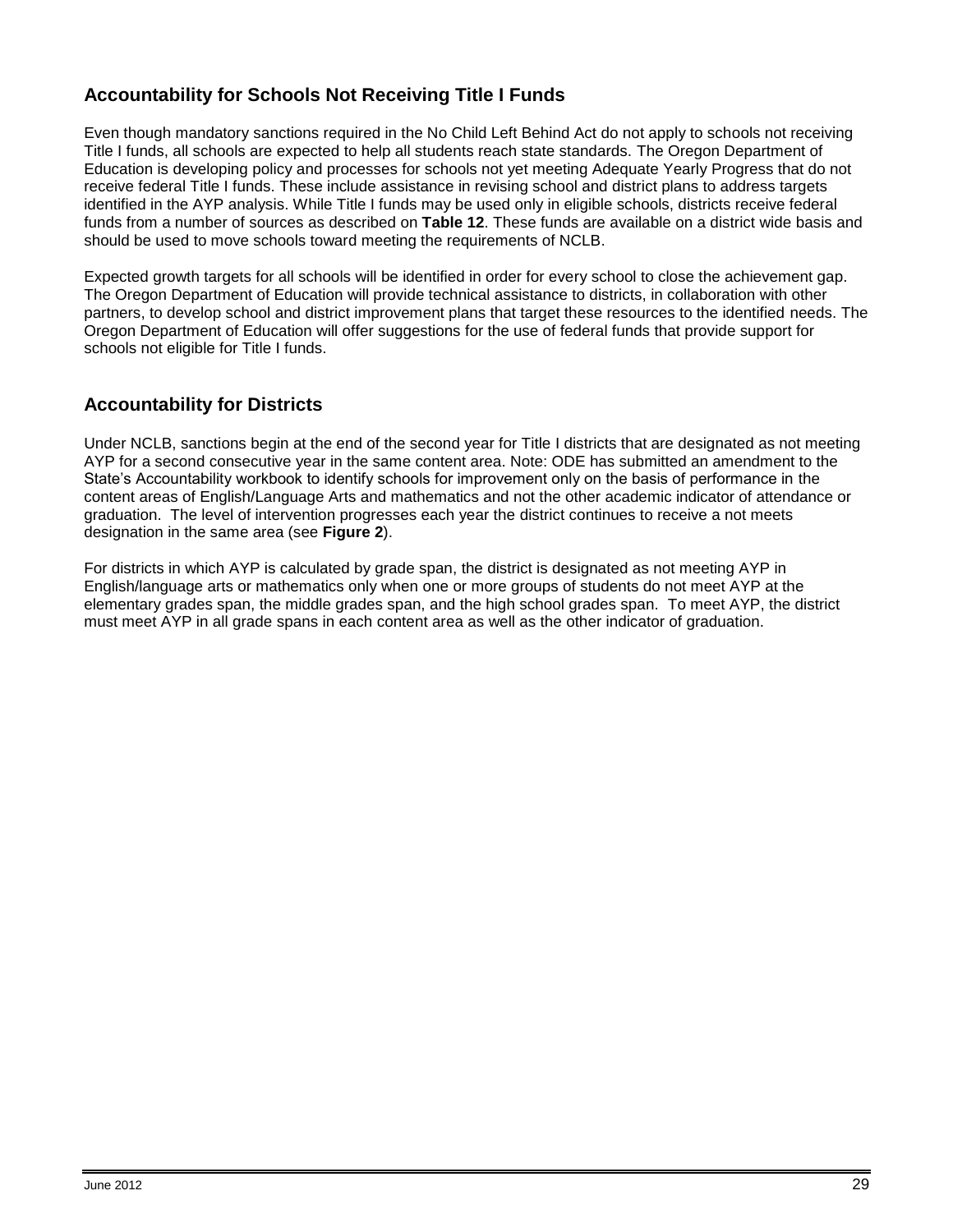<span id="page-34-0"></span>

#### **Figure 2 Flowchart of Sanctions for Districts**

(Section 1116 of No Child Left Behind)

#### **Important note**:

- If a district receiving Title I funds identified for sanctions meets AYP in the area that caused the district to  $\bullet$ be identified for improvement the following year, then the district stays at the previous year's sanctions level.
- If a district meets AYP in the area that caused the district to be identified for improvement for two  $\bullet$ consecutive years, the district is no longer identified for improvement or corrective action.

**[Figure 3](#page-35-0)** depicts the logic for determining AYP and the multiple requirements a school or district must meet in order to be designated as meeting AYP.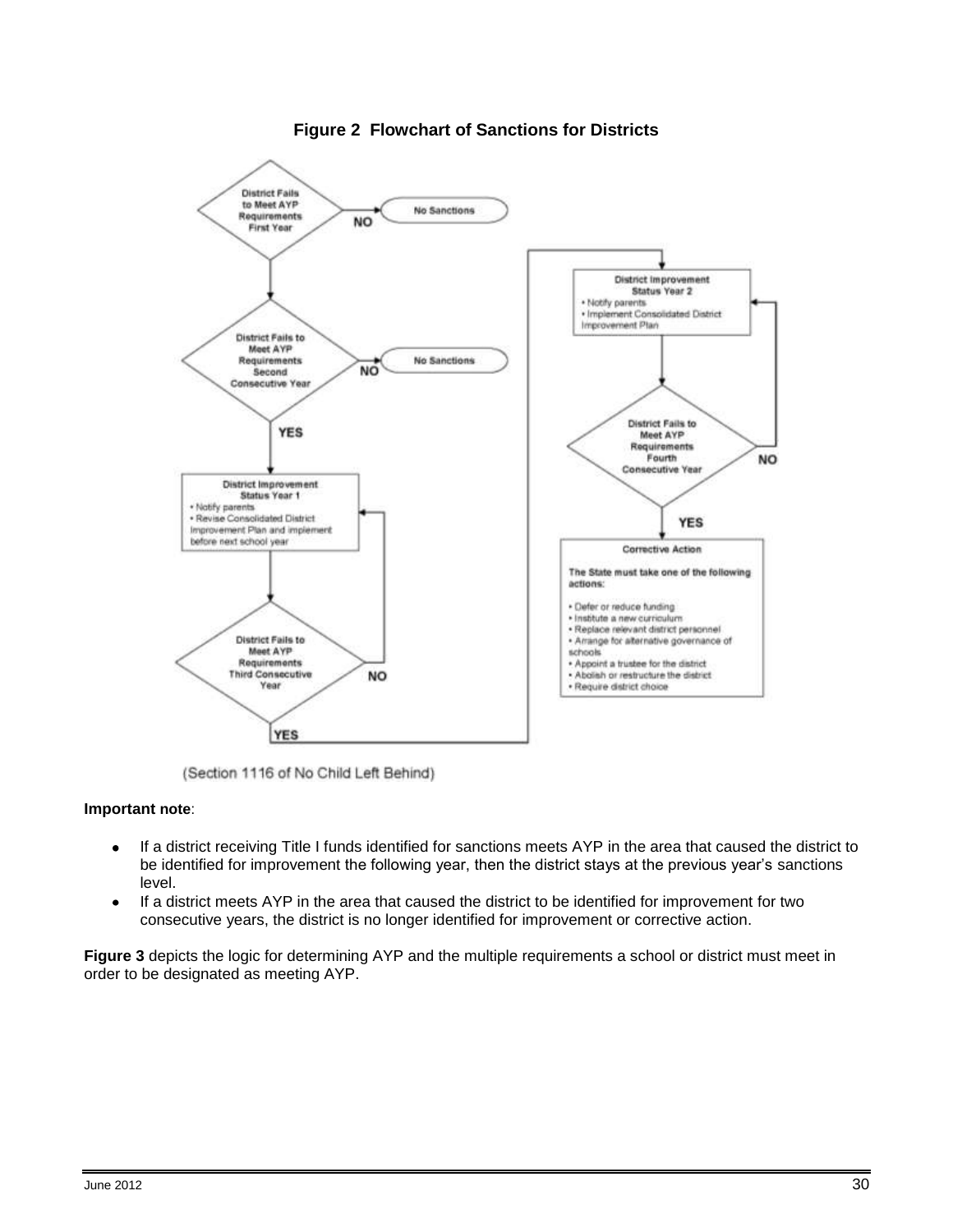<span id="page-35-0"></span>

## **Figure 3 AYP Determination Flowchart**

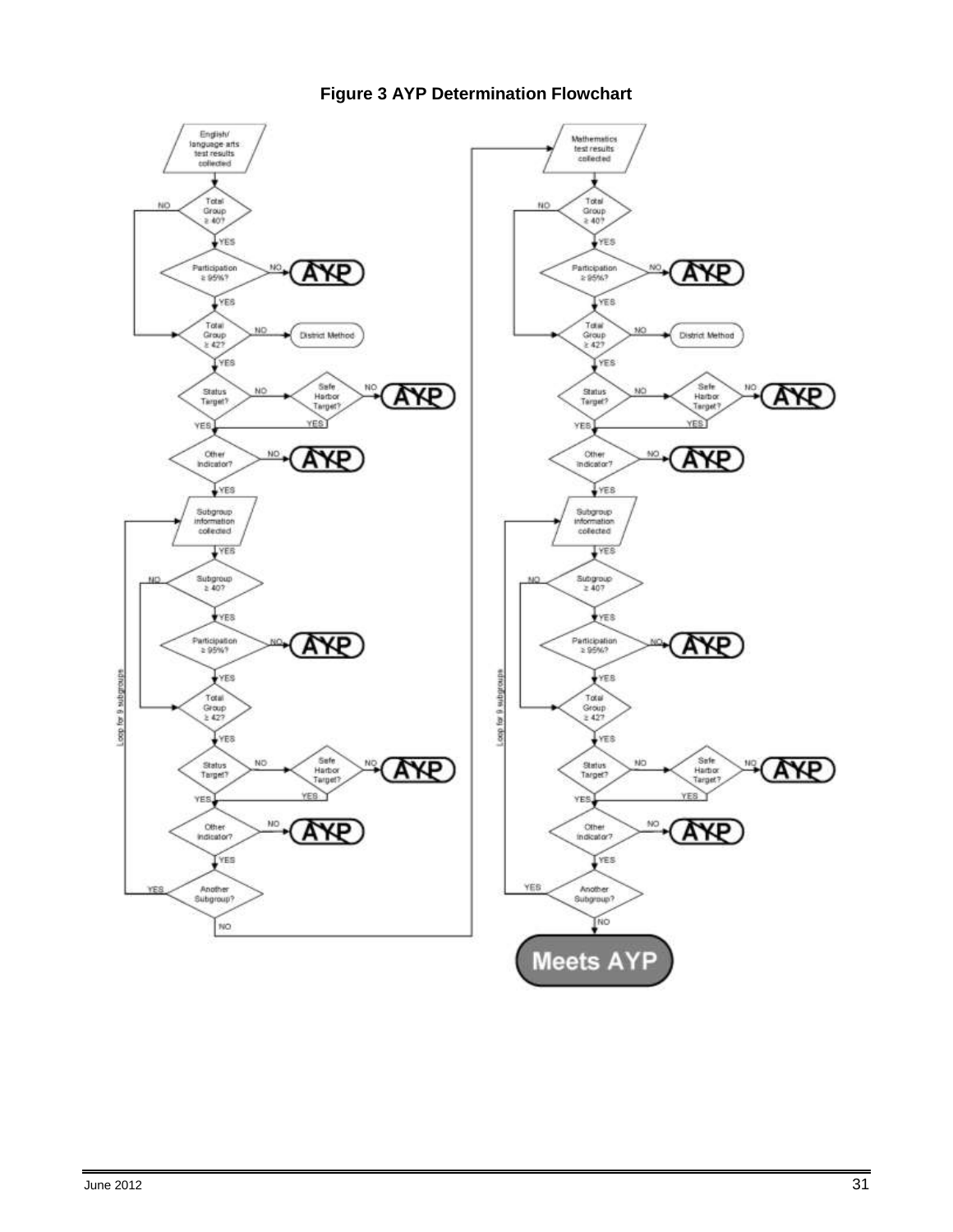# <span id="page-36-0"></span>**XII. For Further Information**

Additional information about AYP and NCLB can be found at the Oregon Department of Education's website: [http://www.ode.state.or.us/search/page/?id=1193.](http://www.ode.state.or.us/search/page/?id=1193) Information includes links to federal guidance, Oregon's Accountability Workbook, sample reports, and other links.

A Toolkit For Communicating About Adequate Yearly Progress produced by the Oregon School Boards Association provides educational professionals, administrators, parents, and communities with relevant and reliable information regarding federal AYP requirements, details on how AYP relates specifically to Oregon's schools, and how to communicate school building results to a variety of audiences. The free toolkit can be downloaded at [http://www.osba.org/hotopics/funding/nclb/ayptk/index.htm.](http://www.osba.org/hotopics/funding/nclb/ayptk/index.htm)

Email questions about AYP to [cynthia.yee@state.or.us.](mailto:cynthia.yee@state.or.us)

Call the Oregon Department of Education at (503) 947-5780.

<span id="page-36-1"></span>

| For a Live Person at ODE                                                                                                                                                                                                                                                                                                                                                                                                     | <b>Technical Questions</b>                                                                                                                                                  | To View or Download AYP Reports                                                                                                                                                                                                                                        |
|------------------------------------------------------------------------------------------------------------------------------------------------------------------------------------------------------------------------------------------------------------------------------------------------------------------------------------------------------------------------------------------------------------------------------|-----------------------------------------------------------------------------------------------------------------------------------------------------------------------------|------------------------------------------------------------------------------------------------------------------------------------------------------------------------------------------------------------------------------------------------------------------------|
| AYP Policy and Data Questions:<br>Cynthia Yee<br><b>Accountability Reporting Specialist</b><br>503.947.5780<br>cynthia.yee@state.or.us                                                                                                                                                                                                                                                                                       | <b>ODE Help Desk</b><br>503.947.5715<br>ode.helpdesk@state.or.us                                                                                                            | Navigate to the ODE AYP and Report Card<br>download page on the ODE Web Site:<br>http://www.ode.state.or.us/data/reportcard/rep<br>orts.aspx<br>Select a school district from the drop-down list<br>Click the link for the desired AYP Report or<br><b>Report Card</b> |
| For information about accountability and<br>support to districts and schools                                                                                                                                                                                                                                                                                                                                                 | To Download or View AYP<br>Supporting Documents and Tools                                                                                                                   | <b>For Communication Materials</b>                                                                                                                                                                                                                                     |
| School Improvement & Accountability<br>Jesse Parsons<br><b>Education Specialist</b><br>503.947.5602<br>jesse.parsons@state.or.us<br>Denny Nkemontoh<br><b>Education Specialist</b><br>503.947.5880<br>denny.nkemontoh@state.or.us<br>Janet Bubl<br>Education Specialist, Title I-A, Title VI-B<br>503.947.5687<br>janet.bubl@state.or.us<br><b>Tryna Luton</b><br><b>Director</b><br>503.947.5922<br>tryna.luton@state.or.us | Navigate to the ODE AYP Home<br>page on the ODE Web Site:<br>http://www.ode.state.or.us/searc<br>$h$ /page/?=1193<br>Click the "AYP Tools" link for the<br>desired resource | Navigate to the ODE AYP Home page on the<br><b>ODE Web Site:</b><br>http://www.ode.state.or.us/search/page/?=119<br>3<br>Click the "AYP Tools" link or visit the Oregon<br>School Boards Association:<br>http://www.osba.org/                                          |

#### **Table 10 AYP Resources**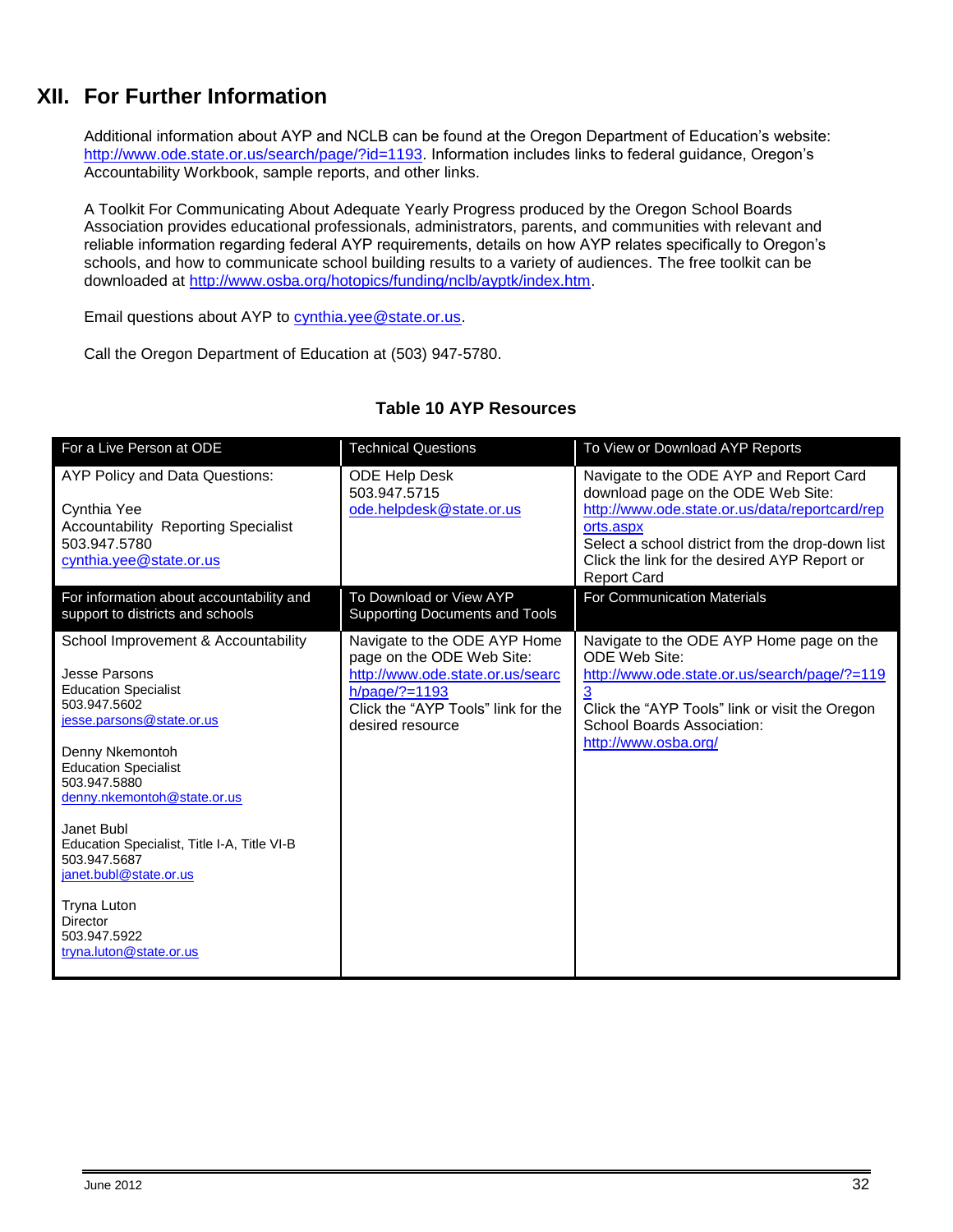## **Table 11 Comparison of AYP and Report Card Data Sources and Definitions**

<span id="page-37-0"></span>

|                         | 2011-12 AYP Designation                                                                                                                                                                                                                                                                                                                                                                                                                                                                                                                                                                                                                 |                                                                                                                                                                                                                                                                                                         | 2011-12 School and District Report Cards:                                                                                                                                                                                                                                                                                                                                                                                         |                                                                                                                                                                                                                                                                                                                                                                               |  |
|-------------------------|-----------------------------------------------------------------------------------------------------------------------------------------------------------------------------------------------------------------------------------------------------------------------------------------------------------------------------------------------------------------------------------------------------------------------------------------------------------------------------------------------------------------------------------------------------------------------------------------------------------------------------------------|---------------------------------------------------------------------------------------------------------------------------------------------------------------------------------------------------------------------------------------------------------------------------------------------------------|-----------------------------------------------------------------------------------------------------------------------------------------------------------------------------------------------------------------------------------------------------------------------------------------------------------------------------------------------------------------------------------------------------------------------------------|-------------------------------------------------------------------------------------------------------------------------------------------------------------------------------------------------------------------------------------------------------------------------------------------------------------------------------------------------------------------------------|--|
|                         | <b>Definitions</b>                                                                                                                                                                                                                                                                                                                                                                                                                                                                                                                                                                                                                      | <b>Sources of Data</b>                                                                                                                                                                                                                                                                                  | <b>Definitions</b>                                                                                                                                                                                                                                                                                                                                                                                                                | <b>Sources of Data</b>                                                                                                                                                                                                                                                                                                                                                        |  |
| Participation           | Number of valid test scores from all students<br>enrolled in the school on First school day in May<br>divided by (The expected number of tests from<br>students enrolled on First school day in May -<br>the number of students without test scores that<br>were not enrolled during the testing window(s)<br>for the assessment – the number of records from<br>students with administration code of 6 (Home<br>Schooled/Foreign Exchange students))<br>LEP students in their first year of the LEP<br>program are credited with participation in<br>Reading if they have taken the English<br>Language Proficiency Assessment (ELPA). | Designations based on the following<br>Oregon Assessment of Knowledge and<br>Skills (OAKS) tests administered in<br>2010-11 and 2011-12 to students<br>enrolled in the school or district on the<br>first school day in May:<br>Reading grades 3, 4, 5, 6, 7, 8, 11<br>Math grades 3, 4, 5, 6, 7, 8, 11 | Same as AYP                                                                                                                                                                                                                                                                                                                                                                                                                       | Designations based on the following<br>OAKS tests administered in 2011-12<br>to students enrolled in the school on<br>the first school day in May:<br>Reading grades 3, 4, 5, 6, 7, 8, 11<br>Math grades 3, 4, 5, 6, 7, 8, 11<br>Writing grades 4, 7, 11<br>Science grades 5, 8, 11                                                                                           |  |
| Academic<br>Assessments | Number of tests meeting or exceeding standards<br>divided by Total number of tests<br>Student test scores from extended assessments*<br>count as meet the standard.<br>Scores of students who target up count as<br>meeting the standard if RIT score meets or<br>exceeds the benchmark standard of the grade in<br>which the student is tested.<br>Students targeting up are required to take the 8 <sup>th</sup><br>grade assessment during their $8th$ grade year.<br>The 8 <sup>th</sup> grade score is included in accountability<br>reports for the current year.                                                                 | Designations based on the following<br>OAKS tests administered in 2010-11<br>and 2011-12 to students enrolled for a<br>full academic year in the school or<br>district on the first school day in May:<br>Reading grades 3, 4, 5, 6, 7, 8, 11<br>Math grades 3, 4, 5, 6, 7, 8, 11                       | Same as AYP<br>Index points will be assigned based on the number of<br>students in each category of exceeding, meeting, or<br>not meeting but meeting growth targets.<br>For high schools, index points will be assigned based<br>on number of students in each category of<br>exceeding, meeting, nearly meeting, low, and very<br>low.<br>Note: Writing and Science performance will not be<br>used in the Report Card ratings. | Schools without grade 11:<br>Ratings based on OAKS administered<br>in 2010-11 and 2011-12 to students<br>enrolled for a full academic year in the<br>school on the first school day in May:<br>Reading grades 3, 4, 5, 6, 7, 8, 11<br>Math grades 3, 4, 5, 6, 7, 8, 11<br>Improvement will only apply to high<br>schools and will use data from 2010-<br>11 and 2011-12 only. |  |
| Attendance              | Percentage of students attending in grades 1-12<br>Calculated as the ratio of Total Days Present to<br>(Total Days Present + Total Days Absent)                                                                                                                                                                                                                                                                                                                                                                                                                                                                                         | Data for 2010-11 and 2011-12                                                                                                                                                                                                                                                                            | Percentage of students attending in grades 1-12<br>Calculated as the ratio of Total Days Present to<br>(Total Days Present + Total Days Absent)                                                                                                                                                                                                                                                                                   | Data for 2010-11 and 2011-12 used in<br>calculating the Report Card rating.                                                                                                                                                                                                                                                                                                   |  |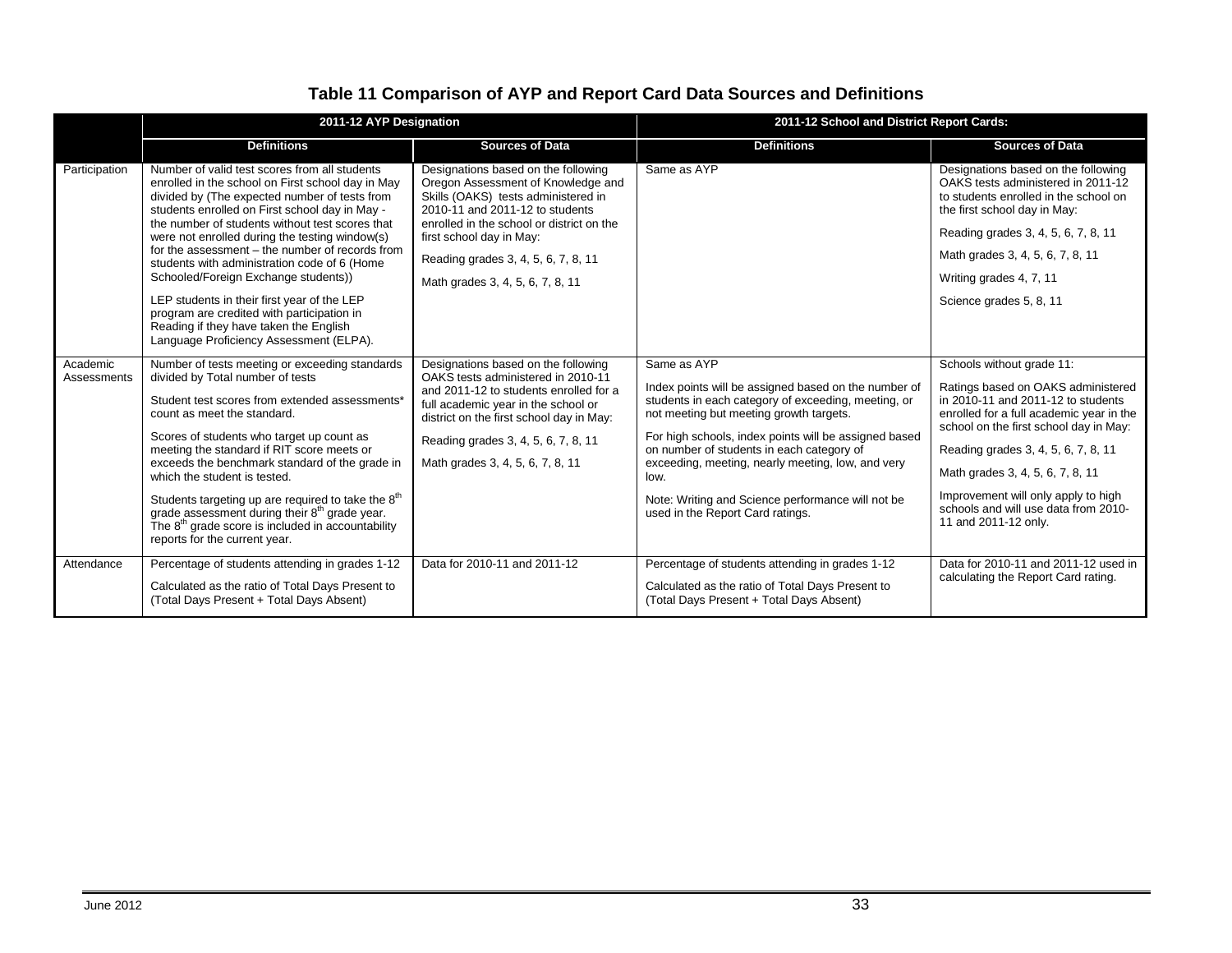|                     | 2011-12 AYP Designation                                                                                                                                                                                                                                                                                                                                                                                                                                                                                                                                                                                                                                                                                                                                                                                                                                                                                                                                                                                                                                                                                                                                                                            |                                                                 | 2011-12 School and District Report Cards:                                                                                                                                                                                                                                                                                                                                                                                                                                                                                                                                                                                                                                                                                                                                                                                                                                                                                                                                                                                                                                                                                                                                                                  |                                                                                    |  |
|---------------------|----------------------------------------------------------------------------------------------------------------------------------------------------------------------------------------------------------------------------------------------------------------------------------------------------------------------------------------------------------------------------------------------------------------------------------------------------------------------------------------------------------------------------------------------------------------------------------------------------------------------------------------------------------------------------------------------------------------------------------------------------------------------------------------------------------------------------------------------------------------------------------------------------------------------------------------------------------------------------------------------------------------------------------------------------------------------------------------------------------------------------------------------------------------------------------------------------|-----------------------------------------------------------------|------------------------------------------------------------------------------------------------------------------------------------------------------------------------------------------------------------------------------------------------------------------------------------------------------------------------------------------------------------------------------------------------------------------------------------------------------------------------------------------------------------------------------------------------------------------------------------------------------------------------------------------------------------------------------------------------------------------------------------------------------------------------------------------------------------------------------------------------------------------------------------------------------------------------------------------------------------------------------------------------------------------------------------------------------------------------------------------------------------------------------------------------------------------------------------------------------------|------------------------------------------------------------------------------------|--|
|                     | <b>Definitions</b>                                                                                                                                                                                                                                                                                                                                                                                                                                                                                                                                                                                                                                                                                                                                                                                                                                                                                                                                                                                                                                                                                                                                                                                 | <b>Sources of Data</b>                                          | <b>Definitions</b>                                                                                                                                                                                                                                                                                                                                                                                                                                                                                                                                                                                                                                                                                                                                                                                                                                                                                                                                                                                                                                                                                                                                                                                         | <b>Sources of Data</b>                                                             |  |
| Graduation<br>Rates | Cohort graduation rates are included in the<br>determination of AYP.<br>The four-year cohort graduation rate is<br>calculated using an adjusted cohort. For 2010-<br>2011 this consists of the first-time ninth graders<br>in 2007-08 at a school, adjusted for students<br>transferring into and out of the school during<br>2007-08 through 2010-11.<br>A four-year and a five-year cohort graduation<br>rate are calculated using an adjusted cohort from<br>a prior year. For 2009-2010 this consists of the<br>first-time ninth graders in 2006-07 at a school,<br>adjusted for students transferring into and out of<br>the school during 2006-07 to 2009-10 period.<br>Students who receive a regular high school<br>diploma that requires at least 24 credits to earn<br>are counted as graduates. Summer diplomas are<br>included up through August 31 of the applicable<br>school year.<br>Students who receive modified or extended<br>diplomas, who receive credentials that require<br>less than 24 credits to earn, who finish their<br>senior year but did not receive any credential, or<br>who drop out or continue their enrollment in the<br>school district are not graduates. | Data for 2009-10 and 2010-11<br>Data used in AYP determination. | Cohort graduation rates are included in the report<br>card rating for high schools.<br>The four-year cohort graduation rate is calculated<br>using an adjusted cohort. For 2010-2011 this<br>consists of the first-time ninth graders in 2007-08 at a<br>school, adjusted for students transferring into and out<br>of the school during 2007-08 through 2010-11.<br>A four-year and a five-year cohort graduation rate are<br>calculated using an adjusted cohort from a prior year.<br>For 2009-2010 this consists of the first-time ninth<br>graders in 2006-07 at a school, adjusted for students<br>transferring into and out of the school during 2006-07<br>to 2009-10 period.<br>Students who receive a regular high school diploma<br>that requires at least 24 credits to earn are counted<br>as graduates. Summer diplomas are included up<br>through August 31 of the applicable school year.<br>Students who receive modified or extended diplomas,<br>who receive credentials that require less than 24<br>credits to earn, who finish their senior year but did not<br>receive any credential, or who drop out or continue<br>their enrollment in the school district are not<br>graduates. | Data for 2009-10 and 2010-11 are<br>used in calculating the Report Card<br>rating. |  |

\* The number of Extended assessments that meet the alternative achievement standards that can be included in the percentage of tests meeting standard is limited to 1% of tests at the district level.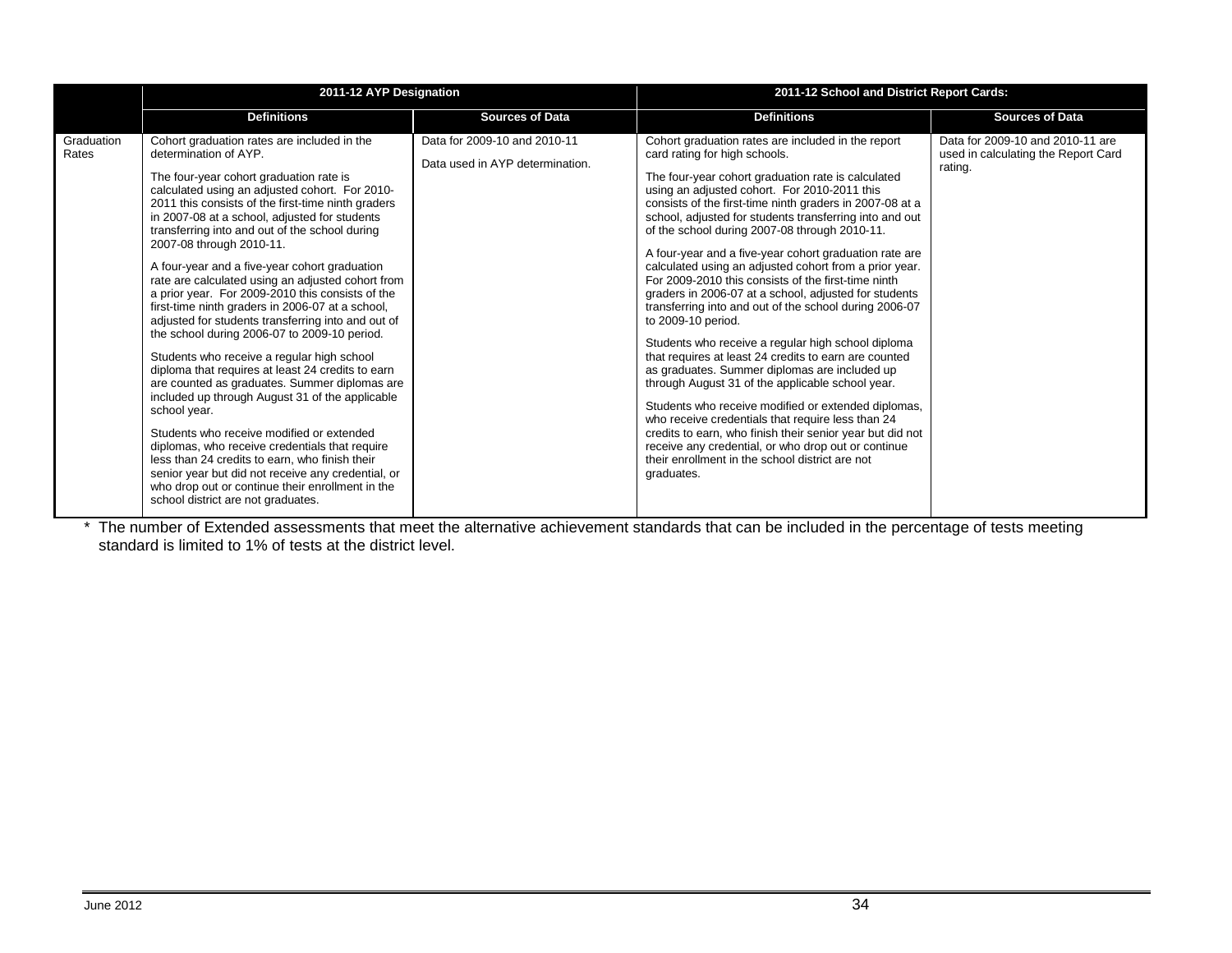<span id="page-39-0"></span>

| Fails to Meet AYP<br>1 <sup>st</sup> Year | Fails to Meet AYP 2 <sup>nd</sup><br>Year in Same Area(s) | Fails to Meet AYP<br>3 <sup>rd</sup> Year in Same Area(s)     | <b>Fails to Meet AYP</b><br>4 <sup>th</sup> Year in Same Area(s)                 | <b>Fails to Meet AYP</b><br>5 <sup>th</sup> Year in Same Area(s)                      | Fails to Meet AYP<br>6 <sup>th</sup> Year in Same Area(s)                                  |
|-------------------------------------------|-----------------------------------------------------------|---------------------------------------------------------------|----------------------------------------------------------------------------------|---------------------------------------------------------------------------------------|--------------------------------------------------------------------------------------------|
| No sanctions for following<br>year        | Year 1 School Improvement<br>begins following August      | Year 2 School Improvement<br>advances the following<br>August | Year 3 School Improvement<br><b>Corrective Action begins</b><br>following August | Year 4 School Improvement<br><b>Restructuring Planning</b><br>begins following August | Year 5 School Improvement<br><b>Restructuring Implemented</b><br>with the following August |
|                                           | The school must:<br>• Notify Parents                      | The school must:<br>• Notify Parents                          | The school must:<br>• Notify Parents                                             | The school must:<br>• Notify Parents                                                  |                                                                                            |
|                                           | • Offer School Choice                                     | • Offer School Choice                                         | • Offer School Choice                                                            | • Offer School Choice                                                                 |                                                                                            |
|                                           | • Provide transportation<br>assistance                    | • Provide transportation<br>assistance                        | • Provide transportation<br>assistance                                           | • Provide transportation<br>assistance                                                |                                                                                            |
|                                           | • Revise and implement<br>School Improvement Plan         | • Offer Supplemental<br><b>Educational Services (SES)</b>     | • Offer Supplemental<br><b>Educational Services (SES)</b>                        | • Offer Supplemental<br><b>Educational Services (SES)</b>                             |                                                                                            |
|                                           | (SIP)<br>• Provide professional                           | • Revise and implement the<br><b>SIP</b>                      | • Revise and implement the<br><b>SIP</b>                                         | • Revise and implement the<br><b>SIP</b>                                              |                                                                                            |
| development                               |                                                           | • Provide professional<br>development                         | • Provide professional<br>development                                            | • Provide professional<br>development                                                 |                                                                                            |
|                                           |                                                           |                                                               | The district must:                                                               | The district must:                                                                    | The district must:                                                                         |
|                                           |                                                           |                                                               | • the district must take at least<br>one of the following<br>corrective actions  | • Prepare a restructuring plan<br>to implement at least one of<br>the following:      | • Implement the Restructuring<br>Plan                                                      |
|                                           |                                                           |                                                               | • Replace some school<br>staff                                                   | • Replace all or most of<br>school staff                                              |                                                                                            |
|                                           |                                                           |                                                               | • Institute new curricula<br>• Decrease management                               | • Contract with an outside<br>entity to operate the school<br>as a public school      |                                                                                            |
|                                           |                                                           |                                                               | authority of school<br>• Appoint outside expert                                  | • Turn the school over to the<br>SEA for operation                                    |                                                                                            |
|                                           |                                                           |                                                               | • Extend school day/year<br>• Restructure school                                 | • Re-open the school as a<br>public charter school                                    |                                                                                            |
|                                           |                                                           |                                                               |                                                                                  | • Restructure the school's<br>governance                                              |                                                                                            |

## **Table 12 NCLB Sanctions for Title I Schools Continually Designated as Not Meeting AYP**

For more information on Title I School Improvement Requirements, see the Title I-A School Improvement Resource Manual posted at: <http://www.ode.state.or.us/search/results/?id=95>.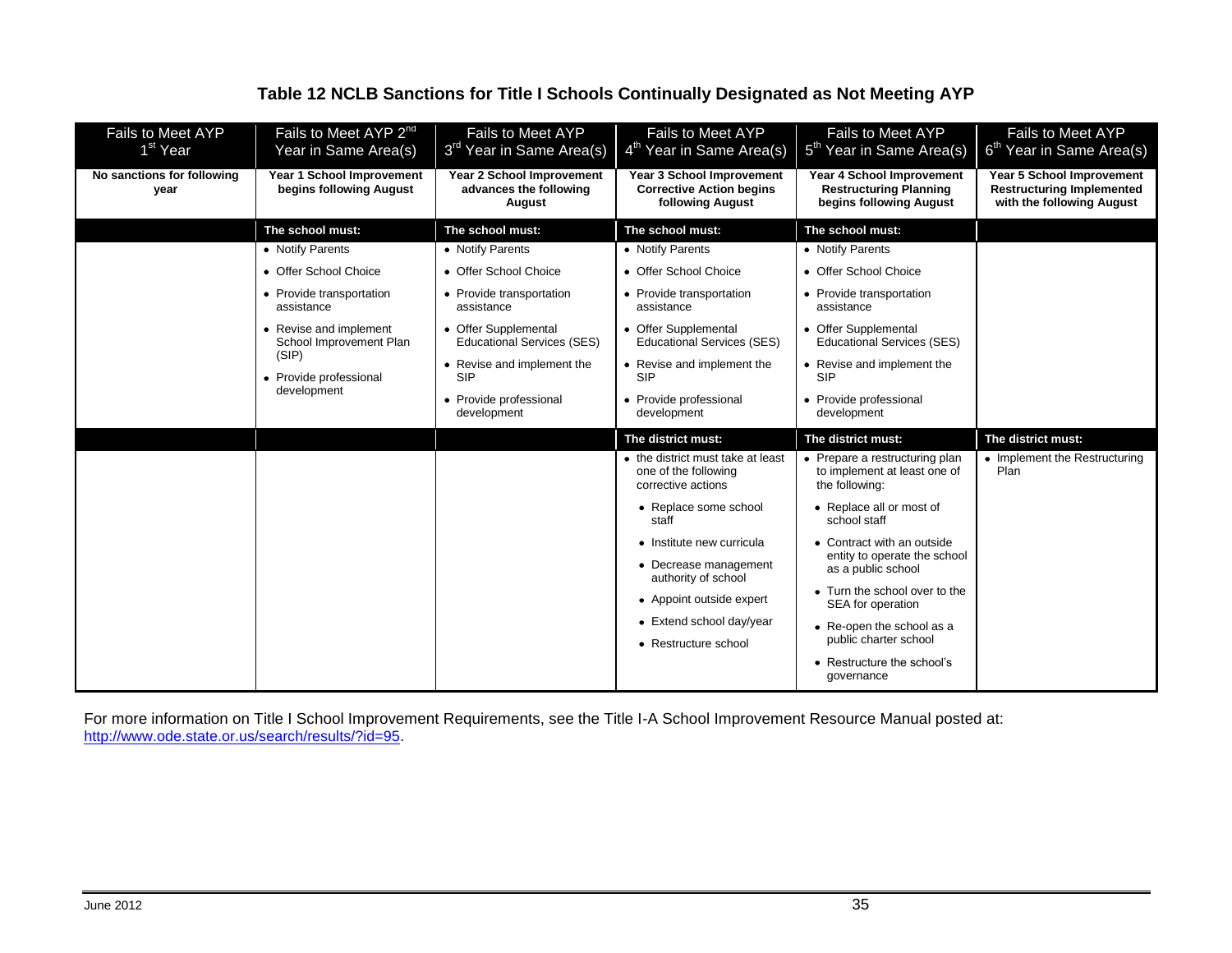## **Table 13 LEP Subgroup Definition**

<span id="page-40-0"></span>

| <b>NCLB LEP collection</b><br><b>Record Type Code</b><br>(LEPRecTypCd)                             | <b>ELPA</b><br>required<br>in 10-11 | <b>Inclusion</b><br>in LEP<br>subgroup | <b>Student Centered Staging assigned AYP code</b><br>(AYP_LEP)                                                                                                                                                                   | <b>Additional notes</b>                                                                                                                                                                                          |
|----------------------------------------------------------------------------------------------------|-------------------------------------|----------------------------------------|----------------------------------------------------------------------------------------------------------------------------------------------------------------------------------------------------------------------------------|------------------------------------------------------------------------------------------------------------------------------------------------------------------------------------------------------------------|
| $1A - LEP$ student<br>entered and served                                                           | YES*                                | <b>YES</b>                             | $B -$ Beginning LEP with ELPA (Start > 5/1/11), or<br>$A -$ Beginning LEP without ELPA (Start > $5/1/11$ )                                                                                                                       | Eligible to use ELPA in place of<br>participation in Reading or Writing test                                                                                                                                     |
| during 2011-12                                                                                     |                                     |                                        |                                                                                                                                                                                                                                  | Eligible to take Reading or Writing in<br>Spanish if less than 5 years in LEP<br>program (Start date <= 5/1/11 and<br>>5/1/07)                                                                                   |
| $1B - LEP$ student<br>continuing (Start date<br>prior to 2011-12)                                  | YES*                                | <b>YES</b>                             | Y - Year 2-5 (Only if Start $<$ =5/1/11 and ><br>$5/1/07$ ), or<br>$E -$ Experienced LEP (if Start $\lt = 5/1/07$ )                                                                                                              | Eligible to take Reading or Writing in<br>Spanish if less than 5 years in LEP<br>program (Start date <= 5/1/11 and<br>>5/1/07)                                                                                   |
| $1C - LEP$ student exited<br>during 2011-12                                                        | YES*                                | <b>YES</b>                             | $X -$ Exited LEP with ELPA (Exit Date $> 5/1/12$ ),<br>or<br>$W -$ Exited LEP with ELPA (Exit Date $\leq 5/1/12$ )                                                                                                               | Eligible to take Reading or Writing in<br>Spanish if less than 5 years in LEP<br>program (Start date <=5/1/11 and<br>>5/1/07) and if LEP Exit Date <= 5/1/12                                                     |
|                                                                                                    |                                     |                                        |                                                                                                                                                                                                                                  | NOTE: Exited LEP without ELPA will be<br>identified as "not" exited for accountability<br>reporting and assigned one of the<br>following codes depending on LEP start<br>date: $AYP$ LEP = A, Y or E (see above) |
| $1D - LEP$ student re-<br>entered after exiting in a<br>prior year                                 | YES*                                | <b>YES</b>                             | $Y -$ Year 2-5 (Only if Start < = 5/1/11 and ><br>$5/1/07$ ), or<br>$E -$ Experienced LEP (if Start $\lt = 5/1/07$ )                                                                                                             | Eligible to take Reading or Writing in<br>Spanish if less than 5 years in LEP<br>program (Start date <=5/1/11 and<br>>5/1/07                                                                                     |
| <b>1E</b> $-$ LEP student in an<br>LEP program but did not<br>take ELPA **                         | YES*                                | <b>YES</b>                             | $B -$ Beginning LEP with ELPA (Start > 5/1/11), or<br>$A -$ Beginning LEP without ELPA (Start > $5/1/11$ ),<br>or<br>$Y -$ Year 2-5 (Only if Start $\lt$ =5/1/11 and $\gt$<br>$5/1/07$ ), or                                     | Eligible to take Reading or Writing in<br>Spanish if less than 5 years in LEP<br>program (Start date <= 5/1/11 and<br>>5/1/07)                                                                                   |
|                                                                                                    |                                     |                                        | $E -$ Experienced LEP (if Start $\lt = 5/1/07$ )                                                                                                                                                                                 |                                                                                                                                                                                                                  |
| $4N -$ Eligible LEP<br>student declined services<br>and took ELPA                                  | YES*                                | <b>YES</b>                             | $B -$ Beginning LEP with ELPA (Start > 5/1/11), or<br>$Y -$ Year 2-5 (Only if Start $\lt$ =5/1/11 and $>$<br>5/1/07), or                                                                                                         | Eligible to take Reading or Writing in<br>Spanish if less than 5 years eligible for<br>LEP (Start date <= 5/1/11 and > 5/1/07)                                                                                   |
|                                                                                                    |                                     |                                        | $E -$ Experienced LEP (if Start <= 5/1/07)<br>$X -$ Exited LEP with ELPA (Exit Date $> 5/1/12$ ),<br>or<br>$W -$ Exited LEP with ELPA (Exit Date $\leq 5/1/12$ )                                                                 | Eligible to take Reading or Writing in<br>Spanish if less than 5 years in LEP<br>program (Start date <=5/1/11 and<br>>5/1/07) and if LEP Exit Date <= 5/1/12                                                     |
| $40$ - Eligible LEP<br>student declined services<br>and was enrolled outside<br>the ELPA window    | <b>NO</b>                           | <b>YES</b>                             | $A -$ Beginning LEP without ELPA (Start > 5/1/11)<br>Y - Year 2-5 (Only if Start $<$ =5/1/11 and ><br>$5/1/07$ ), or<br>$E -$ Experienced LEP (if Start $\lt = 5/1/07$ )                                                         | Eligible to take Reading or Writing in<br>Spanish if less than 5 years eligible LEP<br>(Start date <= 5/1/11 and > 5/1/07)                                                                                       |
| Prior 2 years of NCLB<br><b>LEP Collections</b>                                                    |                                     |                                        |                                                                                                                                                                                                                                  |                                                                                                                                                                                                                  |
| $1C - LEP$ student exited<br>in prior 2 years (2009-10<br>or 2010-11) and not<br>reentered 2011-12 | <b>NO</b>                           | <b>YES</b>                             | T - Transitioning Former LEP student not re-<br>entered in 2011-12 and in:<br>2009-10 LEP collection with<br>Exit date $>$ = 8/15/09 and $<$ 8/15/10, or<br>2010-11 LEP collection with<br>Exit date $>$ = 8/15/10 and < 8/15/11 |                                                                                                                                                                                                                  |
| Not included LEP<br>subgroup                                                                       |                                     |                                        |                                                                                                                                                                                                                                  |                                                                                                                                                                                                                  |
| $3H$ – Not Eligible for<br>LEP services (due to<br>proficient score on<br>placement test)          | <b>NO</b>                           | <b>NO</b>                              | $N -$ Not LEP student                                                                                                                                                                                                            |                                                                                                                                                                                                                  |

\* Virtual records will be created in the ELPA database to identify LEP students who were required to participate in the ELPA and did not take an ELPA in the 2011-12 year.

\*\* All LEP collection records claiming or disclaiming participation in an ELPA test are verified against the valid ELPA test records and will be reflected in the accountability reporting codes under the AYP\_LEP field in Student Staging.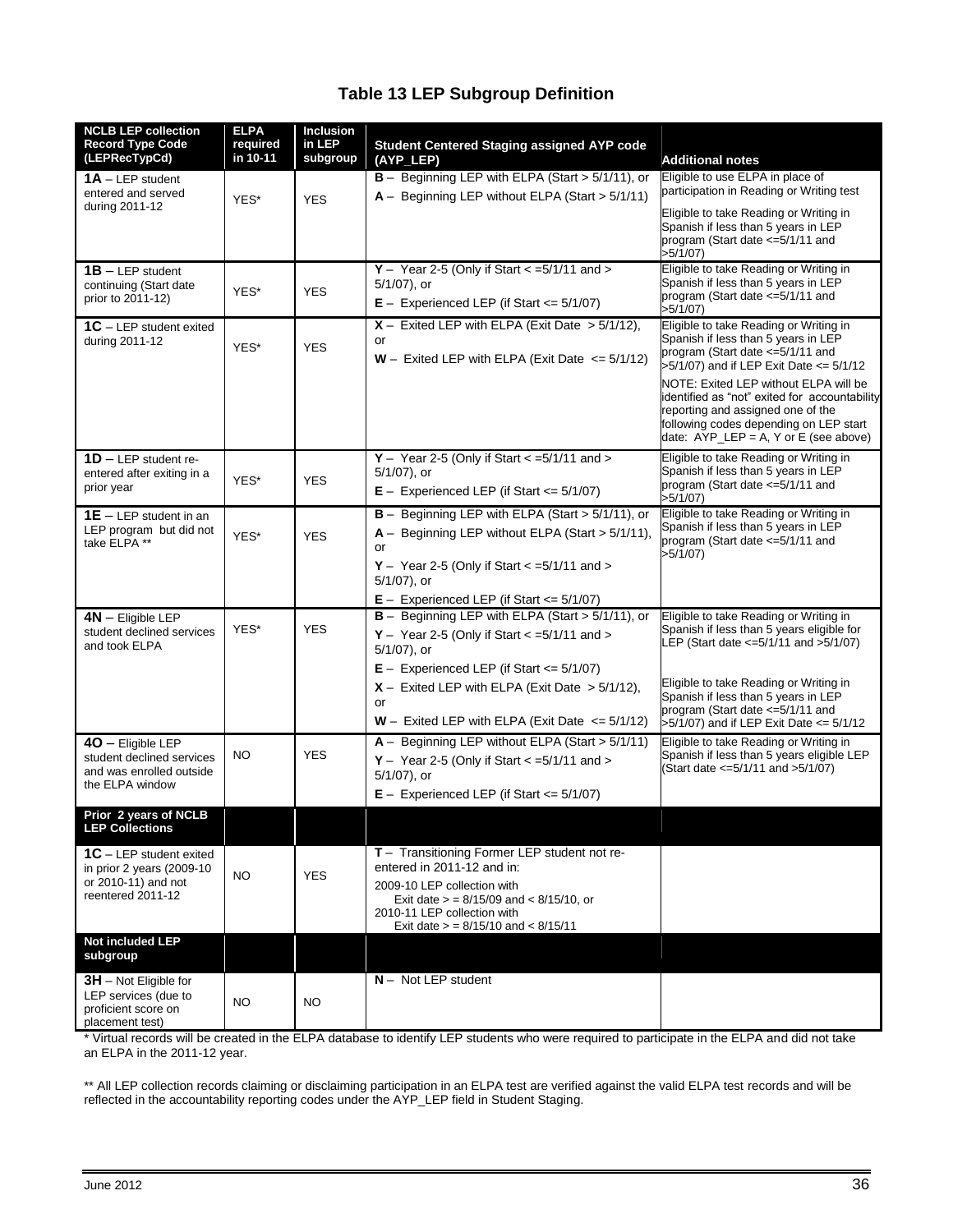## **Table 14 Handling of Test Administration Errors**

<span id="page-41-0"></span>

| <b>Situation</b>                                                                                                                                                      | Evidence/Notification<br>to ODE required     | Effect on<br>Accountability for<br>Performance | Effect on<br>Accountability for<br>Participation | ODE action on<br>test record (i.e.<br>invalidate or<br>delete) |
|-----------------------------------------------------------------------------------------------------------------------------------------------------------------------|----------------------------------------------|------------------------------------------------|--------------------------------------------------|----------------------------------------------------------------|
| The test was administered in<br>a manner that is inconsistent<br>with parent request for<br>refusal or request for a<br>specific mode (i.e. paper or<br>OAKS Online). | Description of error with<br><b>PADMID</b>   | Excluded                                       | Counts as non-<br>participation if no other test | Set TstValidFg to 'N'                                          |
| The test was administered in<br>a manner that is inconsistent<br>with a student's IEP (or lack<br>thereof)                                                            | Description of error with<br><b>PADMID</b>   | Excluded                                       | Counts as non-<br>participation if no other test | Set TstValidFg to 'N'                                          |
| The test was compromised<br>by a teacher/administrator                                                                                                                | Notify ODE with PADMIDs<br>and circumstances | Excluded                                       | Counts as non-<br>participation if no other test | Set TstValidFg to 'N'                                          |
| The test was compromised<br>by a student                                                                                                                              | Notify ODE with PADMIDs<br>and circumstances | Excluded                                       | Counts as non-<br>participation if no other test | Set TstValidFq to 'N'                                          |
| Test not presented in a valid<br>manner (e.g., display issues)                                                                                                        | Notify ODE with PADMIDs<br>and circumstances | Excluded                                       | Counts as non-<br>participation if no other test | Set TstValidFq to 'N'                                          |
| Test scored incorrectly                                                                                                                                               | Notify ODE with PADMIDs<br>and circumstances | Included (with rescore<br>where possible)      | Counts as participation                          | None                                                           |
| Student refused to complete<br>test (at least 5 responses on<br>Online test or at least 10 on<br>paper test)                                                          | None                                         | Excluded                                       | Counts as non-<br>participation if no other test | Set TstValidFq to 'N'                                          |
| Student took wrong test                                                                                                                                               | Description of error with<br><b>PADMID</b>   | Excluded                                       | Counts as non-<br>participation if no other test | Set TstValidFg to 'N'                                          |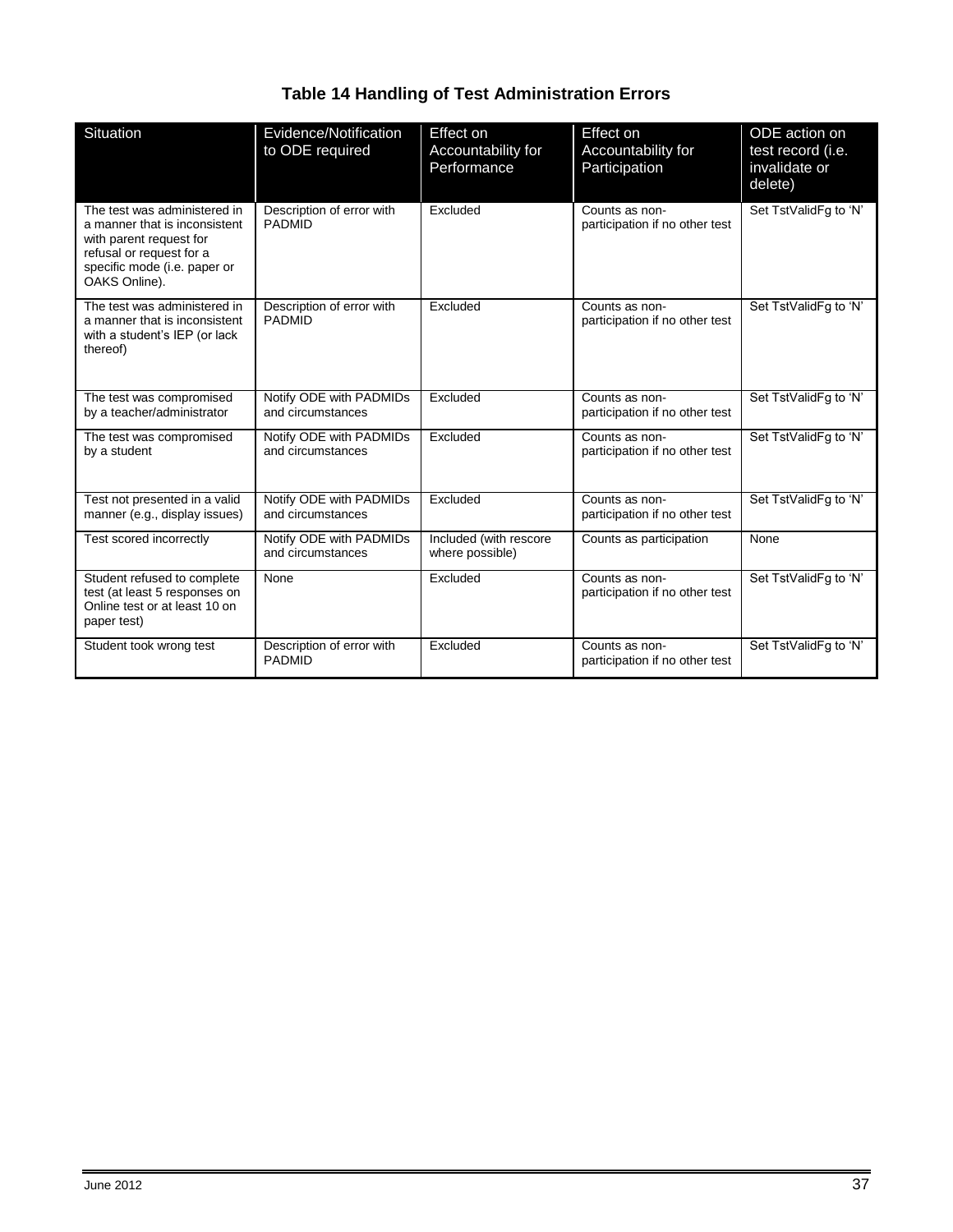## **Table 15 Definition of TSTVALID Field**

<span id="page-42-0"></span>

| Valid<br><b>TSTVALID</b><br>values  | <b>Test Type</b>                                | Applicable<br>Subjects                                | Definition                                                                                                                                                                                                 | Valid<br>values<br>for PLG<br>or $PLB1$ | Valid<br>values<br>for<br>PL5G or<br>PL5B <sup>2</sup> | Valid Values for<br>CalcAdminCd <sup>3</sup>                     | Use in AYP<br>Participation<br>Denominator | Use in AYP<br>Participation<br>Numerator | Eligible for use<br>in AYP<br>Performance<br>Denominator |
|-------------------------------------|-------------------------------------------------|-------------------------------------------------------|------------------------------------------------------------------------------------------------------------------------------------------------------------------------------------------------------------|-----------------------------------------|--------------------------------------------------------|------------------------------------------------------------------|--------------------------------------------|------------------------------------------|----------------------------------------------------------|
| Y<br>(Yes. Valid<br>Attempt)        | Paper                                           | MA, RL, SC, WR                                        | At least 10 items answered per<br>section for MA, RL, SC or<br>scorable response to prompt for<br>WR (Special Code is blank or 9)<br>And if RL or WR is in Spanish,<br>then $AYP$ LEP = "A", "B", "Y", "X" | D, M, E                                 | 1, 2, 3, 4,<br>5                                       | blank, 1, 3, 5, 6, 7                                             | Yes except<br>CalcAdminCd<br>$= 6$         | Yes except<br>CalcAdminCd<br>$= 1, 6, 7$ | Yes except<br>$CalcAdminCd =$<br>1, 6, 7                 |
|                                     | OAKS online<br>(previously<br>known as<br>TESA) | MA, RL, SC, SS,<br><b>WR</b>                          | At least 5 items answered                                                                                                                                                                                  | D, M, E                                 | 1, 2, 3, 4,<br>5                                       | blank, 1, 3, 5, 6, 7                                             | Yes except<br>CalcAdminCd<br>$= 6$         | Yes except<br>CalcAdminCd<br>$= 1, 6, 7$ | Yes except<br>$CalcAdminCd =$<br>1, 6, 7                 |
|                                     | Extended                                        | Ext MA, Ext RL,<br>Ext WR, Ext SC                     | All items must be answered                                                                                                                                                                                 | D, M, E                                 | 3, 4, 5                                                | blank, 1, 3, 5, 6, 7                                             | Yes except<br>CalcAdminCd<br>$= 6$         | Yes except<br>CalcAdminCd<br>$= 1, 6, 7$ | Yes except<br>$CalcAdminCd =$<br>1, 6, 7                 |
| P<br>(Partial<br>Attempt)           | Paper                                           | MA, RL, SC, (Not<br>applicable for<br>$\overline{WR}$ | 1 to 9 items answered per section<br>for MA, RL, SC (Not applicable<br>for WR)<br>And if RL or WR is in Spanish,<br>then AYP_LEP = "A", "B", "Y", "X"                                                      | N                                       | $\mathbf 0$                                            | blank, 3, 5, 6                                                   | Yes except<br>CalcAdminCd<br>$= 6$         | $\overline{N}$                           | No                                                       |
|                                     | OAKS online                                     | MA, RL, SC, SS<br>(Not applicable<br>for WR)          | Any incomplete (1 or more<br>responses but fewer than 5<br>responses) test for MA, RL, SC,<br>SS (Not applicable for WR)                                                                                   | N                                       | $\mathbf 0$                                            | blank, 3, 5, 6                                                   | Yes, except<br>CalcAdminCd<br>$= 6$        | <b>No</b>                                | <b>No</b>                                                |
|                                     | Extended                                        | Ext MA, Ext RL,<br>Ext WR, Ext SC                     | NA                                                                                                                                                                                                         | $N_A$                                   | <b>NA</b>                                              | <b>NA</b>                                                        | <b>NA</b>                                  | <b>NA</b>                                | <b>NA</b>                                                |
| $\overline{N}$<br>(Non-<br>Attempt) | Paper                                           | MA, RL, SC, WR                                        | No items answered<br>Or if RL or WR is in Spanish, and<br>AYP LEP <> "A", "B", "Y", "X"                                                                                                                    | $\overline{N}$                          | $\pmb{0}$                                              | 1, 3, 5, 6, 7, 8, 9<br>(If no Admin)<br>Code, Record<br>deleted) | Yes, except<br>CalcAdminCd<br>$= 6, 8, 9$  | <b>No</b>                                | <b>No</b>                                                |
|                                     | OAKS online                                     |                                                       | Not applicable (NA)                                                                                                                                                                                        | <b>NA</b>                               | <b>NA</b>                                              | NA                                                               | NA                                         | <b>NA</b>                                | <b>NA</b>                                                |
|                                     | Extended                                        | Ext MA, Ext RL,<br>Ext WR, Ext SC                     | Any incomplete test for MA, RL,<br>SC, WR                                                                                                                                                                  | N                                       | 0                                                      | 1, 3, 5, 6, 7, 8, 9<br>(If no Admin<br>Code, Record<br>deleted)  | Yes, except<br>CalcAdminCd<br>$= 6, 8, 9$  | <b>No</b>                                | <b>No</b>                                                |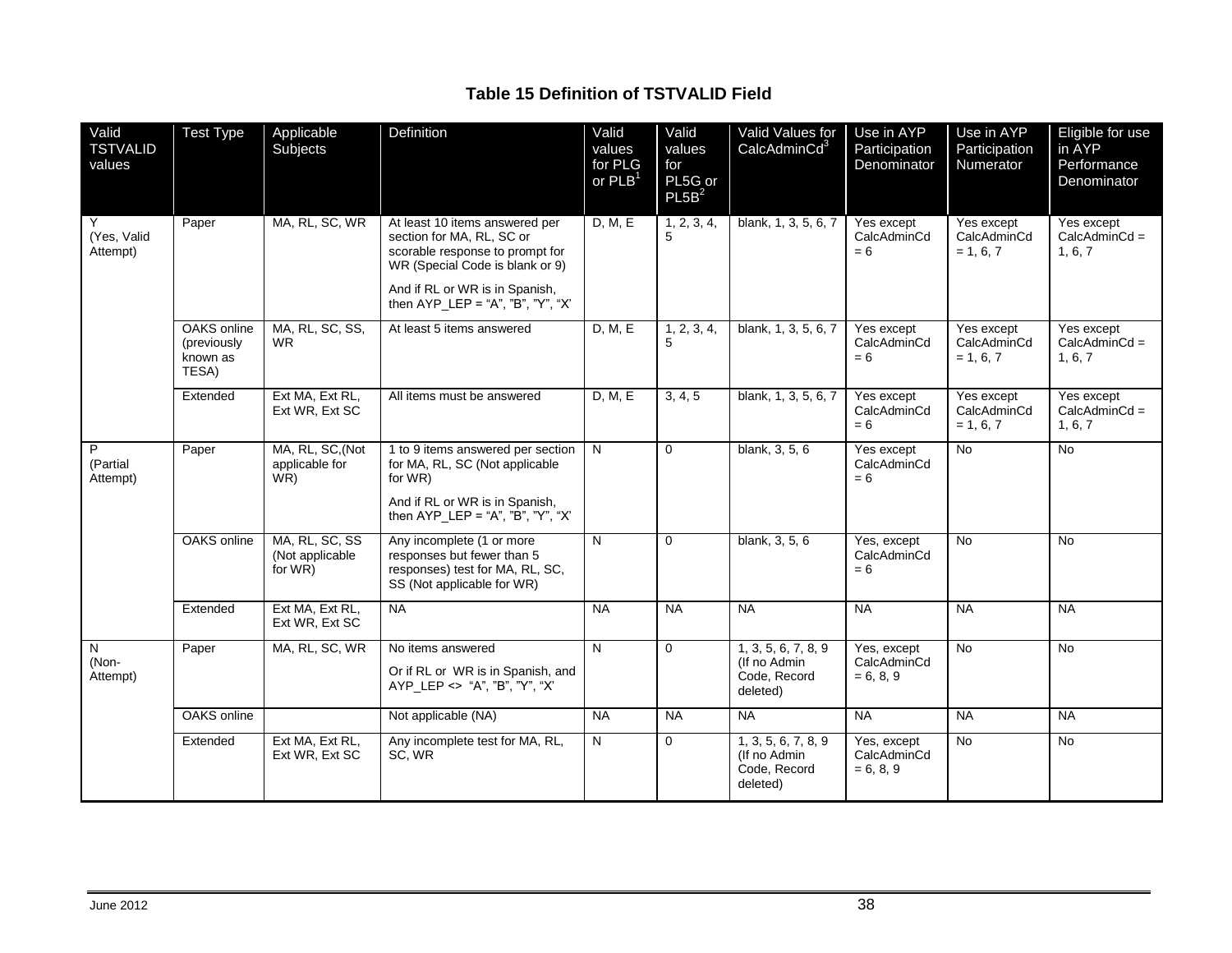| Valid<br><b>TSTVALID</b><br>values | <b>Test Type</b> | Applicable<br>Subjects | Definition                                                                                                                   | Valid<br>values<br>for PLG<br>or $PLB1$ | Valid<br>values<br>for<br>PL5G or<br>PL5B <sup>2</sup> | Valid Values for<br>CalcAdminCd <sup>3</sup> | Use in AYP<br>Participation<br>Denominator | Use in AYP<br>Participation<br>Numerator                                                                                                   | Eligible for use<br>in AYP<br>Performance<br>Denominator |
|------------------------------------|------------------|------------------------|------------------------------------------------------------------------------------------------------------------------------|-----------------------------------------|--------------------------------------------------------|----------------------------------------------|--------------------------------------------|--------------------------------------------------------------------------------------------------------------------------------------------|----------------------------------------------------------|
| V<br>(Virtual<br>Record)           | ODE created      | MA, RL, SC, WR         | Expected test matching Third<br><b>Period Cumulative ADM</b><br>Collection, but no test found or<br>test was "not attempted" | blank                                   | blank                                                  | blank, 1, 6, 7, 8, 9                         | Yes, except<br>CalcAdminCd<br>$= 6, 8, 9$  | No<br>[Exception in<br>RL or WR<br>where<br>AYP LEP<br>$=$ "B", a first<br>year LEP<br>student can<br>take ELPA in<br>lieu of RL or<br>WR. | No                                                       |

Notes:

1 Performance levels for Grade (PLG) and Performance levels for Benchmark (PLB) valid values: D = Does Not Meet; M = Meets; E = Exceeds.<br>2 Numeric 5-Level Performance levels for Grade (PL5G) and Performance levels for Benc

2 Numeric 5-Level Performance levels for Grade (PL5G) and Performance levels for Benchmark (PL5B) valid values: 1=Very Low; 2=Low; 3=Nearly Meets; 4=Meets; 5=Exceeds.<br>2 Calculated Administration Code (CalcAdminCd) valid va

Calculated Administration Code (CalcAdminCd) valid values: 1 = Absent; 3 = Modified-Language; 5 = Modified-Disability 6 = Not Enrolled/Home schooled; 7 = Parent Refusal; 8 = Not enrolled at May 1 school during available testing window(s); 9 = Medical Emergency.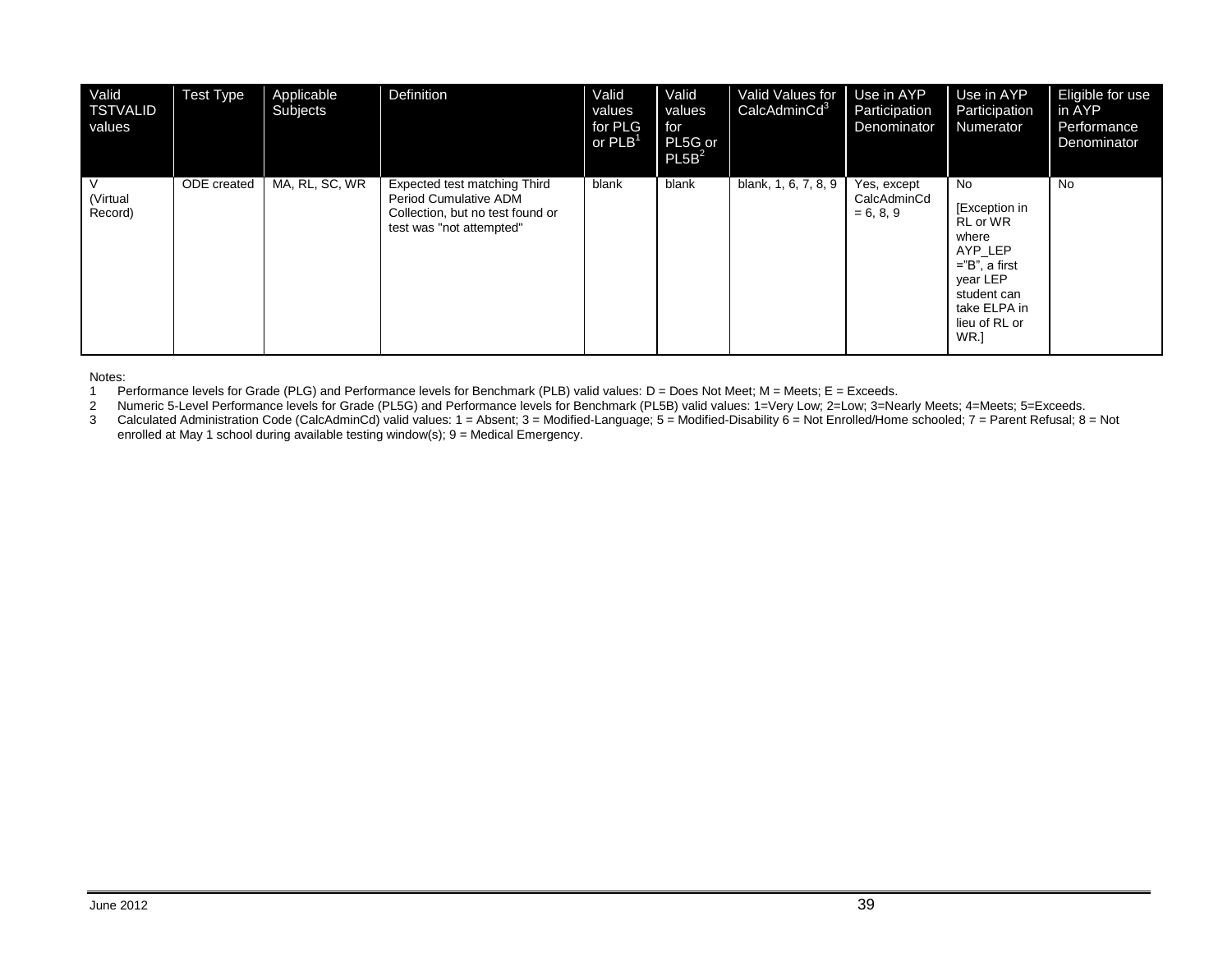## **Appendix A**

#### **OREGON DEPARTMENT OF EDUCATION**

#### **DIVISION 22**

#### **STANDARDS FOR PUBLIC ELEMENTARY AND SECONDARY SCHOOLS**

#### **581-022-1065**

#### **Substantive Appeals**

(1) The Superintendent of Public Instruction will appoint a committee of at least eight members of the educational community to serve annually to review district requests for substantive appeals of school Adequate Yearly Progress (AYP) determinations.

(2) Substantive appeals for AYP designations will be considered by the committee when:

(a) The written request from the school district superintendent or the superintendent's designee is received at the Oregon Department of Education (ODE) within 18 calendar days of the public release of preliminary AYP reports;

(b) The school is determined to not meet AYP based on unique events that could not be predicted and/or controlled by the school or district; and

(c) The data issue contributing to the substantive appeal could not otherwise be remedied through district corrections of related data.

(3) Substantive appeals will not be considered by the committee when based on:

(a) Problems that could have been avoided by correcting student level data during the validation window available for each data collection;

(b) Challenges to state policy and rules, federal law, regulations or non-regulatory guidance or provisions described in the State's Accountability Workbook; or

(c) Lack of knowledge of policies outlined in the AYP/Report Card manuals or the Assessment Administration Manual or numbered memos.

- (4) The committee will review appeals based on:
	- (a) The district's description of the issue;
	- (b) The district's history related to the issue; and
	- (c) Availability of alternatives to mitigate instances of the issue.

(5) School districts must provide in a secure format, a data file containing individual student level data identified by Oregon's Secure Student Identifier (SSID) and a designation of each subgroup required for reports of Adequate Yearly Progress (AYP).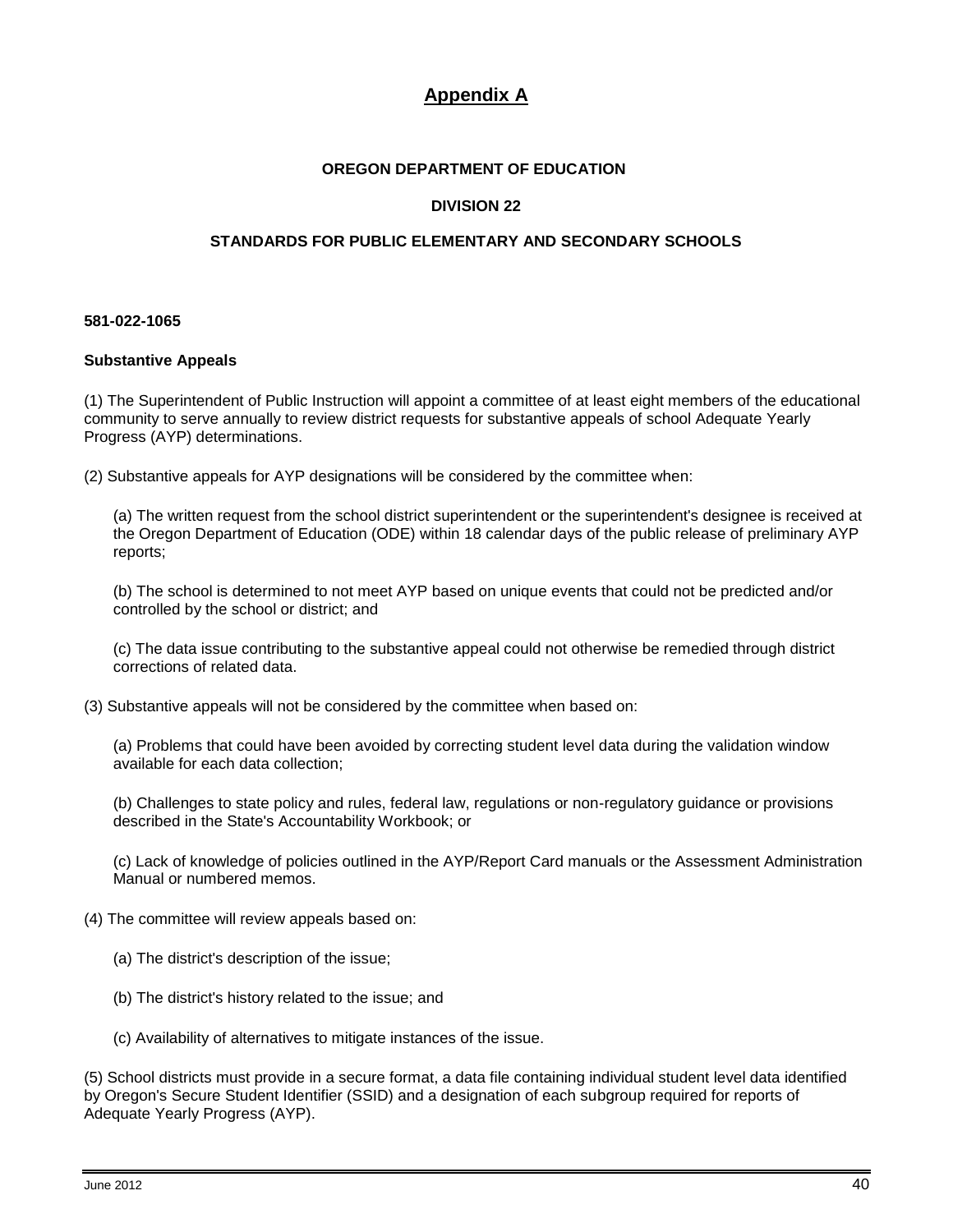(6) Data submitted must be consistent with the AYP Manual produced by August 1st.

(7) The committee's decision regarding appeals will be final.

(8) The ODE will publish annually the list of approved appeals by November 15th. The list will designate those appeals that will not be approved in subsequent years.

[Publications: Publications referenced are available from the agency.]

Stat. Auth.: ORS 326.051 Stats. Implemented: ORS 326.051 Hist.: ODE 6-2007, f. & cert. ef. 2-21-07; ODE 4-2008, f. & cert. ef. 1-25-08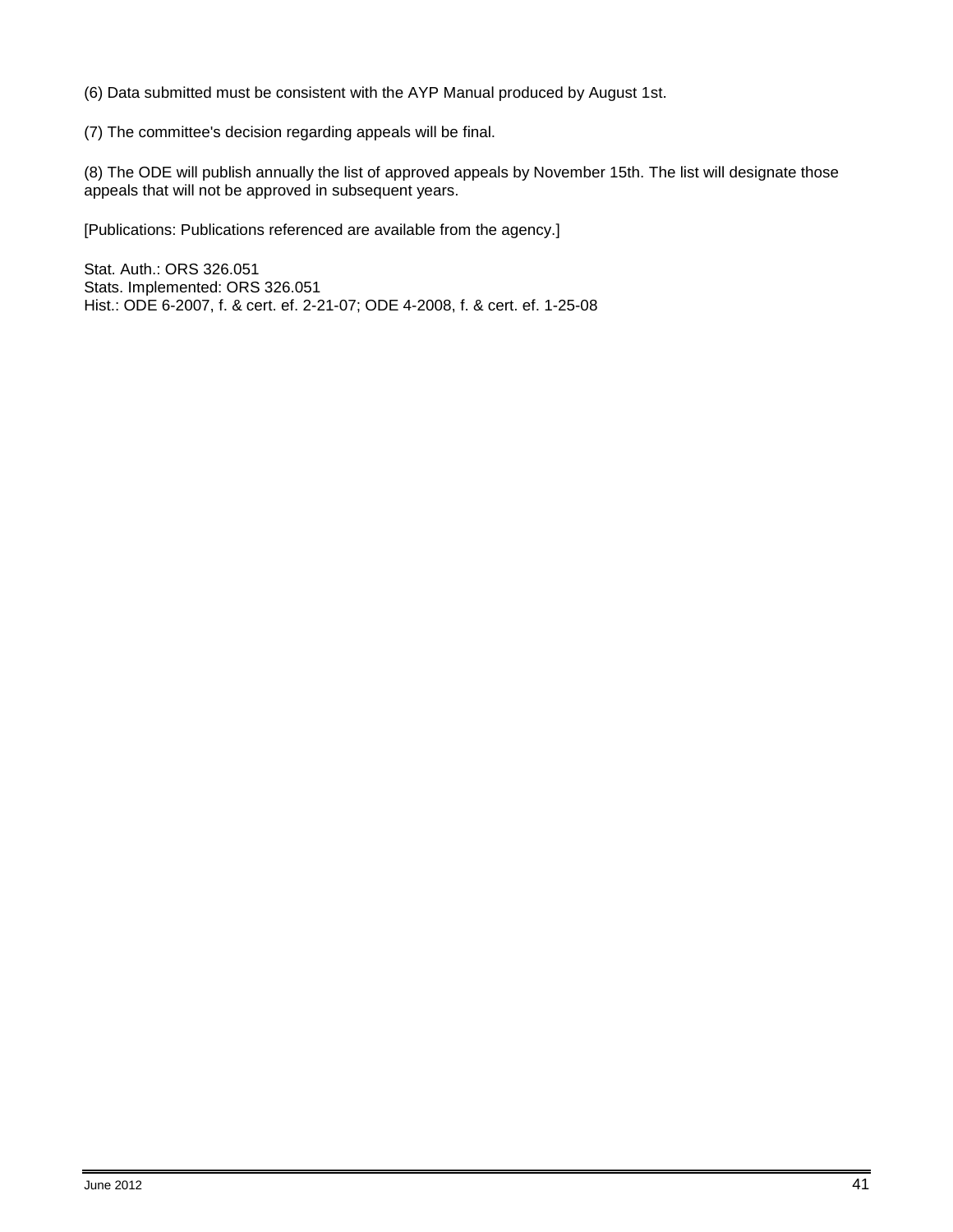## **Appendix B**

#### TO: District Test Coordinators

Adequate Yearly Progress (AYP) Preliminary Reports were released to the public on August 1, 2012. The Academic Status computed for the AYP Preliminary Report includes test results from Extended assessments based on alternate assessment standards.

In accordance with Title 1 final regulations section 200.13, Extended assessment results meeting or exceeding the alternate achievement standards can represent no more than 1% of the combined total reading and math tests for the district, and this "1% cap" must apply to the final district and school AYP Reports to be posted to the public on August 30, 2012.

In other words, districts with any proficient scores on Extended assessments above the "1% cap" must be reclassified as non-proficient. To accommodate small populations, reclassification of proficient test scores as nonproficient will occur only if there are five or more test scores in the district meeting the alternate assessment standards.

#### **Districts exceeding 1% cap**

The attached spreadsheet identifies the districts required to flag meeting or exceeding Extended assessments as non-proficient **by August 20, 2012**. The spreadsheet includes:

- 1) Total number of all reading and math tests (column E)
- 2) Total number of Extended assessments meeting/exceeding (column H)
- 3) 1% Maximum allowed Extended assessments meeting/exceeding (column I)
- 4) Total number of tests in the district that need to be flagged as not meeting (column J)
- 5) Total number of tests that have already been flagged (column K)

Note the determination of the count of students exceeding the 1% cap is calculated for the entire district. Once tests that were meeting alternate standards are flagged as non-proficient (or Not Met), the reduced counts of students meeting alternate standards will apply to both the school level and district level AYP reports.

#### **Determining which Extended assessments should be flagged**

There are no restrictions on which meeting or exceeding Extended assessment tests the district identifies to count as non-proficient. Districts can flag the required number of tests from any grade span, either or both test subjects, any students, and any schools.

#### **How to flag Extended assessments exceeding the 1% cap**

In Student Centered Staging, view or download all Extended assessment test records in reading and mathematics at grades 3, 4, 5, 6, 7, 8, and 11 used to determine AYP by selecting the AYP Performance District flag of Y and specifying the test type as "Extended Assmt."

**Online editing:** To designate which scores among those that **met** or **exceeded** the alternate standards  $\bullet$ should be counted as **non-proficient** online, under Record Management, select "Edit Posted Records" and on the search page select the Test Subject and enter the student's SSID. When the record appears on the screen, set the AYP District 1% Flag to Y and then save the change.

**OR**

**Download/Upload:** To designate which scores among those that **met** or **exceeded** the alternate standards should be counted as **non-proficient** using the Adjustments Download/Upload process, enter a Y in the AYP District 1% Flag (field 44) and then upload the file.

Please share this information with the Superintendent, Title I coordinator, special education director and others involved with the determination of AYP. For assistance in locating and editing student records, contact [your](http://www.ode.state.or.us/wma/teachlearn/testing/oaks/esdpartners1112.pdf)  [regional ESD partner.](http://www.ode.state.or.us/wma/teachlearn/testing/oaks/esdpartners1112.pdf) For questions about the 1% cap on alternate assessments, please contact Cindy Barrick by e-mail at [cindy.barrick@state.or.us.](mailto:cindy.barrick@state.or.us)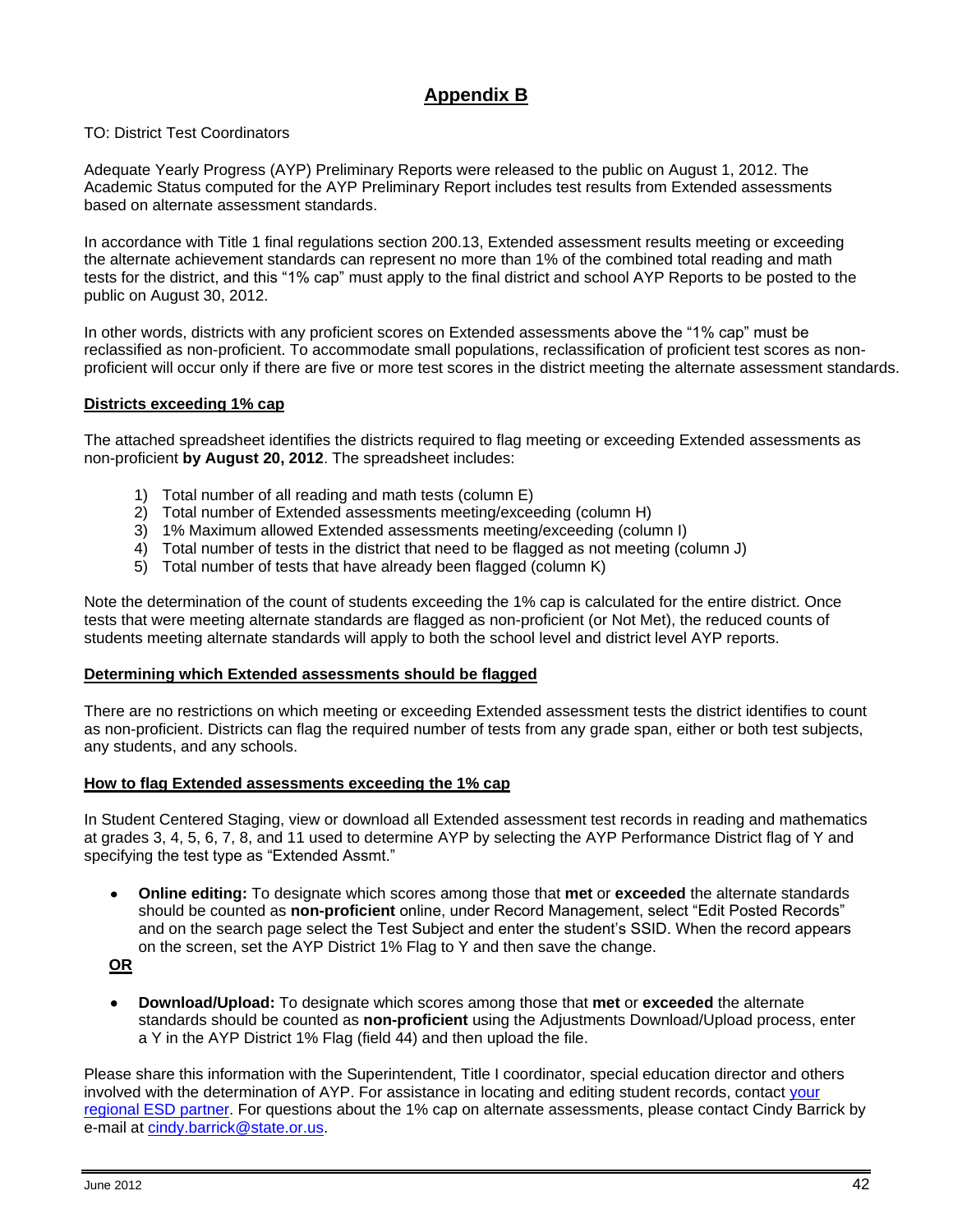## **Appendix C**

June 18, 2012

#### TO: District Test Coordinators

Under No Child Left Behind Section 1111, states are required to make annual AYP determinations for all public schools and districts in the state. The preliminary AYP designation for one or more of your schools is "Pending" due to insufficient data for making a valid AYP determination. ODE applies minimum cell size rules in AYP designations to ensure the technical adequacy of the determinations.

Schools and districts received a "Pending" status if one or more content areas (English/Language Arts and Mathematics) had fewer than 42 tests and/or either Attendance had fewer than 84 enrolled students over the last 4 years of data or Graduation had fewer than 40 students in the adjusted four-year cohorts. High schools would typically have graduation reported but use attendance when the adjusted four-year graduation cohorts is 20 students or fewer over two years combined. Schools and districts with 20 to 39 students in the combined fouryear graduation cohorts may choose attendance or graduation as the other indicator. (See attached spreadsheet for list of schools and districts with Pending status.)

#### **What to do**

#### **For Assessment Data**

A submission of additional assessment tests to achieve the minimum participation count of 15 or more is required for small schools. For extremely small schools, the schools may have difficulty producing additional data across 4 years, but must have a minimum count of 6 or more assessment tests. The school/district may waive the opportunity to submit additional data and ODE will use the available data to make the AYP designation. Schools or districts with fewer than the minimum of 6 tests will receive a "Not Met" AYP designation.

- Step 1 Review the Preliminary AYP report to determine whether:
	- a) the minimum count of 15 is already reported and
	- b) the reported data has met the target for the content area
- Step 2 Determine your options for each Pending status depending on the minimum counts
	- a) If the minimum reported count is 15 or more,

#### two options available:

**Option 1 -** Waive submission of additional data and accept available data as reported **Option 2 -** Submit additional data to be added to current reported data

- b) If the minimum reported count is less than 15, one option available: **Option 2 -** Submit additional data to be added to current reported data
- c) If your school is an extremely small school but have a minimum reported count of 6 or more and producing additional data would be a hardship,

one option available:

**Option 3 -** Claim submission of additional data is a hardship and accept available data as reported

#### d) **If the school or district is below the minimum participation count of 6 or you do not return a form, the AYP designation will automatically be assigned as "Not Met**.**"**

Step 3 - Fill out the attached form to identify the district and school, initial the option selected and provide additional data.